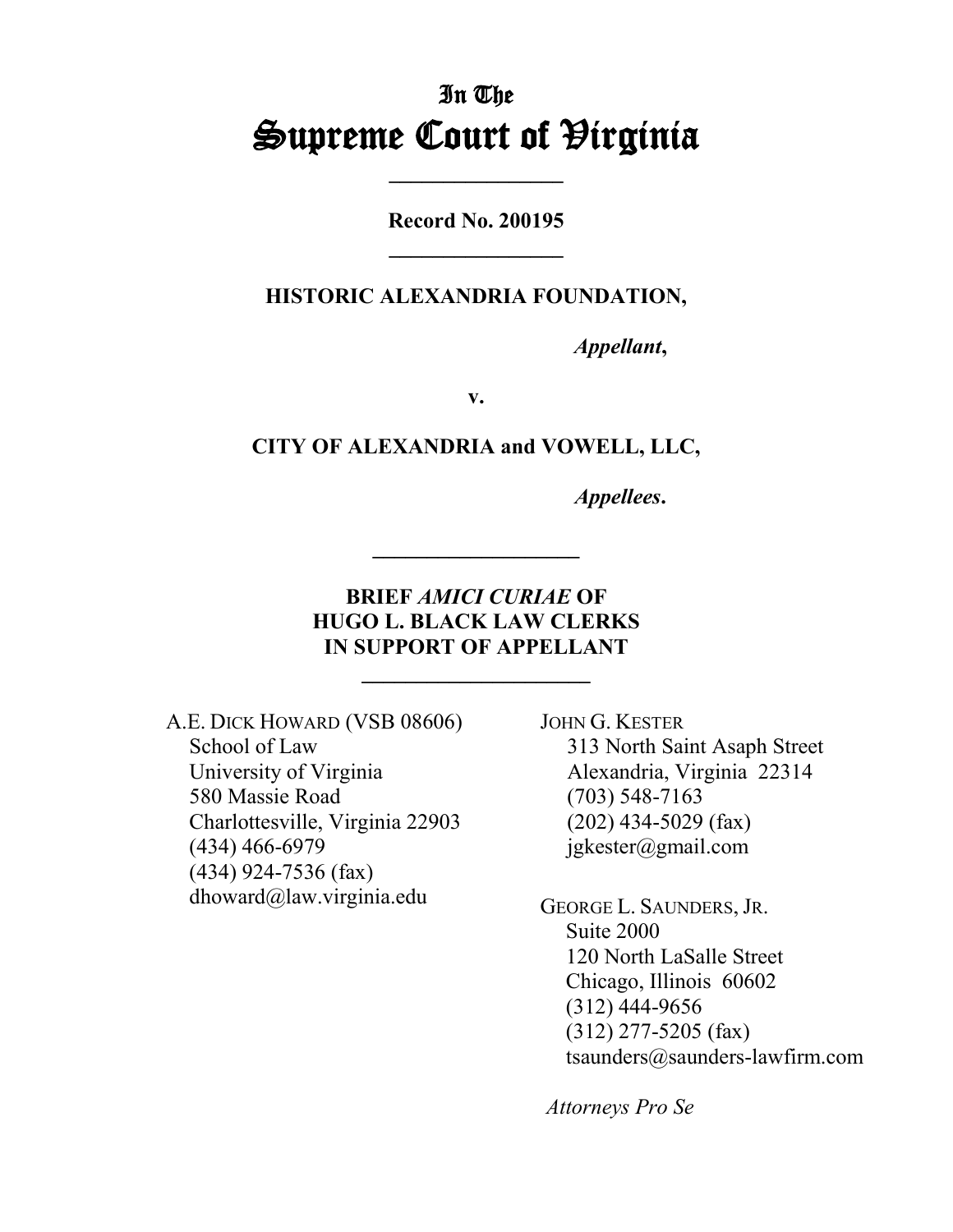## TABLE OF CONTENTS

|   | $\mathsf{A}.$ |                                                                                  |  |
|---|---------------|----------------------------------------------------------------------------------|--|
|   | <b>B.</b>     |                                                                                  |  |
|   |               |                                                                                  |  |
|   |               |                                                                                  |  |
|   |               |                                                                                  |  |
|   |               |                                                                                  |  |
| L |               | THE CIRCUIT COURT IMPROPERLY DISMISSED                                           |  |
|   |               | A. The Circuit Court Misunderstood This Court's                                  |  |
|   |               | 1. "Particularized Harm" Was Overwhelmingly Alleged13                            |  |
|   |               | 2. The Circuit Court's Dismissal Conflicts With Rulings<br>18<br>of Other Courts |  |
|   |               | B. The Circuit Court Erroneously Dismissed on Demurrer                           |  |
|   |               | 1. Dismissal on Demurrer Based on Standing Allegations                           |  |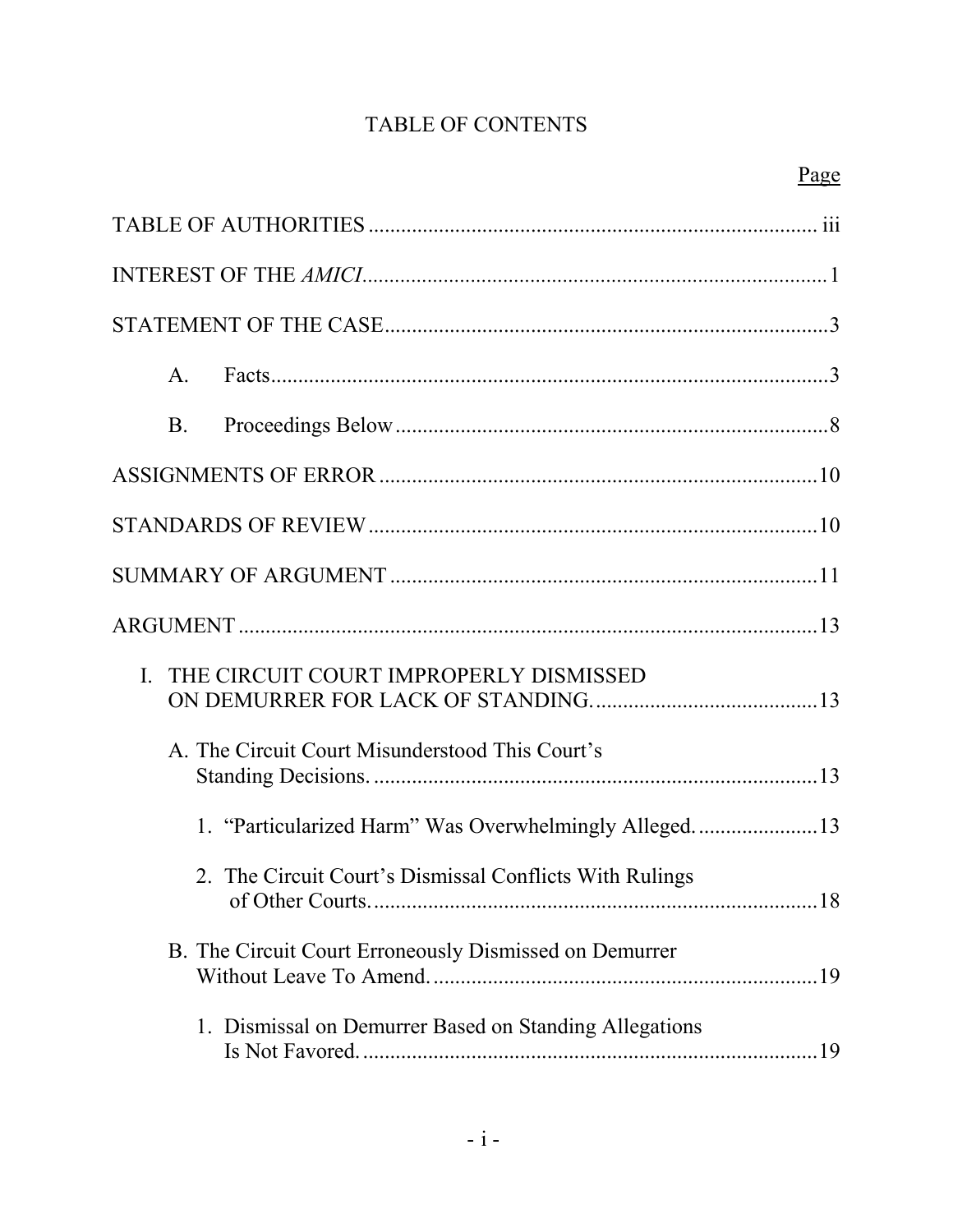# Page

| 2. The Circuit Court Abused Its Discretion in Denying                                      |  |
|--------------------------------------------------------------------------------------------|--|
| II. THE CIRCUIT COURT ALLOWED NONCOMPLIANCE                                                |  |
| A. The Circuit Court Disregarded Requirements of the                                       |  |
|                                                                                            |  |
|                                                                                            |  |
|                                                                                            |  |
|                                                                                            |  |
| B. The Circuit Court Ignored the Plain Command of the                                      |  |
| III. THE DISMISSAL WOULD END MEANINGFUL REVIEW<br>UNDER HISTORIC-PRESERVATION STATUTES. 38 |  |
|                                                                                            |  |
|                                                                                            |  |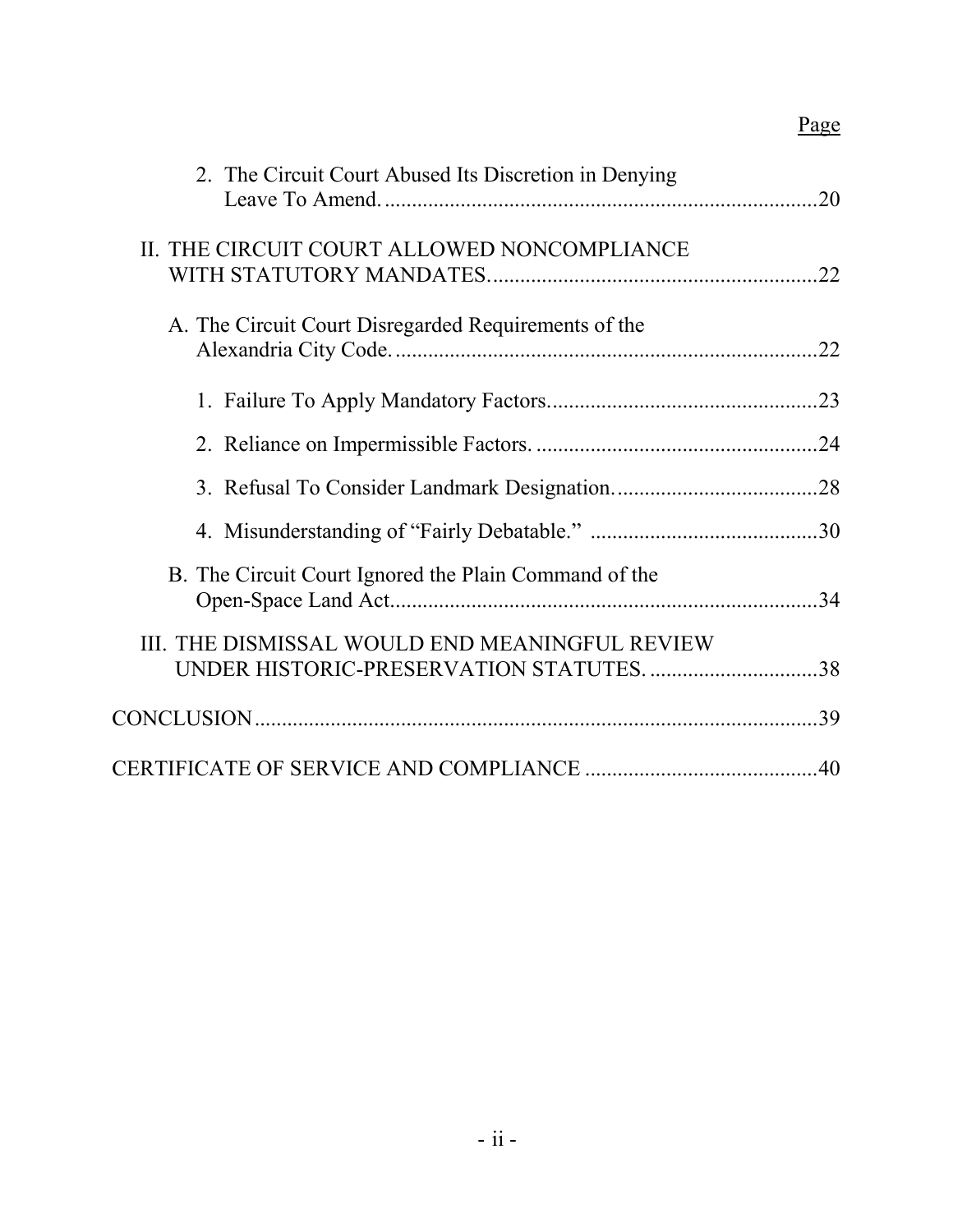# TABLE OF AUTHORITIES

| Cases:                                                                                                                           |  |
|----------------------------------------------------------------------------------------------------------------------------------|--|
| Abi-Najm v. Concord Condominium, LLC, 280 Va. 350, 699 S.E.2d 483                                                                |  |
|                                                                                                                                  |  |
| Ames v. Town of Painter, 239 Va. 343, 389 S.E.2d 702 (1990)23, 33                                                                |  |
| Anthony v. Verizon Va., Inc., 288 Va. 20, 758 S.E.2d 527 (2014)32                                                                |  |
| Assurance Data, Inc. v. Malyevac, 286 Va. 139, 747 S.E. 2d 804 (2013)32                                                          |  |
| Board of County Supervisors v. Carper, 200 Va. 553, 107 S.E.2d 390                                                               |  |
| Board of County Supervisors v. Davis, 200 Va. 316, 106 S.E.2d 152                                                                |  |
| Board of Supervisors v. Fralin and Waldron, Inc., 222 Va. 218,                                                                   |  |
| Board of Supervisors v. McDonald's Corp., 261 Va. 583,                                                                           |  |
| Board of Supervisors v. Southland Corp., 224 Va. 514, 297 S.E. 2d 718                                                            |  |
| Board of Supervisors v. Williams, 216 Va. 49, 216 S.E.2d 33 (1975)31, 34                                                         |  |
| CaterCorp, Inc. v. Catering Concepts, Inc., 246 Va. 22, 431 S.E.2d 277                                                           |  |
| Chesapeake Bay Foundation, Inc. v. Commonwealth ex rel.<br>Va. State Water Control Bd., 52 Va. App. 807, 667 S.E.2d 844 (2008)19 |  |
| City of Richmond v. Randall, 215 Va. 506, 211 S.E.2d 56 (1975)33                                                                 |  |
| City of Virginia Beach v. Hay, 258 Va. 217, 518 S.E.2d 314 (1999) 38                                                             |  |
|                                                                                                                                  |  |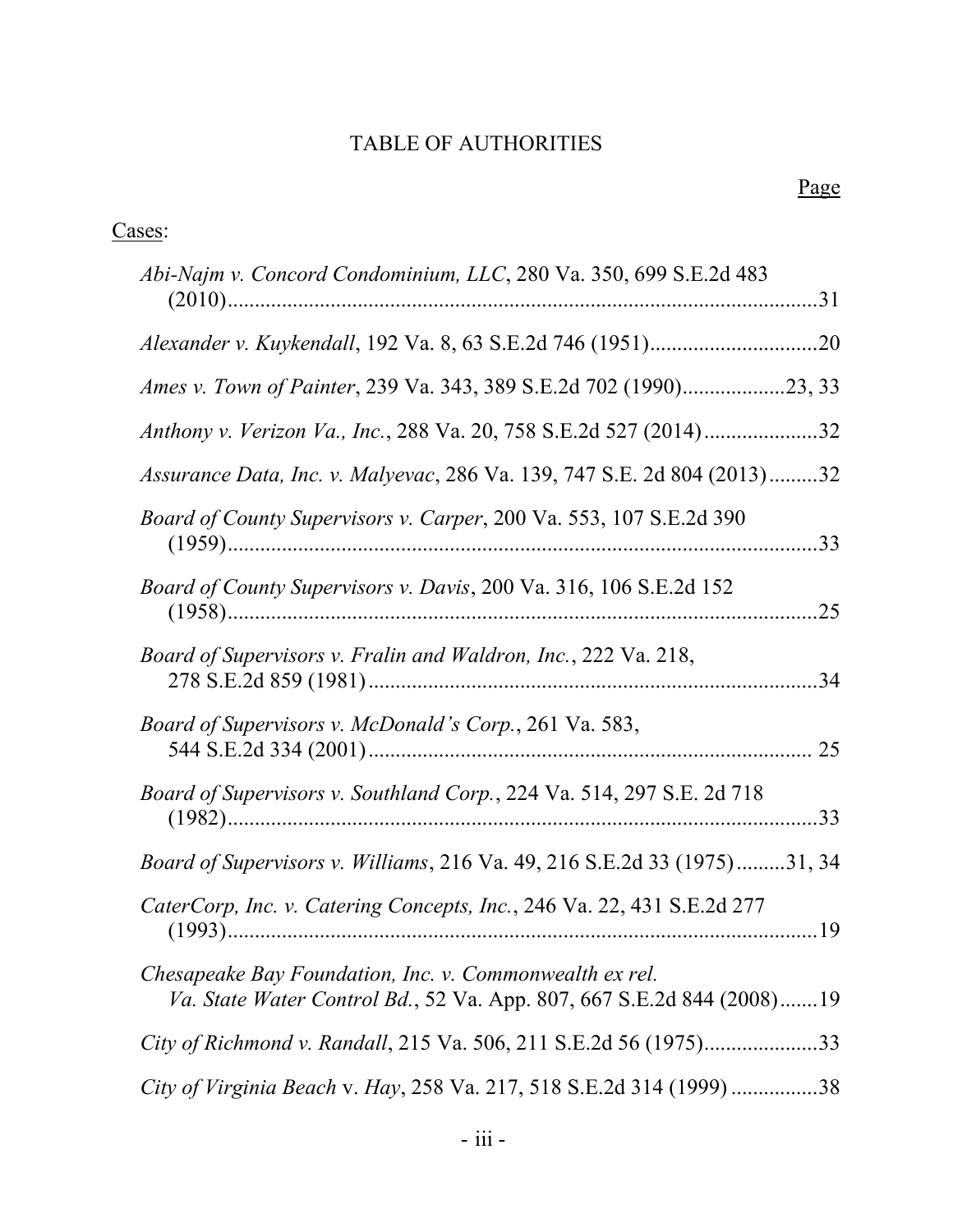| Concerned Taxpayers v. County of Brunswick, 249 Va. 320,                  |
|---------------------------------------------------------------------------|
| Coutlakis v. CSX Transp., Inc., 293 Va. 212, 796 S.E.2d 556 (2017) 32     |
|                                                                           |
| Cupp v. Board of Supervisors, 227 Va. 580, 318 S.E.2d 407 (1984) 17, 18   |
| CVAS 2, LLC v. City of Fredericksburg, 289 Va. 100, 755 S.E.2d 912        |
|                                                                           |
| Dunn, McCormack, & MacPherson v. Connolly, 281 Va. 553, 708 S.E.2d        |
| Friends of the Earth, Inc. v. Gaston Copper Recycling Co., 204 F.3d 149   |
| Friends of the Rappahannock v. Caroline County Bd., 286 Va. 38,           |
| Fun v. Virginia Military Institute, 245 Va. 249, 427 S.E.2d 181 (1993) 32 |
| Glazebrook v. Board of Supervisors, 266 Va. 550, 587 S.E.2d 589 (2003) 31 |
|                                                                           |
|                                                                           |
| Howell v. McAuliffe, 292 Va. 320, 788 S.E.2d 706 (2016)17, 20             |
| Hubbard v. Dresser, Inc., 271 Va. 117, 624 S.E.2d 1 (2006) 31             |
|                                                                           |
| Kole v. City of Chesapeake, 247 Va. 51, 439 S.E.2d 405 (1994)11, 21       |
|                                                                           |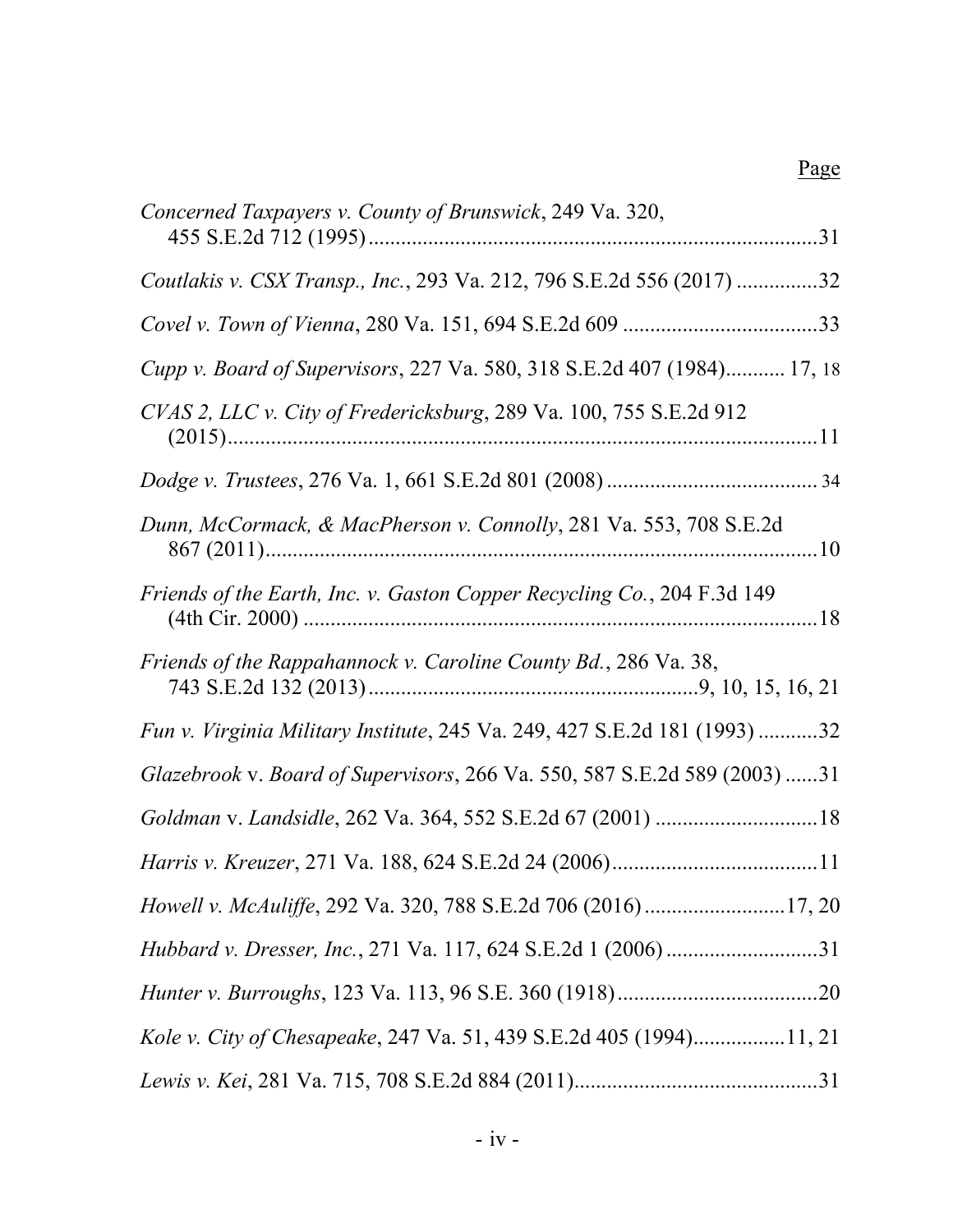# Page

| Mortarino v. Consultant Engrg. Svces,. Inc., 251 Va. 289,              |
|------------------------------------------------------------------------|
| Newberry Station Homeowners Ass'n v. Board of Supervisors,             |
|                                                                        |
| Pendleton v. Newsome, 290 Va. 162, 772 S.E.2d 759 (2016)10             |
|                                                                        |
| Philip Morris USA Inc. v. Chesapeake Bay Found., Inc., 273 Va. 564,    |
| Renkey v. County Bd., 272 Va. 369, 634 S.E.2d 352 (2006)23, 25, 30, 34 |
|                                                                        |
| Riverview Farm Assocs. Va. Gen. Pshp. v. Board of Supervisors,         |
|                                                                        |
|                                                                        |
| Taylor v. Northam, No. CL 20-3339, Cir. Ct. Richmond (Aug. 3, 2020)18  |
| Thompson ex rel. Thompson v. Skate America, Inc., 261 Va. 121, 540     |
| Tronfeld v. Nationwide Mut. Ins. Co., 272 Va. 709, 636 S.E.2d 447      |
|                                                                        |
| Virginia Beach Beautification Comm'n v. Board of Zoning Appeals,       |
| Virginia Marine Res. Comm'n v. Clark, 281 Va. 679, 709 S.E.2d 150      |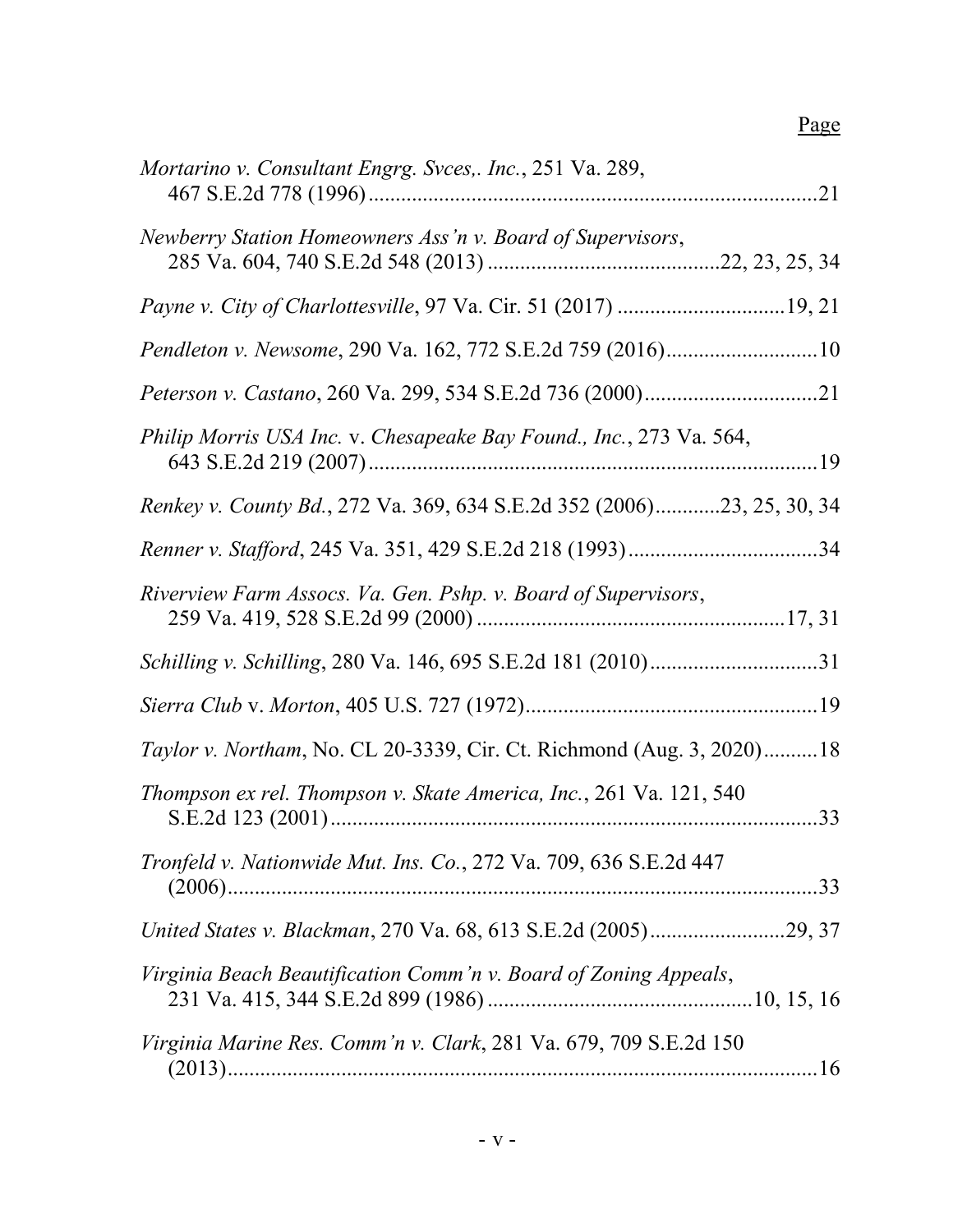# Page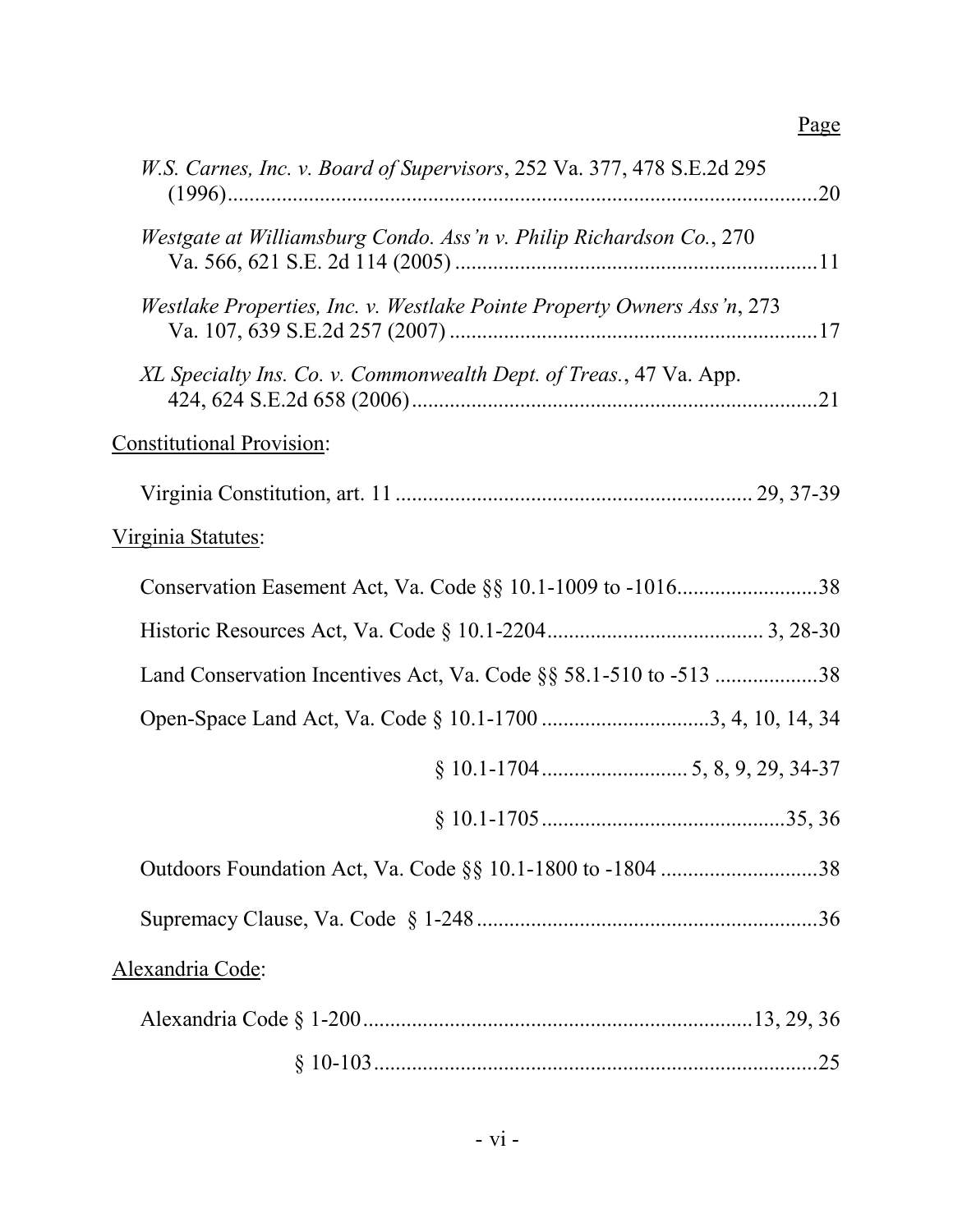| Rules:                                                                                                                        |  |
|-------------------------------------------------------------------------------------------------------------------------------|--|
|                                                                                                                               |  |
| Miscellaneous:                                                                                                                |  |
| DEERING DAVIS, et al., ALEXANDRIA HOUSES 1750-1830 (1946)4                                                                    |  |
| KAREN G. HARVEY AND ROSS STANSFIELD, ALEXANDRIA:                                                                              |  |
| A.E. DICK HOWARD, COMMENTARIES ON THE CONSTITUTION OF                                                                         |  |
| In Memoriam: Honorable Hugo Lafayette Black, PROCEEDINGS OF THE<br>BAR AND OFFICERS OF THE SUPREME COURT OF THE UNITED STATES |  |
| RUTH LINCOLN KAYE, THE HISTORY OF 619 SOUTH LEE STREET (1987)4                                                                |  |
|                                                                                                                               |  |
| WILLIAM FRANCIS SMITH AND T. MICHAEL MILLER, A SEAPORT                                                                        |  |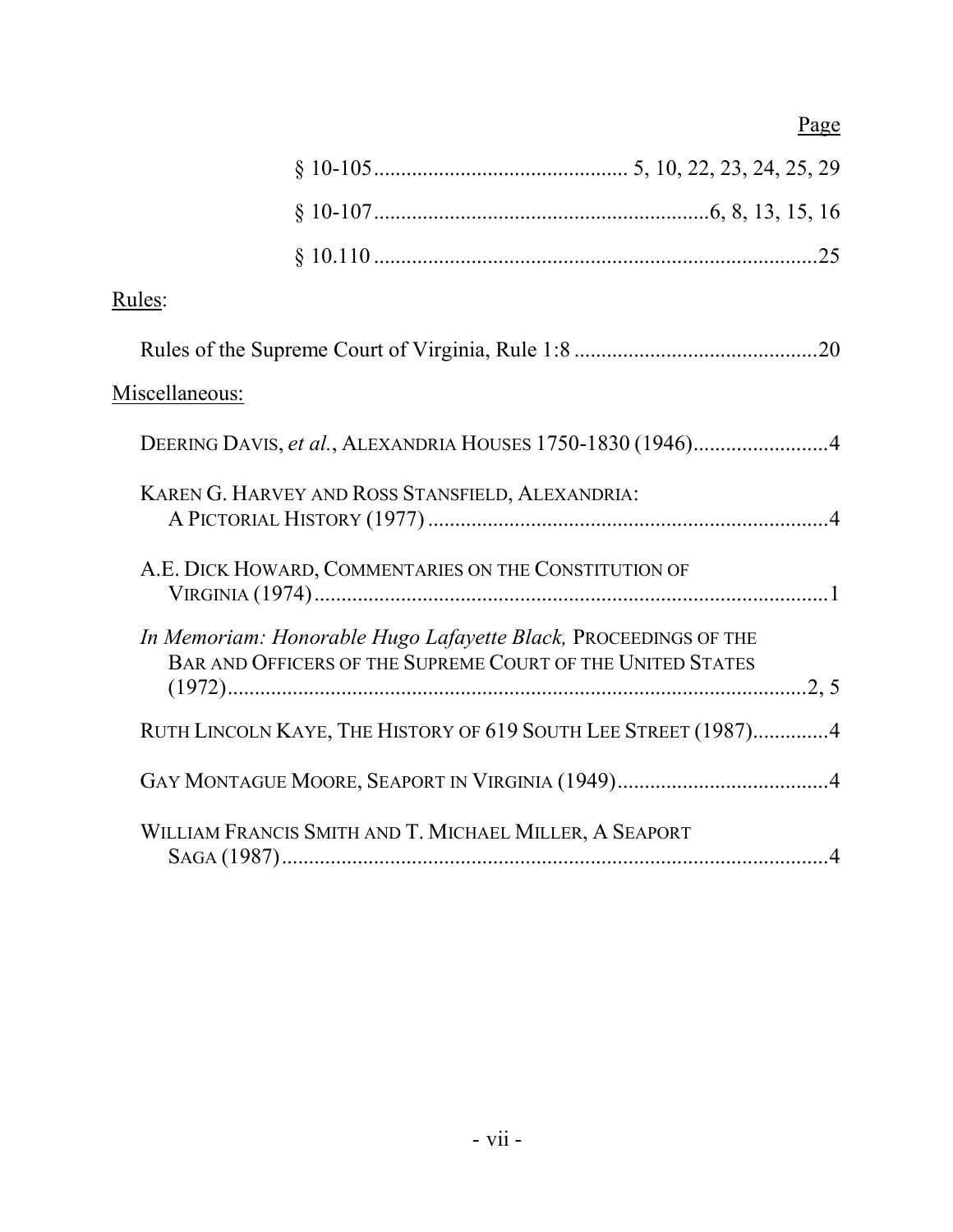# In The **Supreme Court of Hirginia**

**Record No. 200195 \_\_\_\_\_\_\_\_\_\_\_\_\_\_\_\_**

#### **HISTORIC ALEXANDRIA FOUNDATION,**

*Appellant***,**

**v.**

#### **CITY OF ALEXANDRIA and VOWELL, LLC,**

*Appellees***.**

### **BRIEF** *AMICI CURIAE* **OF HUGO L. BLACK LAW CLERKS IN SUPPORT OF APPELLANT**

### **INTEREST OF THE** *AMICI*

**\_\_\_\_\_\_\_\_\_\_\_\_\_\_\_\_\_\_\_\_\_**

A. E. Dick Howard is the Warner-Booker Distinguished Professor of Law at the University of Virginia. He was Executive Director of the commission that drafted Virginia's Constitution, has served as counsel to the General Assembly and adviser to Governors of Virginia, and is the author of the two-volume

*Commentaries on the Constitution of Virginia* (1974).

George L. Saunders, Jr., a native of Alabama, practiced law for many years with the firm of Sidley & Austin in Chicago, Illinois. In 1972 he was chosen to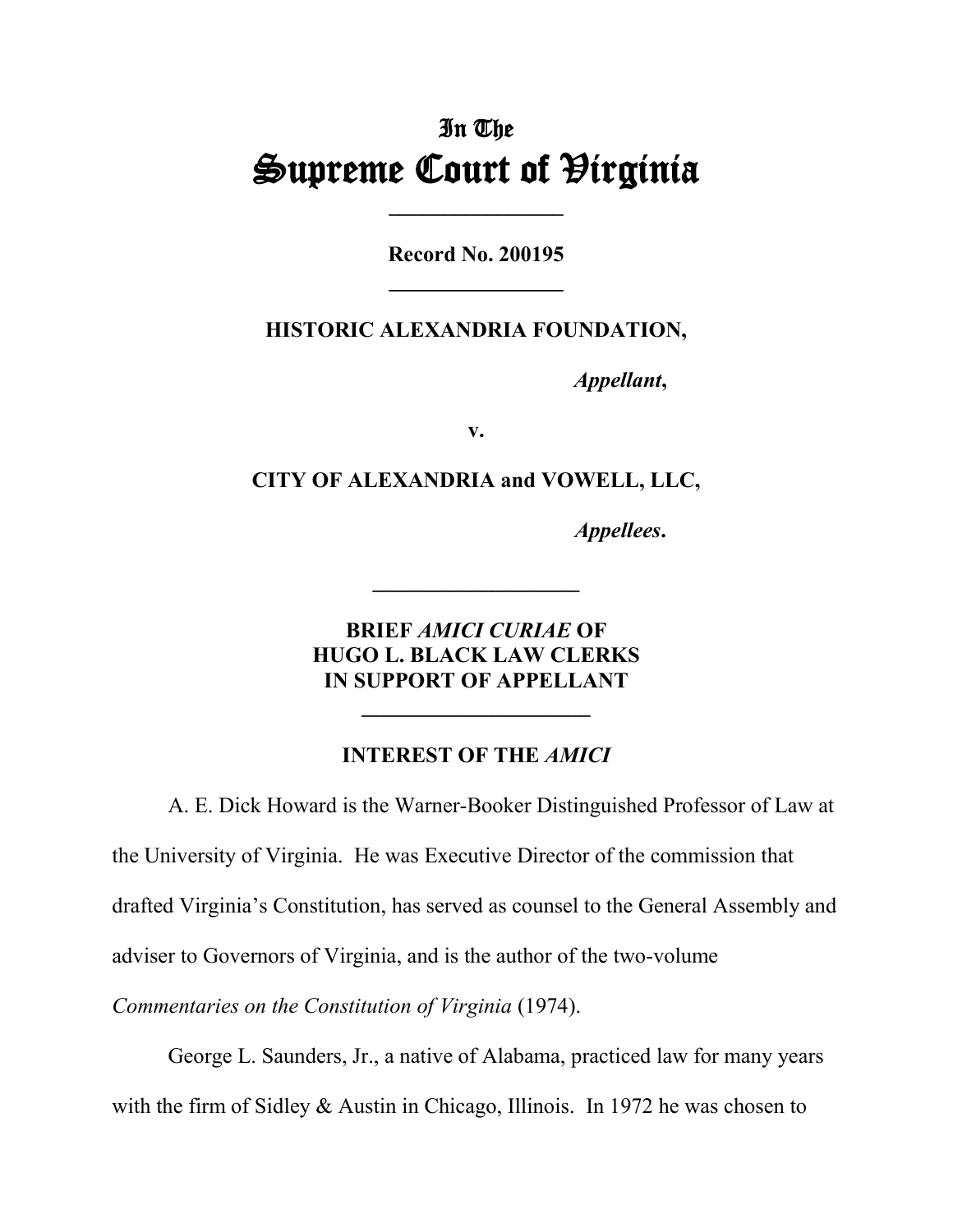represent Justice Black's former law clerks at a special session of the Bar in the courtroom of the United State Supreme Court to honor the memory of the late Associate Justice Hugo L. Black.<sup>1</sup>

John G. Kester practiced law with the firm of Williams & Connolly LLP in Washington, D.C. After Justice Black introduced him to the Old and Historic District of Alexandria, he purchased a house there where he has resided for more than fifty years. He has served on that city's Board of Zoning Appeals and its Commission on Growth and Development, as well as on the boards of the Old Town Civic Association and the Historic Alexandria Foundation.

*Amici* all were law clerks to the late Justice Black in the early 1960s. Each of us vividly recalls the formative experience of working on opinions with "the Judge" at his home in his study. We also remember the delight he took in his house, garden and tennis court, and also his concern for the preservation of historic Alexandria. We have no doubt that, if he were here, he would urge this Court to prevent destruction of his legacy in Alexandria from a decision taken in disregard of Virginia law. His memory obliges us to assist this Court, as best we can, and to remind, as the Judge would have, of the potentially devastating impact of failure to obey guarantees enacted in law.

 $\overline{\phantom{a}}$ 

<sup>1</sup> *In Memoriam: Honorable Hugo Lafayette Black,* PROCEEDINGS OF THE BAR AND OFFICERS OF THE SUPREME COURT OF THE UNITED STATES 62-66 (1972).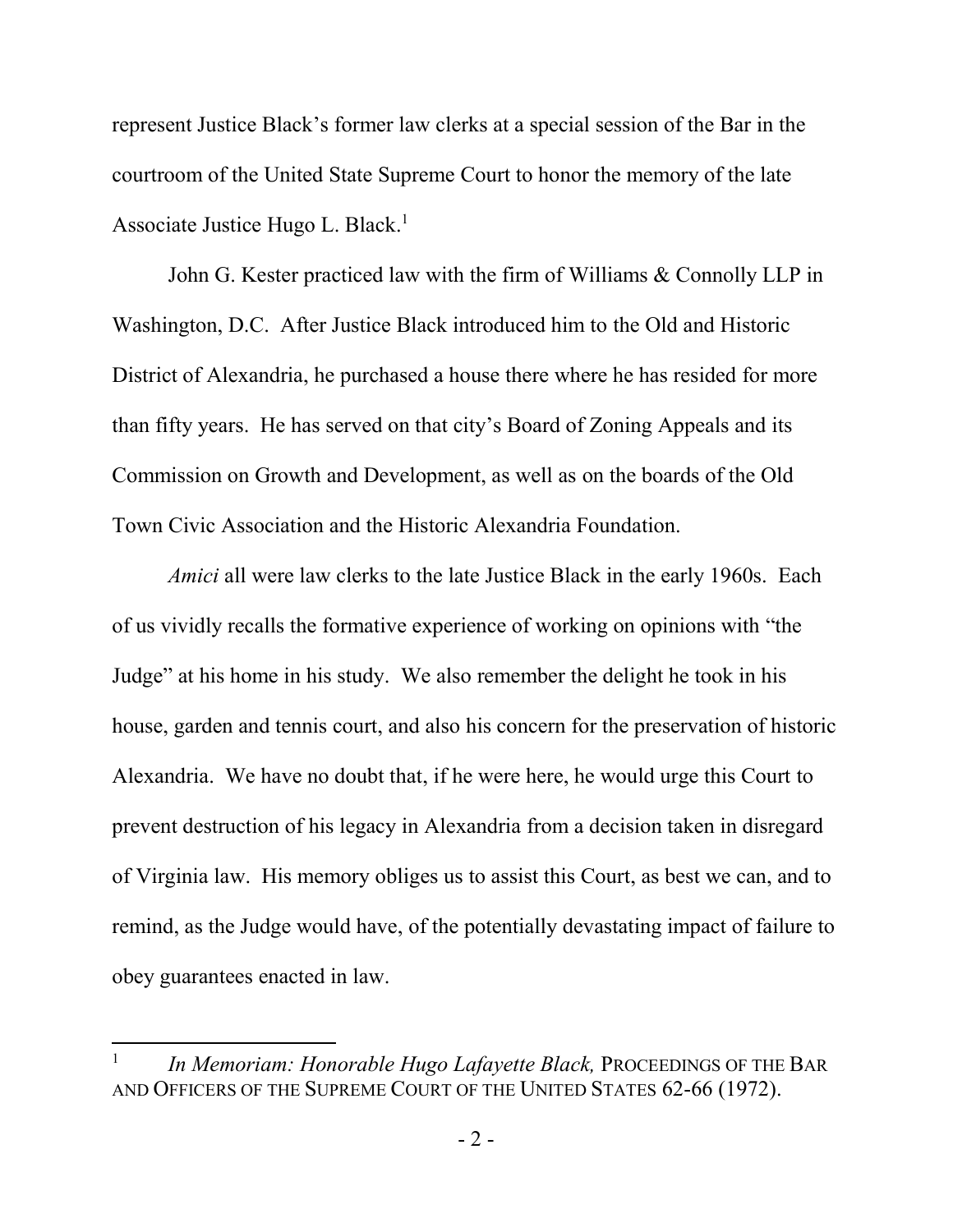We feel a debt also to the memory of our colleague the late George C. Freeman, Jr., a fellow Justice Black law clerk and for many years a distinguished member of the Richmond bar. Were he still living, he would certainly join us here. George was proud to have been draftsman and a leader in obtaining the General Assembly's enactment in 1966 of two pioneer historic-preservation laws, the Virginia Historic Resources Act, 1966 Va. Acts ch. 632, as amended, Va. Code §§ 10.1-2200 *et seq*., and the Open-Space Land Act, 1966 Va. Acts ch. 461, Va. Code §§ 10.1-1700 to 10.1-1705. It was George also, acting as the Judge's attorney, who drafted the conveyance that brought the Judge's beloved Alexandria property under the protection of the Open-Space Land Act.

#### **STATEMENT OF THE CASE**

#### **A. Facts**

This case concerns the Eighteenth-Century Hugo L. Black house and garden in Alexandria, and a proposal irrevocably to change it. This was the Justice's home from 1939 until his death in 1971. Built about 1790, the house is one of the oldest and best known in Alexandria's Old and Historic District. Along with its large garden, it was designated in 1969 by the Virginia Historic Landmarks Commission as a Virginia Historic Landmark. J.A. 91. That same year Justice Black acted to protect this unique site by executing the second historicpreservation conveyance (and the first in Alexandria) granted under Virginia's

- 3 -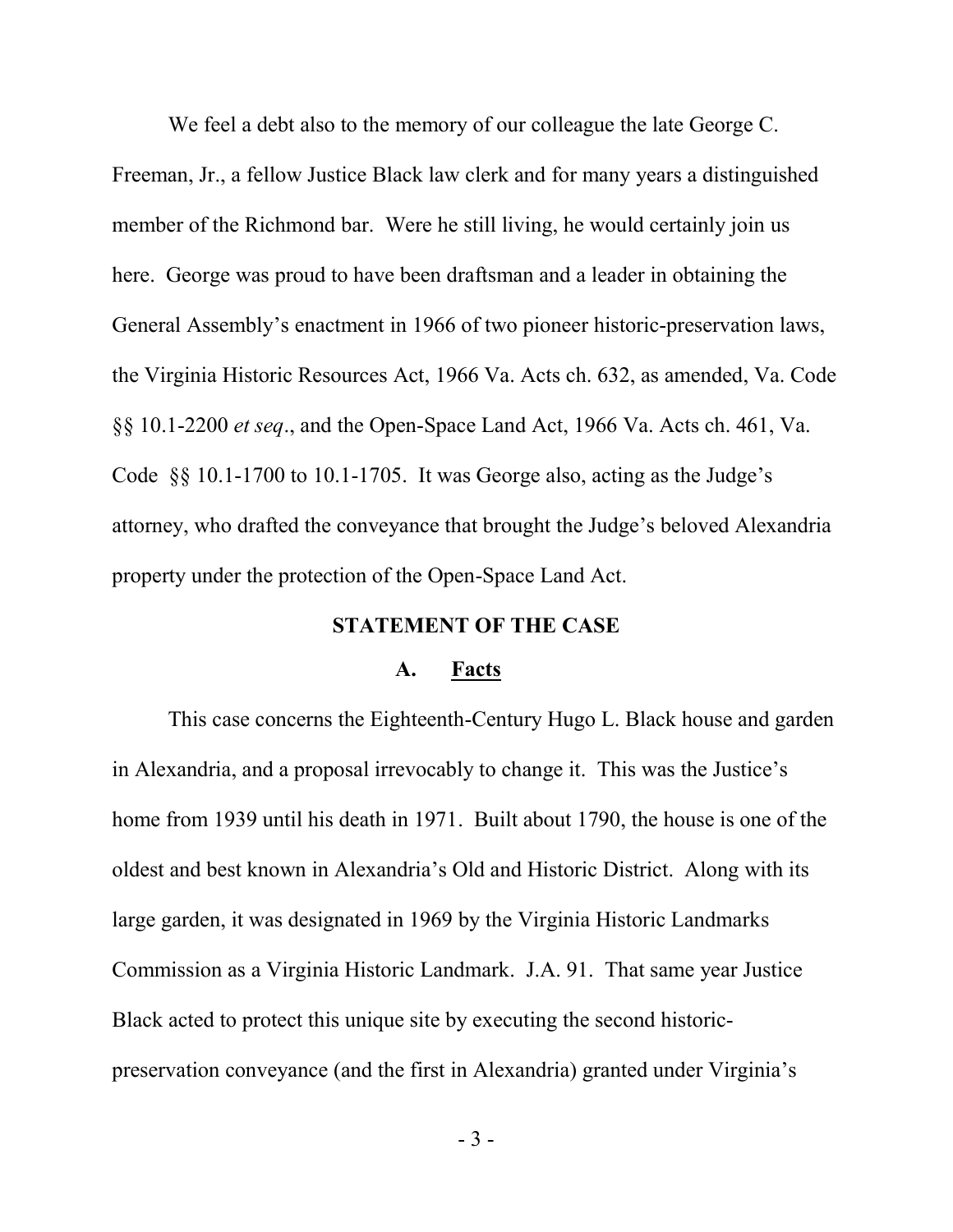then-new Open- Space Land Act, Va. Code §§ 10.1-1700 to 10.1-1705. Finding that the property qualified under the new statutes, the state authorities expressed their "unanimous and unreserved opinion" that the house manifested not only "architectural distinction" but also "ample historical quality," and also that "the space around the house is an essential element in a neighborhood." J.A. 57. The house is described and pictured in leading works on Alexandria architecture, see illustrations at J.A. 82-83, and by itself has been the subject of an entire book.<sup>2</sup>

The house is historically significant not only for its own antiquity and place in Alexandria's history, but even more so as the residence of one of the dozen most notable Justices in the history of the United States Supreme Court, a Justice who wrote opinions there, played tennis with his clerks, and met there with colleagues and Presidents. In 1986 he was commemorated on a U.S. postage stamp as part of its "Great Americans" series. His life has been the subject of several biographies, and his jurisprudence is analyzed in countless books and law review articles. After his passing, an extraordinary gathering of the Supreme Court Bar, assembled at the Court, declared in a resolution that "This man is meant for the ages," and that "No

 $\overline{a}$ 

<sup>&</sup>lt;sup>2</sup> RUTH LINCOLN KAYE, THE HISTORY OF  $619$  SOUTH LEE STREET (1987). See also, *e.g.*, DEERING DAVIS, *et al.*, ALEXANDRIA HOUSES 1750-1830, 112-114 (1946); WILLIAM FRANCIS SMITH AND T. MICHAEL MILLER, A SEAPORT SAGA, 87, 186 (1987); GAY MONTAGUE MOORE, SEAPORT IN VIRGINIA 222-24 (1949); KAREN G. HARVEY AND ROSS STANSFIELD, ALEXANDRIA: A PICTORIAL HISTORY 40 (1977).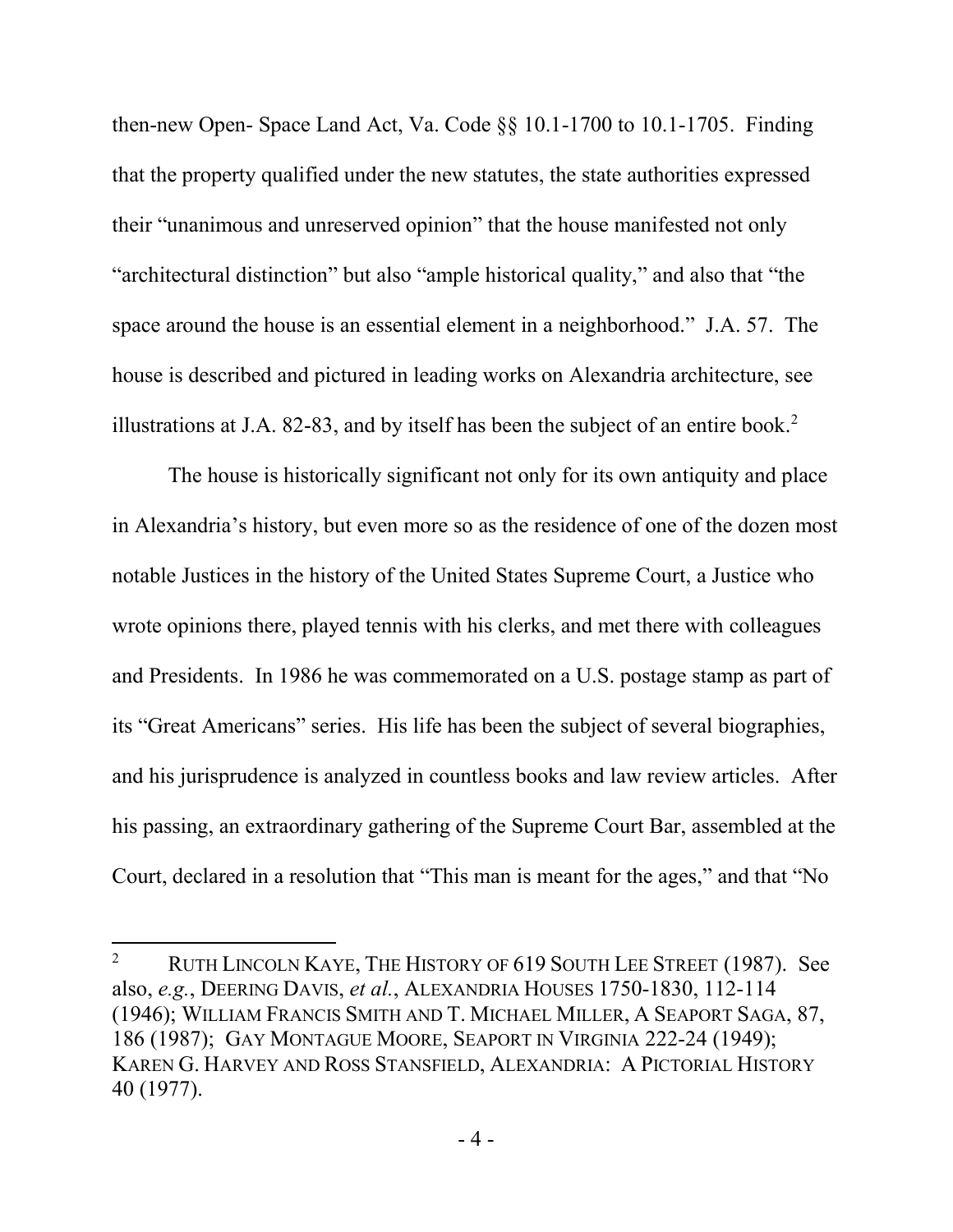future Supreme Court Justice" would be able to ignore Justice Black's "myriad brilliant insights, learned analyses, yes, and fervent faiths . . . . "<sup>3</sup>

In 1969 the Justice conveyed an easement to the Commonwealth under the Open-Space Land Act, making the garden "open-space land" under Va. Code § 10.1-1704. J.A. 17. The Justice's family sold the property in 1973. Until now, subsequent owners have continued to honor the restrictions of the Old and Historic District and the building prohibition of the Open-Space statute.

More recently, the Black property was acquired by Nigel and Laura Morris through their personal company Vowell, LLC, which along with the City Council is appellee here. The new owners proposed to demolish one particularly rare curved wall of the house, J.A. 10-11, 36, 60, 72, and to cover the garden lot with three multi-story structures, of modern design, to attach to the 1790 residence. This would nearly double the house's size from 8,156 square feet to 14,371, and cover much of the protected open space. J.A. 69.

Such alterations, both the demolition and the construction, required approval of the Board of Architectural Review of the Old and Historic District (BAR), which was established with detailed mandated duties and criteria in Alexandria City Code  $\S$  10-105(A)(2). The new owners' corporation applied to the Board,

3 IN MEMORIAM, *supra* n. 1.

 $\overline{\phantom{a}}$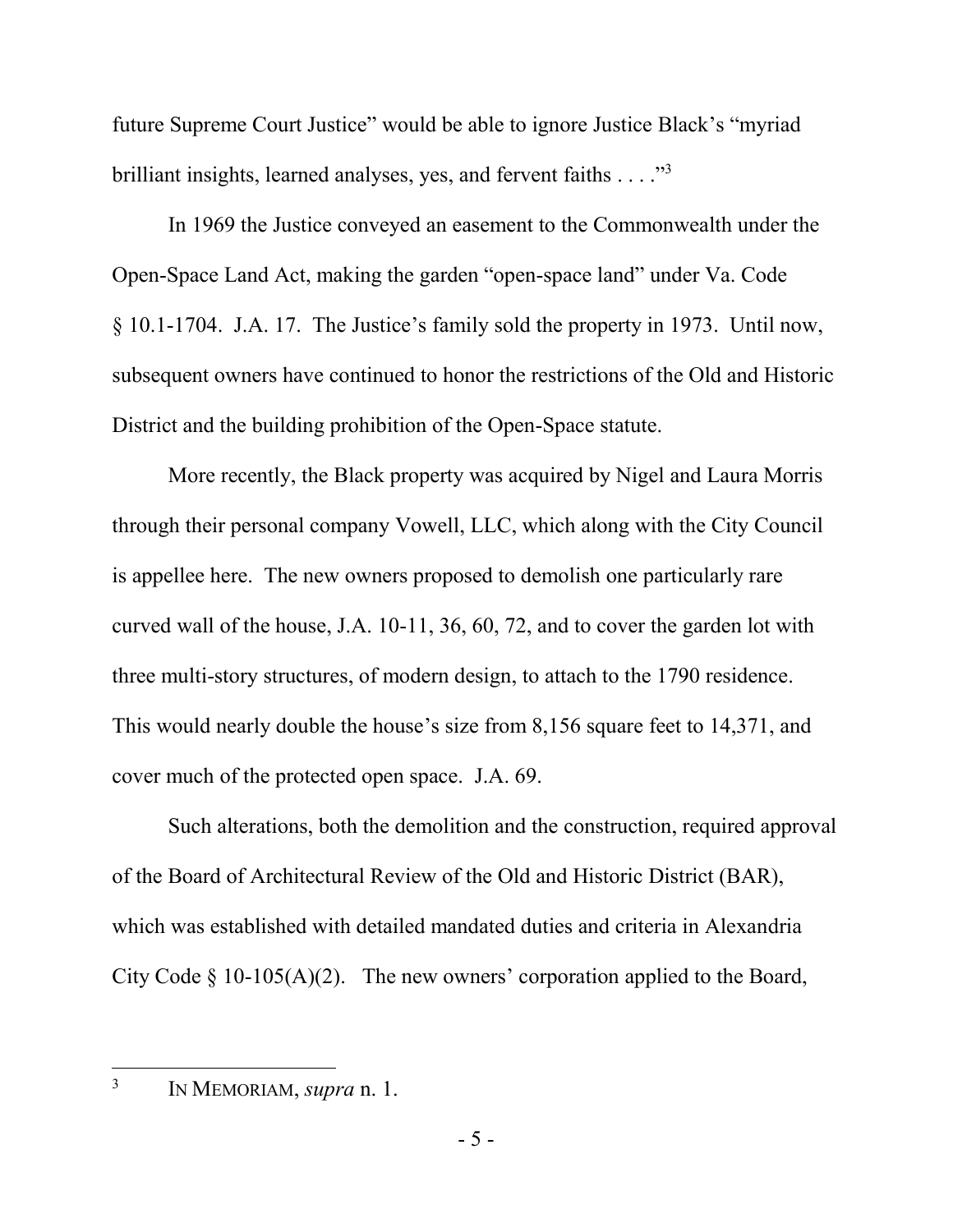which, overruling the contrary recommendation of its staff and objections from HAF and many others, approved the proposal by a vote of 4-2.

As authorized by the City Code, an unprecedented 125 property owners of the Old and Historic District appealed the BAR's decision to the City Council for review, which the Code required be conducted *de novo* applying the same standards as the BAR. Code  $\S$  10-107(A).

One of those appellant property owners was Historic Alexandria Foundation (HAF), appellant in this Court. HAF was incorporated in 1954 "to preserve, protect and restore structures and sites of historic and architectural interest in and associated with the City of Alexandria, Virginia, to preserve antiquities, and generally to foster and promote interest in Alexandria's historic heritage." J.A. 49. In performing its mission to protect and promote historic preservation in Alexandria, HAF has awarded grants of thousands of dollars to researchers and celebrated excellence in historic preservation. HAF is the owner of a nearby Old Town property, the 1785 school endowed by George Washington. It is also the holder of historic-preservation easements on several other houses in Old Town. HAF's perhaps best known function is to supervise and award the coveted individually-numbered brass plaques that attest to the authenticity of Alexandria's oldest houses. J.A. 53. The Hugo L. Black house, as the Justice restored it, was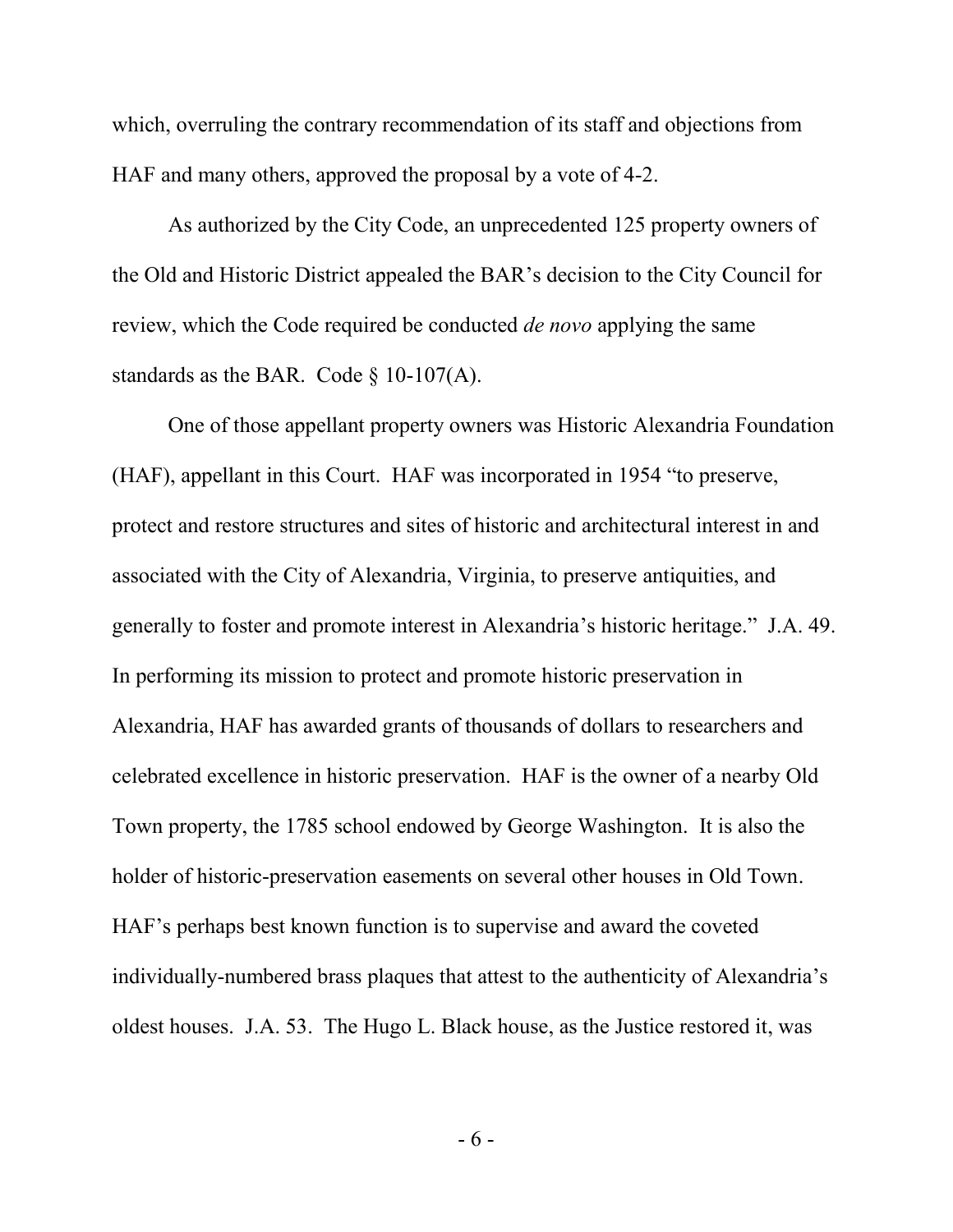one of the first to be awarded such a plaque, and has displayed it for many decades. J.A. 4-5.

At a public hearing of the Council, HAF and dozens of others objected to the proposal, as well as to the Council's reliance on submissions that had been withheld from the public docket. The Council, however, affirmed the BAR's ruling. It relied on a staff report that concededly "did not perform extensive work on the life and work of Justice Black." J.A. 41. The report also reasoned that the destruction of the garden was not irrevocable because the multi-story additions to be built there could always be torn down some day to allow the garden to be recreated. J.A. 38, 108.<sup>4</sup> Dismissing objections that the modern-style new construction would not match the 1790 house's federal design, and would be scattered across the garden like buildings on a campus, contrary to the arrangement of Lee Street and the rest of Old Town, the report was satisfied that '[t]he siting and design of the proposed additions will physically and visually distinguish themselves from the original structure." J.A. 43.

The Council explicitly prohibited any reference to, or consideration of, the property's longstanding status as a Historic Landmark under Virginia Code § 10.1-

 $\overline{\phantom{a}}$ 

All parties agree that the City Council adopted as its reasons the conclusions in the May 14, 2019, report of its staff, which mostly updated and summarized an earlier staff report to the BAR. See HAF petition, J.A. 7-8; City Br. Opp. 2-3; Vowell Br. Opp. 5.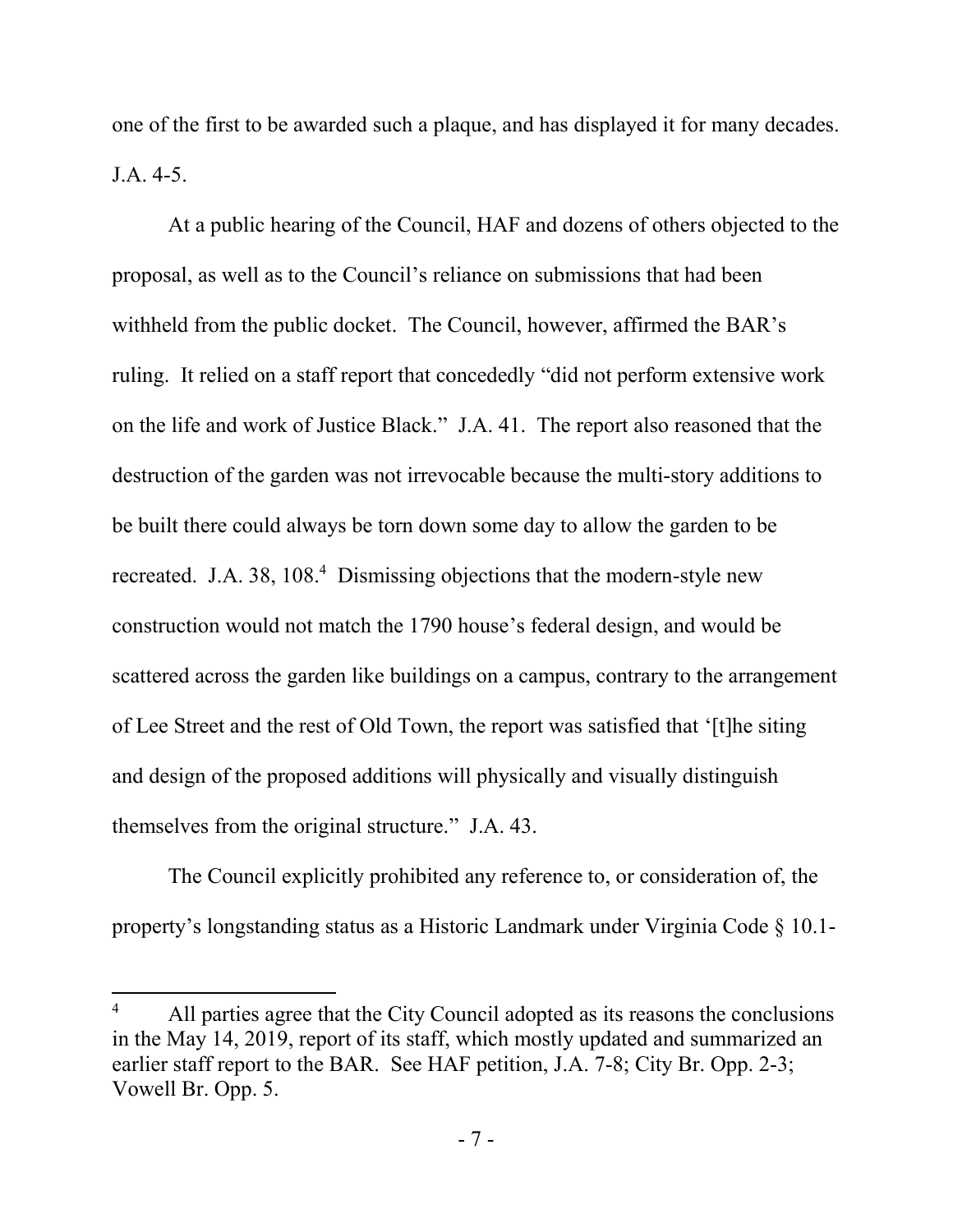2204. It also refused to consider the Virginia Open-Space Land Act, which prohibits the "conversion or diversion" of "open-space land . . . interest or right in which has been acquired under this chapter"—a description precisely fitting the Black property. Va. Code §10.1-1704.

#### **B. Proceedings Below**

Pursuant to Alexandria City Code §10-107(B), HAF and two other nearby property owners who had been appellants in the City Council appealed to the Circuit Court of the City of Alexandria. HAF alleged that the action of the City Council violated both the Alexandria City Code and Virginia statutes and that it also was arbitrary and denied due process of law. J.A. 1-112. The City and the new owners of the Black house demurred, arguing that HAF and the other property owners had not sufficiently alleged standing to complain and that the allegations were insufficient to establish any violation of law. They asked that the court dismiss the case. J.A. 139-42.

The Circuit Court granted both demurrers. In an oral ruling, it held that based on the allegations of the petition, HAF and the two other nearby property owners lacked standing to complain of the City Council action because they were not "aggrieved" persons under City Code  $\S$  10-107(B). The court reasoned that "I don't see anything that's alleged . . . particularized in such a way that the harm

- 8 -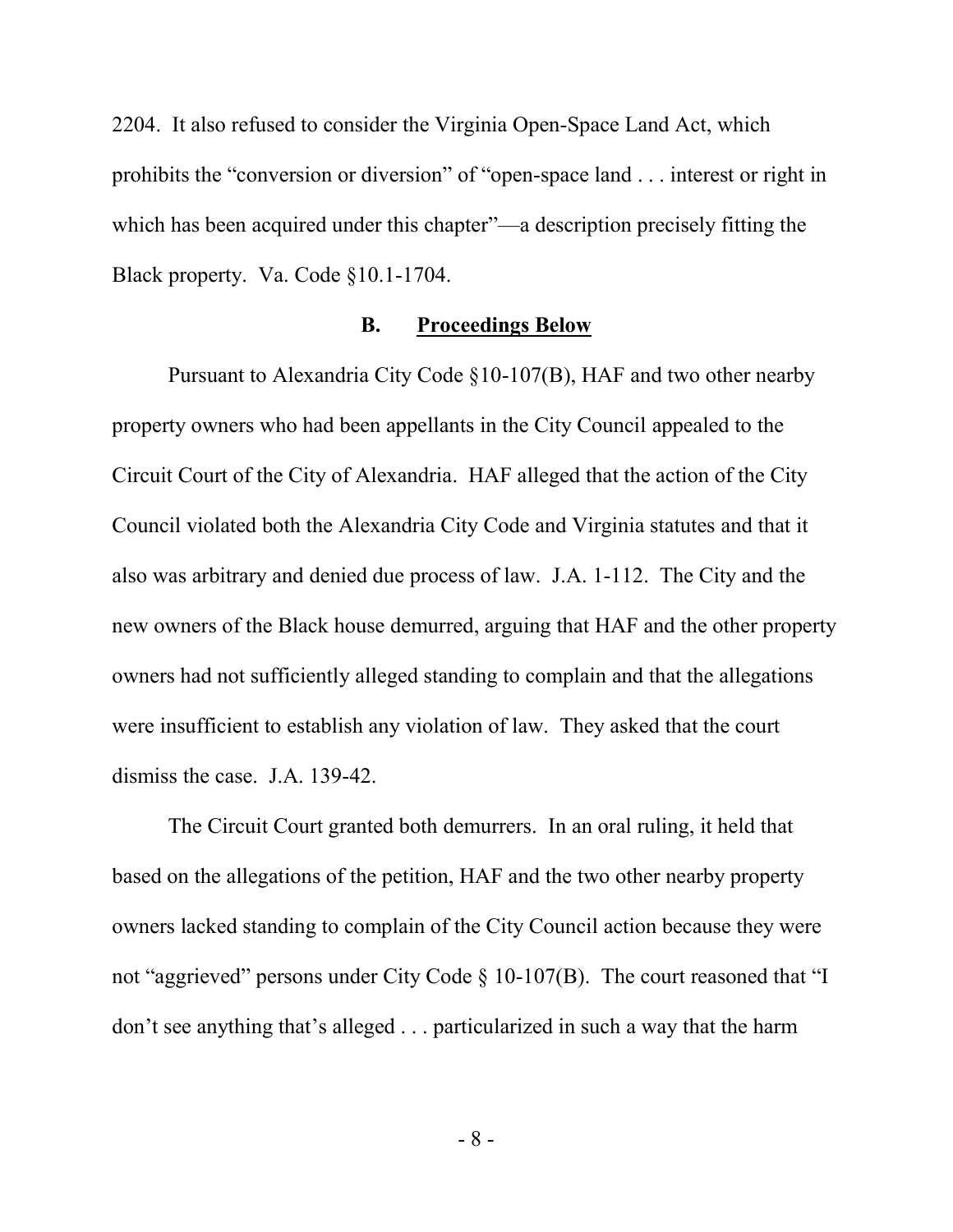they allege that they will sustain . . . is different than what would be suffered by other people who live in the historic district and the public at large." J.A. 231-32.

Counsel for HAF offered to amend the complaint if necessary to allege specifically, *e.g.*, the harm to unique values of property of owners in the neighborhood who had relied on and submitted to enforcement of the standards of Alexandria's Old and Historic District, and who also had relied on and participated in the programs established by the Virginia Open Space Land Act, Va. Code §10.1-1704. J.A. 238-41. But the court announced that

> This court finds that the term "aggrieved" requires that they suffer a harm that is particularized to them and different than that which would be suffered by the public at large, and in this case, based on the allegations in the complaint as set forth in paragraphs three, four, and five, accepting that they have met the first prong of what it is to be aggrieved, that is, . . . proximate location to the property[,] that they have failed to allege harm that would fit within the meaning of aggrieved,

J.A. 258-59, citing *Friends of the Rappahannock* v. *Caroline County Bd.*, 286 Va. 38, 743 S.E.2d 132 (2013), and *Virginia Beach Beautification Comm'n* v. *Board of Zoning Appeals*, 231 Va. 415, 344 S.E.2d 899 (1986).

Turning to the merits, the court acknowledged that HAF had alleged failure by the City Council meaningfully to apply specific criteria mandated in the City Code; that the Council had relied on unauthorized criteria instead; that it had based its ruling on evidence that had been withheld from the public; and that it had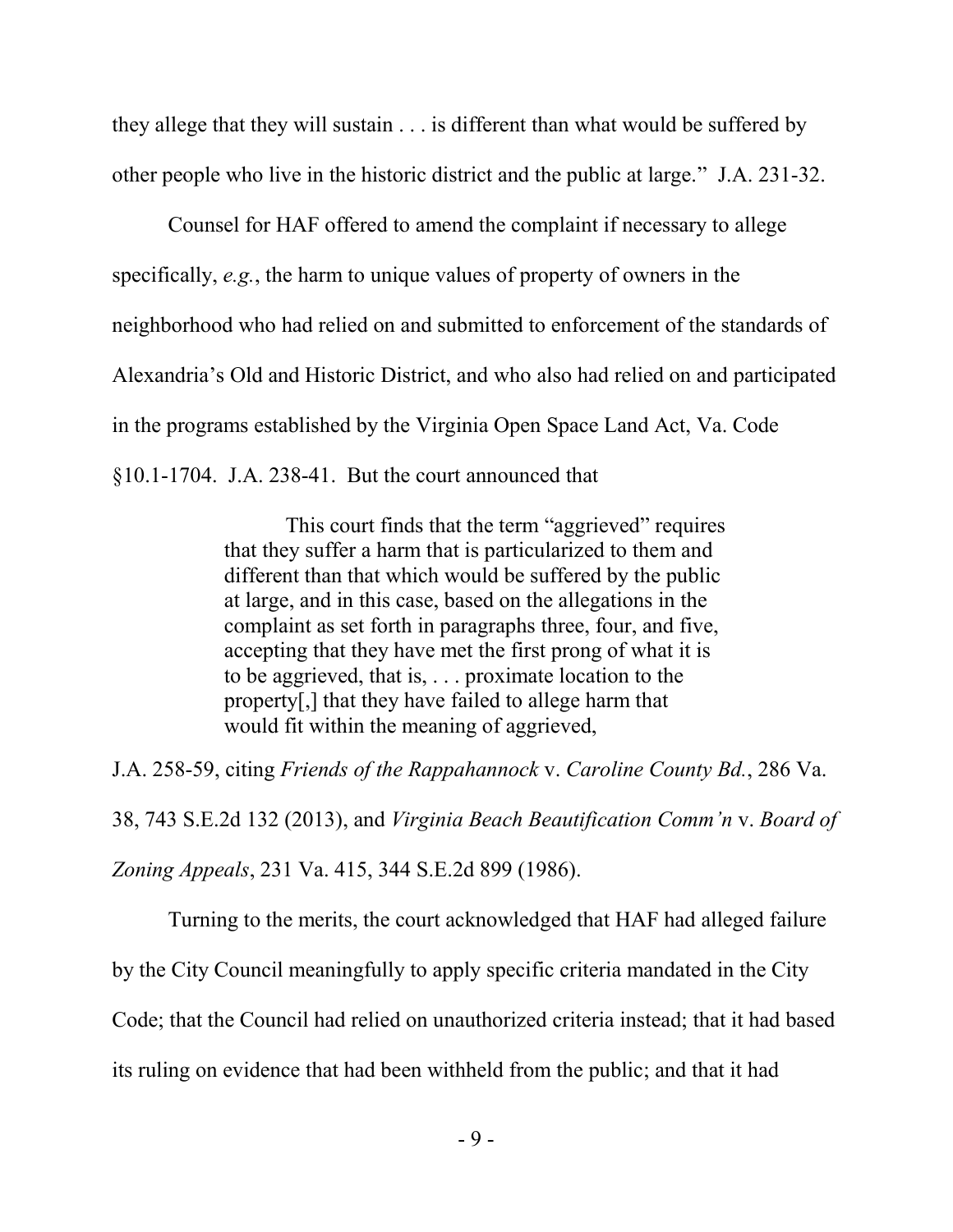explicitly refused to consider in any way the Virginia Historic Landmarks statute,

Va. Code §10.1-2204, and the Virginia Open-Space Land Act, J.A. 259-60.

Putting all that aside, the court held that the Virginia statutes were wholly

irrelevant, and that all that mattered was whether the ultimate dispute was "fairly

debatable." As to that, it noted that "we're talking hundreds of pages," J.A. 217,

but instead of analyzing them, it ruled in a single sentence that

clearly, based on the volume of information that was before the city council when it made its decision that it can't seriously be argued that this matter was not fairly debatable.

J.A. 260. Declaring its oral ruling to be its opinion in the case, the Circuit Court

sustained the demurrers, denied leave to amend, and dismissed the case with

prejudice. J.A. 259-60, 274. This Court awarded HAF this appeal.

#### **ASSIGNMENTS OF ERROR**

1. The Circuit Court erred in holding that the appellants lacked standing to bring this action. Preserved as stated in appellant's brief.

2. The Circuit Court erred in finding that the City Council did not have to consider the Open-Space Land Act in its review of the BAR's decision and properly applied Alexandria Code § 10-105. Preserved per appellant's brief.

#### **STANDARDS OF REVIEW**

Dismissal of a complaint on demurrer is reviewed *de novo* as a question of

law. *Pendleton* v. *Newsome*, 290 Va. 162, 171, 772 S.E.2d 759, 763 (2016); *Dunn,* 

*McCormack, & MacPherson* v. *Connolly*, 281 Va. 553, 557, 708 S.E.2d 867, 869

(2011); *Friends of the Rappahannock* v. *Caroline County Board of Supervisors*,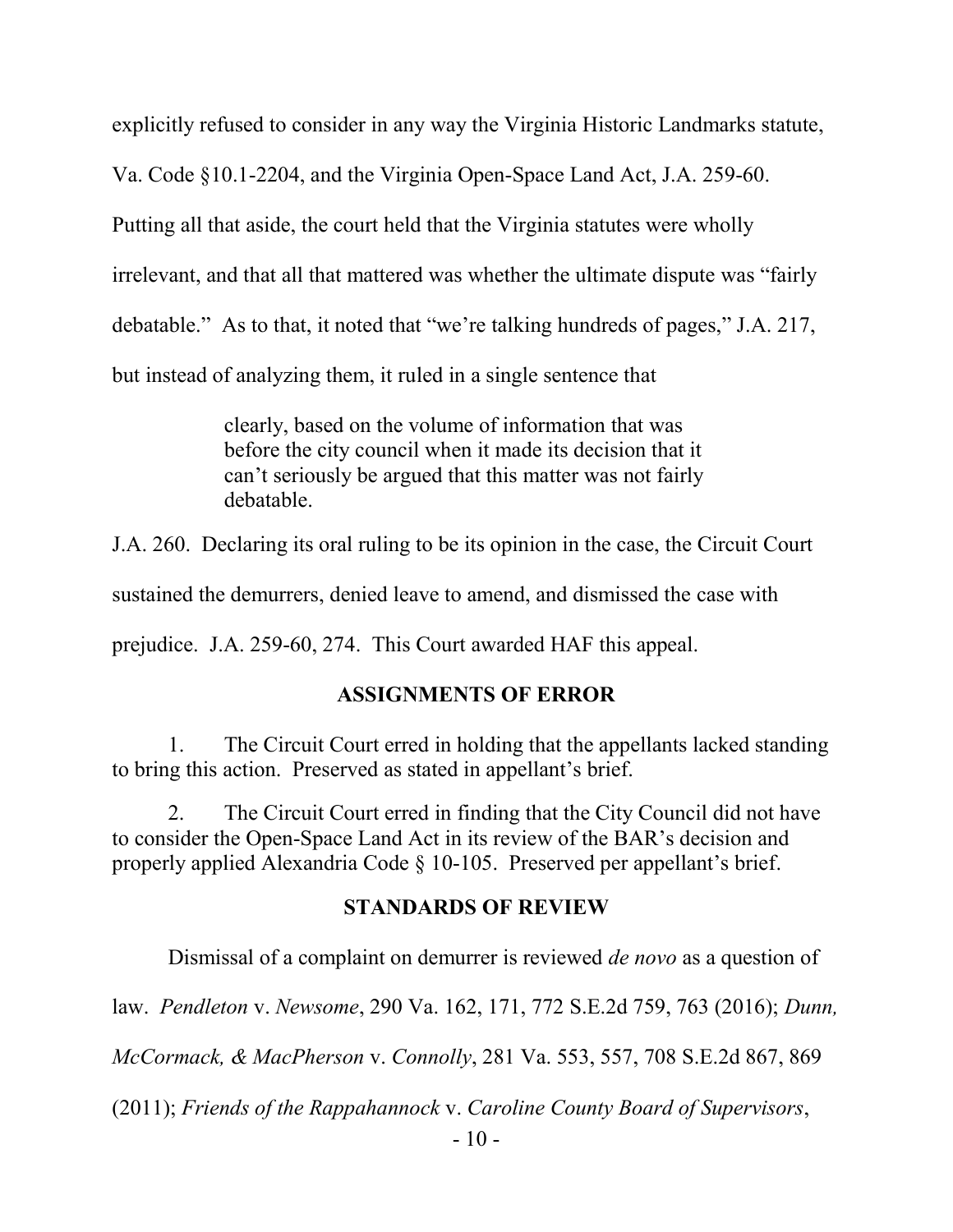286 Va. 38, 44, 743 S.E.2d 132, 135 (2013); *Harris* v. *Kreuzer*, 271 Va. 188, 196, 624 S.E.2d 24, 28 (2006). Denial of leave to amend is reviewed for abuse of discretion. *Kole* v. *City of Chesapeake*, 247 Va. 51, 57, 439 S.E.2d 405, 409 (1994).

Construction of constitutional and statutory provisions is reviewed *de novo*, *CVAS 2, LLC* v. *City of Fredericksburg*, 289 Va. 100, 108, 755 S.E.2d 912, 914 (2015), including mixed questions of law and fact. *Westgate at Williamsburg Condo. Ass'n* v. *Philip Richardson Co.*, 270 Va. 566, 574, 621 S.E. 2d 114, 118 (2005).

#### **SUMMARY OF ARGUMENT**

The heart of this case is revealed in what the appellees have strained not to mention. In its submission to this Court, the City Council fourteen times has referred to the house and garden at issue as "the SL Property," an antiseptic term it invented for this Court and is nowhere found in the record below. See City Br. Opp. 1-4, 7, 14. The owners have avoided naming the site at all. Vowell Br. Opp., *passim*. Similarly, both appellees have omitted any mention of the unique history of this house and garden. And they devote not a word to the famous Alexandria citizen whose ownership and imprint upon it for more than three decades made it an anchor of Alexandria's Old and Historic District, as well as an officially recognized Virginia Landmark.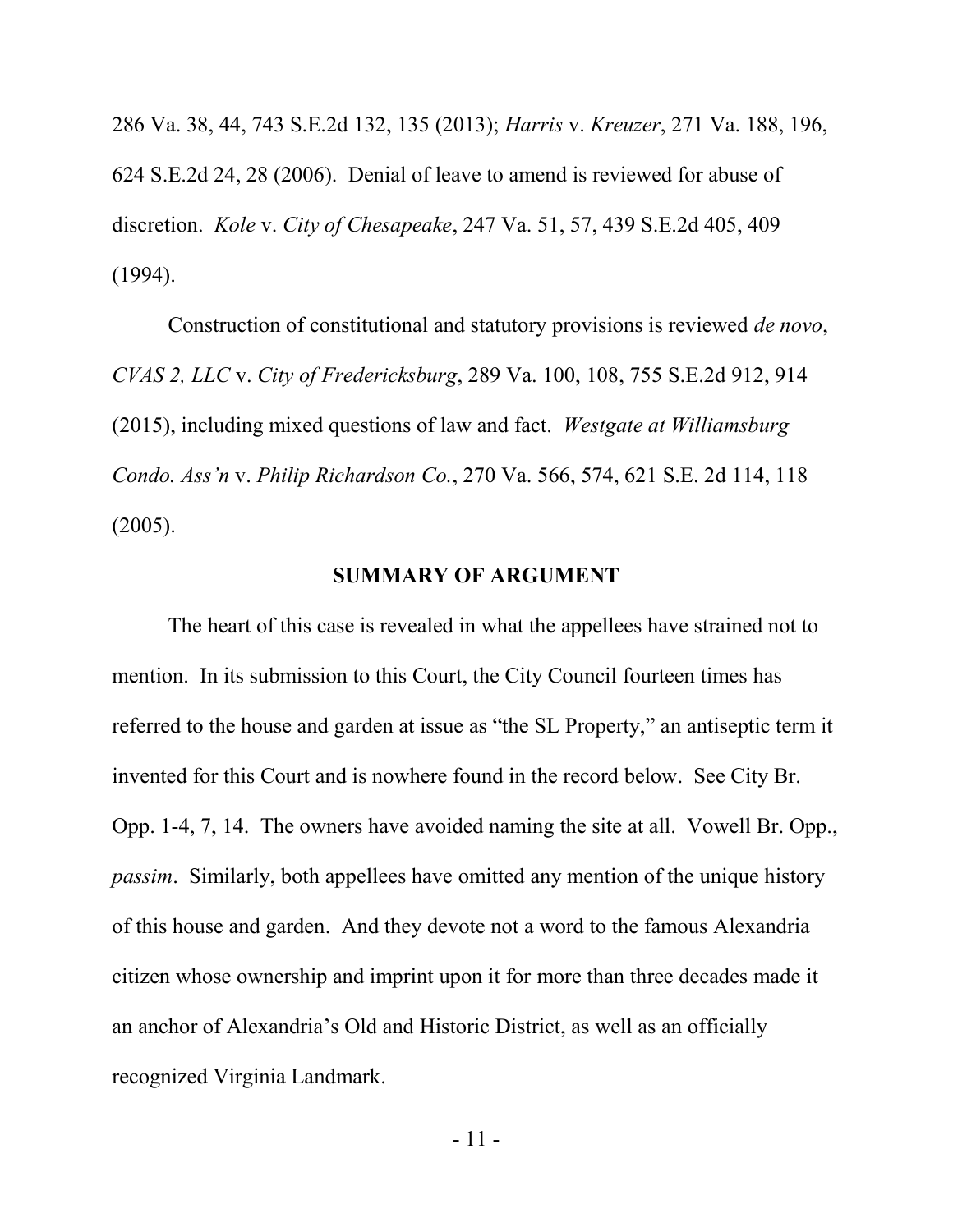That famous American and revered judge was of course the late Hugo L. Black, for thirty-four years Associate Justice of the Supreme Court of the United States. The new owners purchased his home with full notice of—and a price presumably reflecting—its landmark status and many statutory restrictions. Yet they have proposed to tear down part of his beloved Eighteenth-Century home, and with massive modern-style construction incongruous to the neighborhood, to obliterate its adjacent garden —the largest private garden remaining in Old Town Alexandria. Unprecedented opposition from Old Town's residents, many of them members of HAF, and protests from concerned individuals and historicpreservation organizations spanning Alexandria and Virginia, ultimately led to this litigation.

The Alexandria City Council, disregarding several provisions of the City's Code and rejecting Virginia statutes, authorized the demolition of part of one of the most historic homes in Alexandria, its defacement by enormous incompatible additions, and the permanent ruination of its legally-protected adjacent garden. The current City authorities failed to honor the legal protections for history that their predecessors had adopted in the Alexandria City Code to protect a unique property like the Hugo L. Black house and garden. And calling it none of their business, see J.A. 34, 107, they rebuked the additional protections mandated in Virginia statutes (which are also incorporated by reference into Alexandria Code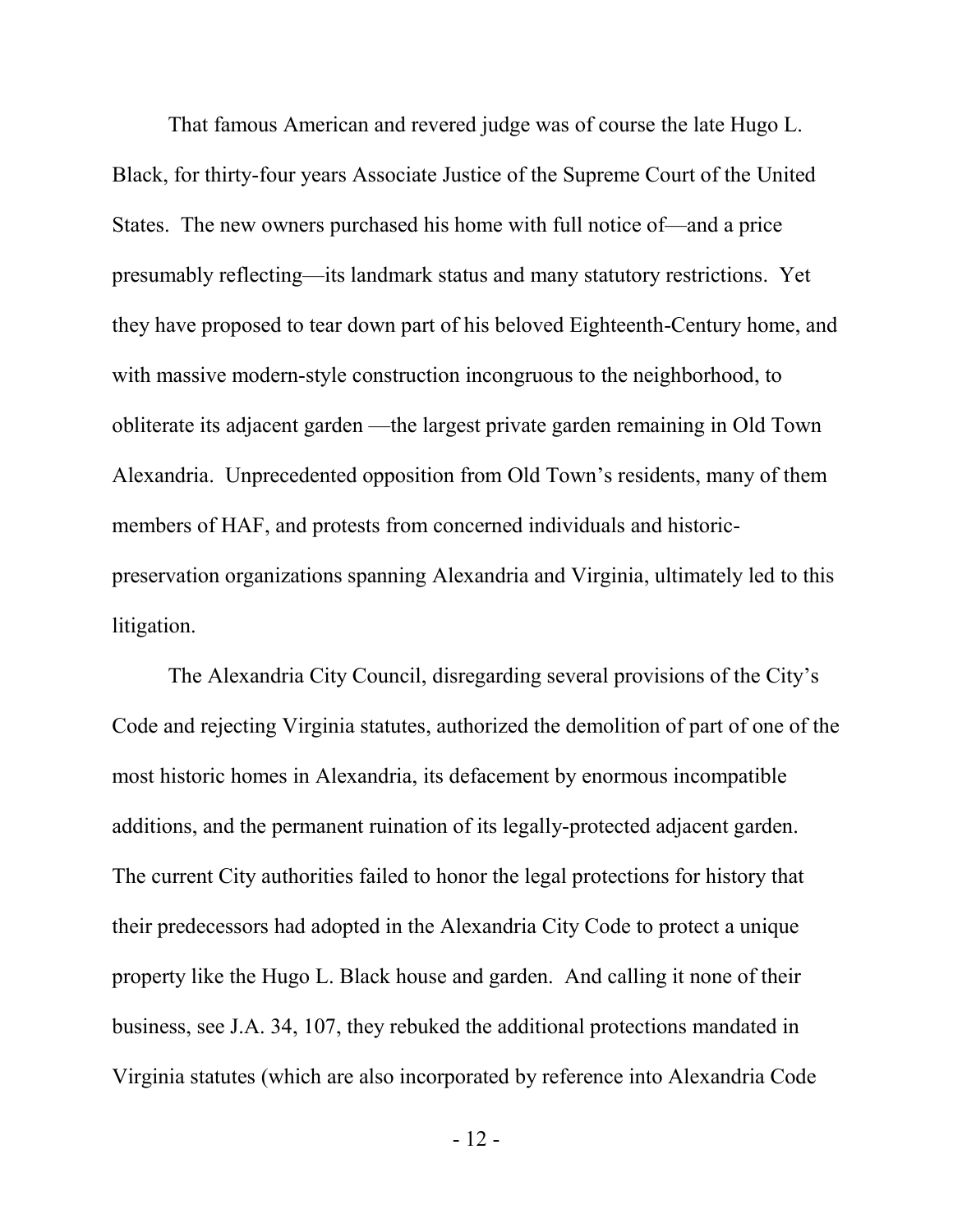§ 1-200(F)), protections which Justice Black personally was one of the first in Virginia to embrace.

Facing this Court is not only the unfortunate failure of the Circuit Court seriously to examine and reverse those errors. Of even wider concern is its inexplicable departure from this Court's well-established jurisprudence that rejects attempts to choke off serious litigation in the cradle, denying litigants a day in court to present their evidence.

#### **ARGUMENT**

#### **I. THE CIRCUIT COURT IMPROPERLY DISMISSED ON DEMURRER FOR LACK OF STANDING.**

In dismissing with prejudice for lack of standing, and further denying leave to amend, the Circuit Court ignored multiple allegations of HAF as if they were not there, misapplying decisions of this Court.

#### **A. The Circuit Court Misunderstood This Court's Standing Decisions.**

#### **1. "Particularized Harm" Was Overwhelmingly Alleged.**

HAF, as authorized by the Alexandria Code, § 10-107(A), appealed the BAR ruling to the City Council, and from there to the Circuit Court as an "aggrieved" property owner authorized to sue by Code § 10-107(B). HAF's petition alleged that HAF was owner of nearby property in the Old and Historic District—the Alexandria Academy, endowed by George Washington in 1785 as a school for poor children. HAF further alleged that it was founded in 1954 with the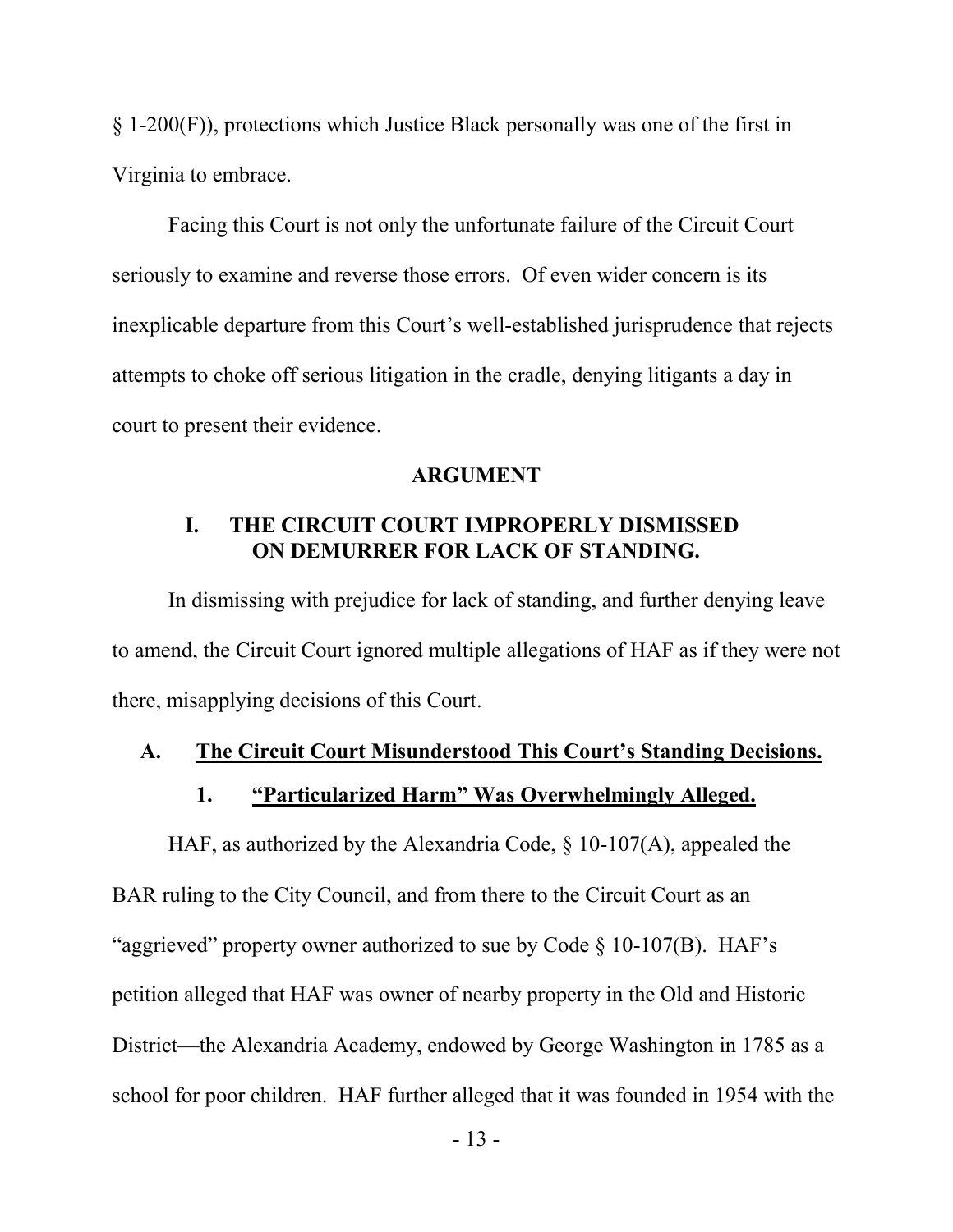express purpose "to preserve, protect and restore structures and sites of historic or architectural interest in" Alexandria; "to preserve antiquities" there; "to foster and promote interest in Alexandria's historic heritage;" and to preserve "the dwindling amount of open space remaining in Old Town;" and that HAF was both the grantor and the holder of historic-protection easements authorized under the Open-Space Land Act. J.A. 3, 49-50. HAF conducts educational programs and devotes some of its endowment to grants for preservation of historic structures in Old Town Alexandria, and each year it makes awards to individuals who have particularly promoted those objectives. HAF is recognized by the city as the sole organization authorized to establish the criteria for, and to award, the coveted brass plaques displayed on the selected and limited portion of the houses in Alexandria that it judges to qualify for the designation as authentically antique and faithfully preserved. That designation has been displayed on the Eighteenth-Century Hugo L. Black house for many years. J.A. 4-5, 53. If the house were to be marred by the demolition and modern additions to double the size of the structure, it would no longer qualify as one of HAF's showcase authentic historic homes.

In short, for HAF the preservation of historic places of Old Town is not some hobby or sideline. It is the mission that brought HAF into being, what HAF is entirely about. Yet, remarkably, the Circuit Court commented as to HAF that "I don't see anything that's alleged . . . different than that what would be suffered by

- 14 -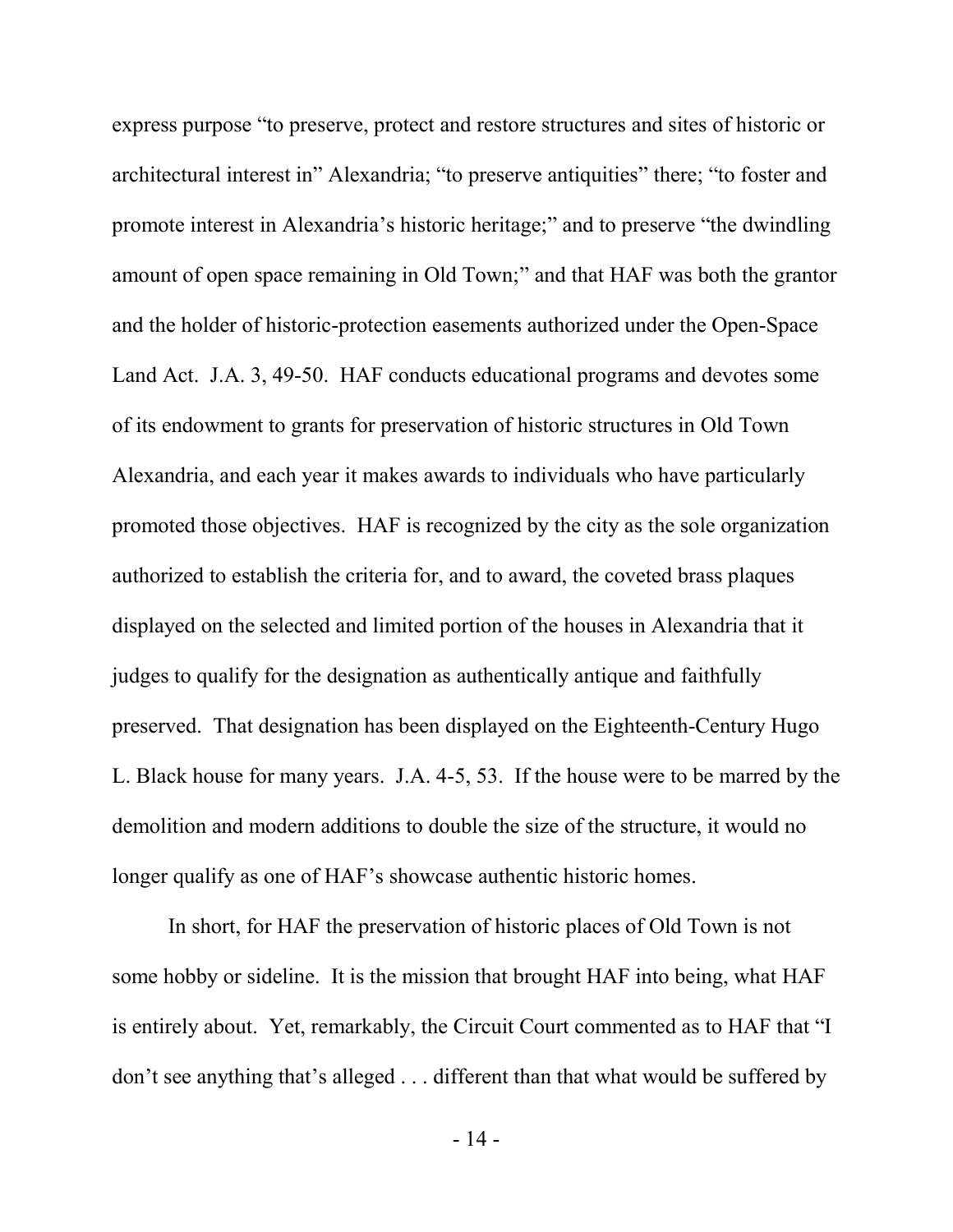other people who live in the historic district and the public at large." J.A. 231-32. And HAF is within the narrowly defined category that is statutorily granted the right to sue in Alexandria Code § 10-107(B).

The Court ruled that because the code provision used the word "aggrieved"—obviously meant to identify a person unhappy with the BAR decision—it excluded everyone who was not grievously personally harmed. That, presumably, would leave the appeal provision a dead letter for nearly anyone except an applicant who applied for a permit and lost.

Moreover, even under that unlikely construction, HAF was aggrieved even outside the specific authorization of the City Code. The court cited *Friends of the Rappahannock* v. *Caroline County Bd.*, 286 Va. 38, 743 S.E.2d 132 (2013), and *Virginia Beach Beautification Comm'n* v. *Board of Zoning Appeals*, 231 Va. 415, 344 S.E.2d 899 (1986). But the parties in those cases in no way resembled the situation of HAF.

*Friends* summarized a two-step general test to establish standing. First, a party that is a property owner, like HAF here, must establish close proximity to the property at issue, thereby establishing a substantial interest in the decision. 286 Va. at 48, 743 S.E.2d at 137. The Circuit Court acknowledged that HAF had satisfied that requirement, being in "a proximate location." J.A. 259.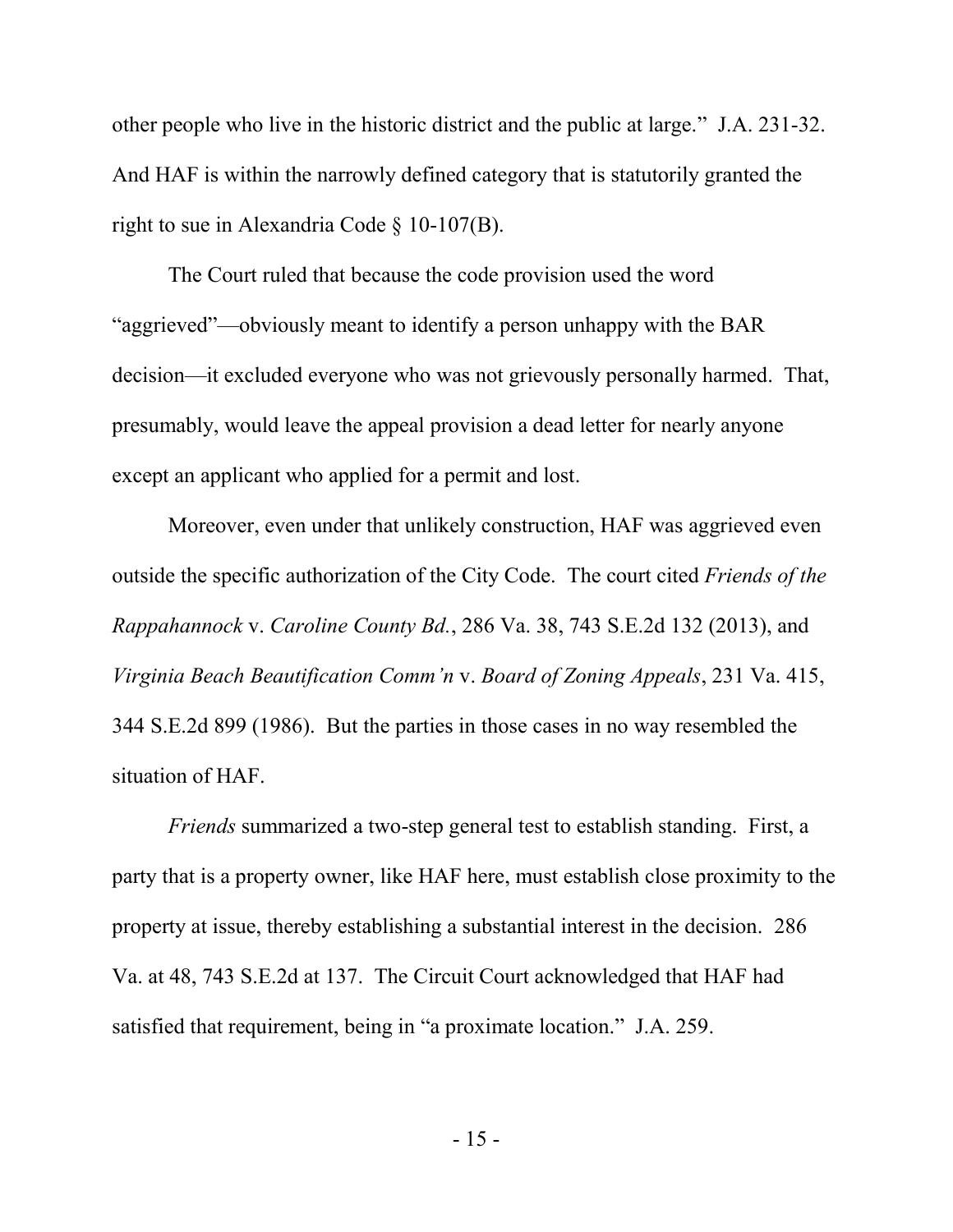The second step of *Friends* looked to a "particularized harm . . . different from that suffered by the public generally." 286 Va. at 49, 743 S.E.2d at 137, quoting in part *Virginia Marine Res. Comm'n* v. *Clark*, 281 Va. 679, 687, 709 S.E.2d 150, 155 (2013). In *Virginia Beach*, for example, the plaintiff was not a property owner, and could show no interest other than as a member of the general public. See 231 Va. at 418-20, 344 S.E.2d at 902-03.

The Circuit Court paid no attention to the responsibilities and activities of HAF as a principal guardian and promoter of Alexandria's historic sites, instead concluding without elaboration that "they have failed to allege harm that would fit within the meaning of aggrieved . . . discussed in the *Friends* decision . . . ." J.A. 259. But in addition to owning nearby historic property, HAF exists for the sole purpose of protecting historic sites in Old Town, and was authorized by the City Code to appeal to the City Council, Code  $\S$  10-107(A). If HAF could not as "aggrieved" exercise its right to appeal to the Circuit Court, Code § 10-107(B) would have little purpose.

This case profoundly differs from *Friends*. *Friends* concerned a proposed sand-and-gravel operation. This Court held that, because of the many regulations with which the operator would have to comply, any allegation of harm disruptive to others would be entirely speculative. See 286 Va. at 49, 743 S.E2d at 138 ("Although the individual complainants presented conclusory allegations as to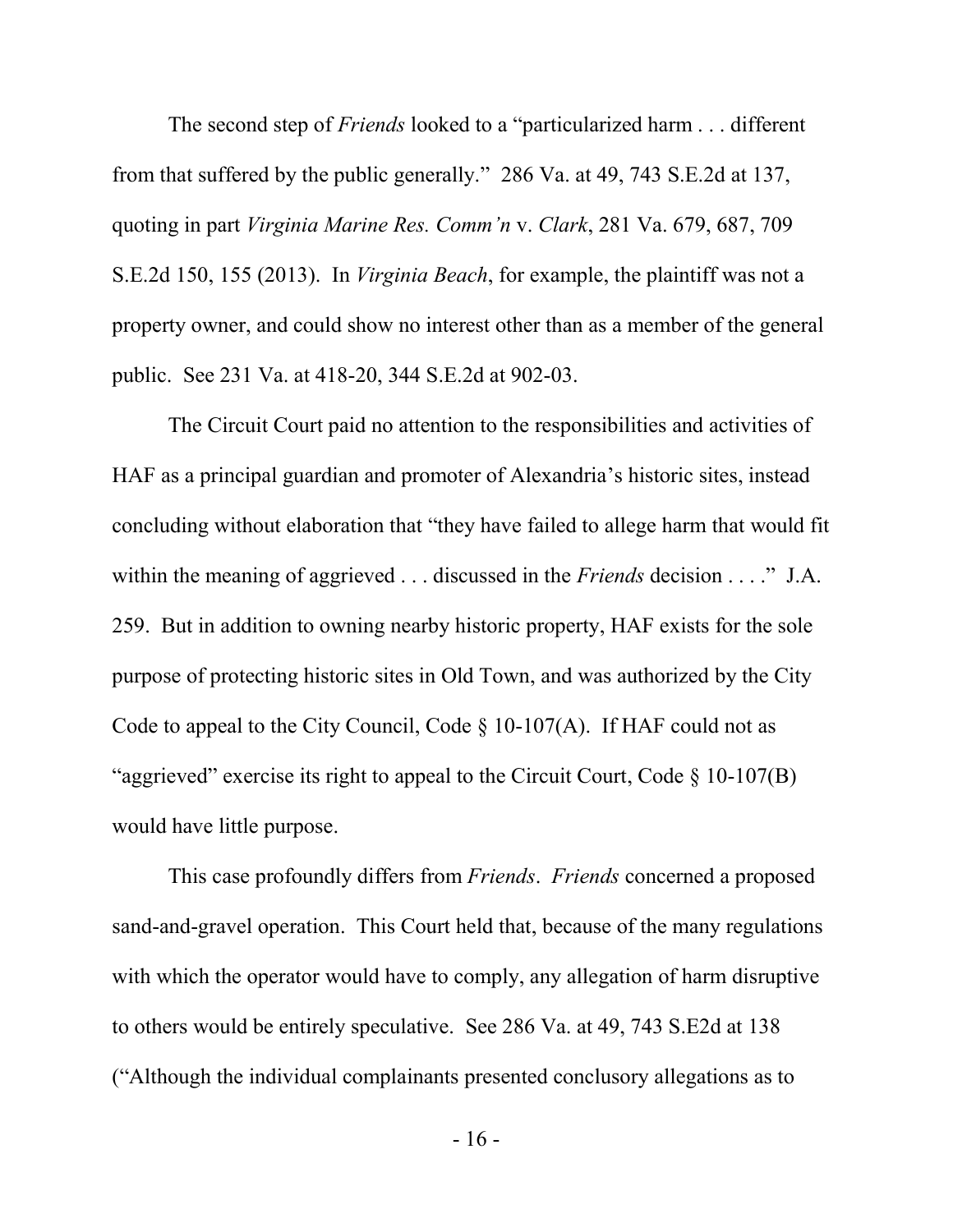possible harms, the general objections pled by the individual complainants present no factual background upon which an inference can be drawn that Black Marsh's *particular* use of the property would produce such harms . . . .") (emphasis in original).

Here, by contrast, the harm to HAF if the demolition of the house and obliteration of the garden occur is incontrovertible. The "particularized harm" to HAF does not rest on speculation. The harm is imminent and would be irrevocable. See *Riverview Farm Assocs. Va. Gen. Pshp.* v. *Board of Supervisors*, 259 Va. 419, 427, 528 S.E.2d 99, 103-04 (2000).

The Circuit Court did not mention this Court's more recent standing decision in *Howell* v. *McAuliffe*, 292 Va. 320, 788 S.E.2d 706 (2016), in which this Court explained that "a litigant has standing if he has 'a sufficient interest in the subject matter of the case so that the parties will be actual adversaries and the issues will be fully and faithfully developed.'" 292 Va. at 332, 788 S.E.2d at 713, quoting in part *Cupp* v. *Board of Supervisors*, 227 Va. 580, 589, 318 S.E.2d 407, 411 (1984). HAF surely has more than demonstrated that it can be trusted to act as an "actual adversar[y]."

This Court also has recognized on several occasions that if an association owns property threatened by a proposed violation, it can also have enhanced standing based on the interest of its members. *Westlake Properties, Inc.* v.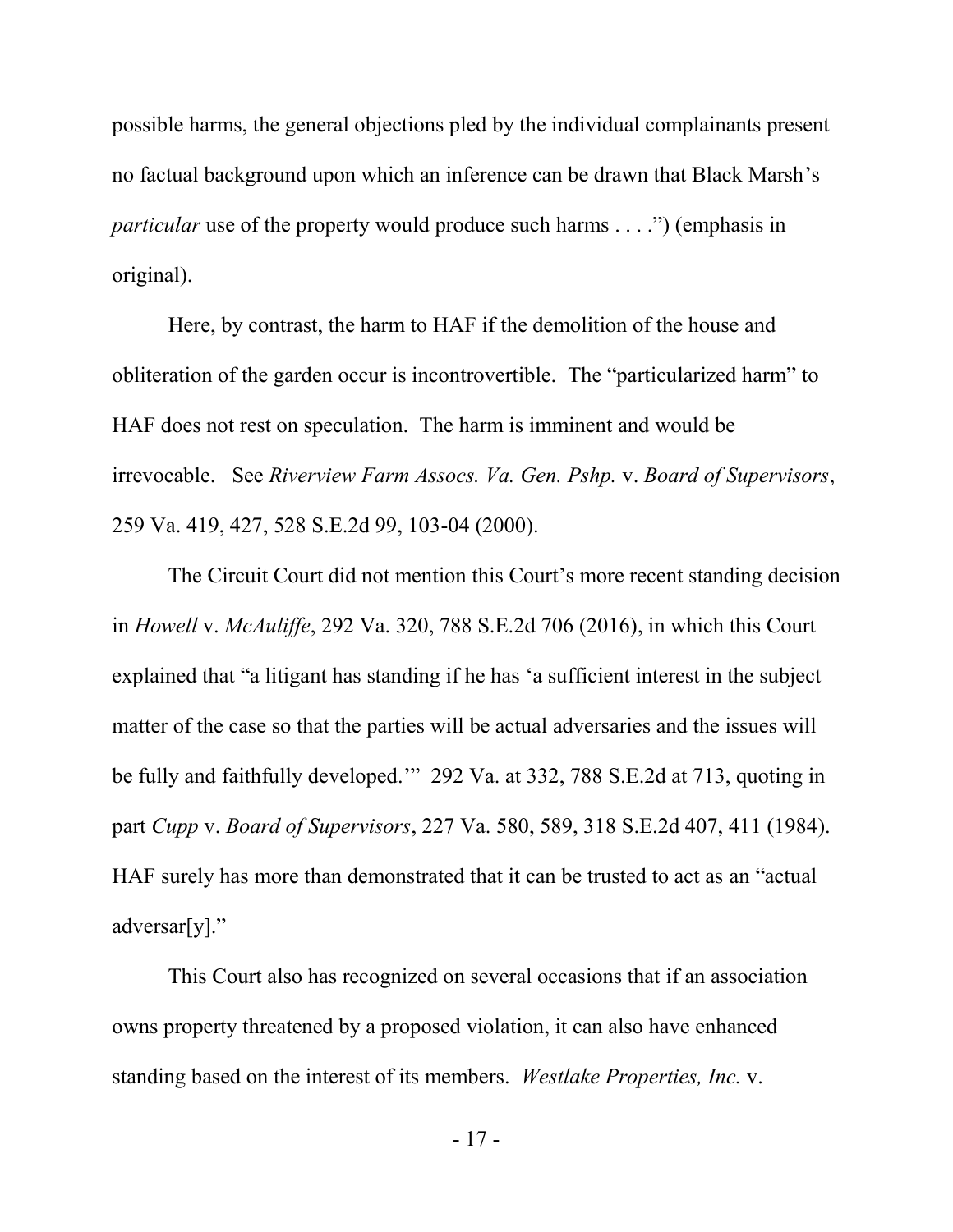*Westlake Pointe Property Owners Ass'n*, 273 Va. 107, 119-21, 639 S.E.2d 257,

264-65 (2007). Many members of HAF also are nearby property owners in the Old and Historic District, were objectors in the BAR, and were appellants to the City Council. See also *Friends of the Earth, Inc.* v. *Gaston Copper Recycling Co.*, 204 F.3d 149, 155-56 (4th Cir. 2000) (federal standing).

HAF speaks both for itself and as a voice for those other property owners in Old Town Alexandria. If HAF were held to lack a "particularized" concern in preserving this unique Alexandria landmark, historic house and garden, it would be difficult to imagine any other objector who would.

#### **2. The Circuit Court's Dismissal Conflicts With Rulings of Other Courts.**

The Circuit Court's inattention to the record and its incomplete analysis of this Court's standing law are entirely contrary to the holdings of other Circuit Courts, including recently the Circuit Court of the City of Richmond in *Taylor* v. *Northam*, No. CL 20-3339 (Aug. 3, 2020). That case like this one was brought by nearby property owners in a protected historic district to contest the proposed demolition of a legally protected landmark recognized under the Virginia Landmarks Act. In a carefully reasoned opinion overruling demurrers, the Richmond Circuit Court examined this Court's opinions, including *Cupp* and *Goldman* v. *Landsidle*, 262 Va. 364, 552 S.E.2d 67 (2001), and explained

> Plaintiffs' interest in their property values and the structuring of their neighborhood provide them direct and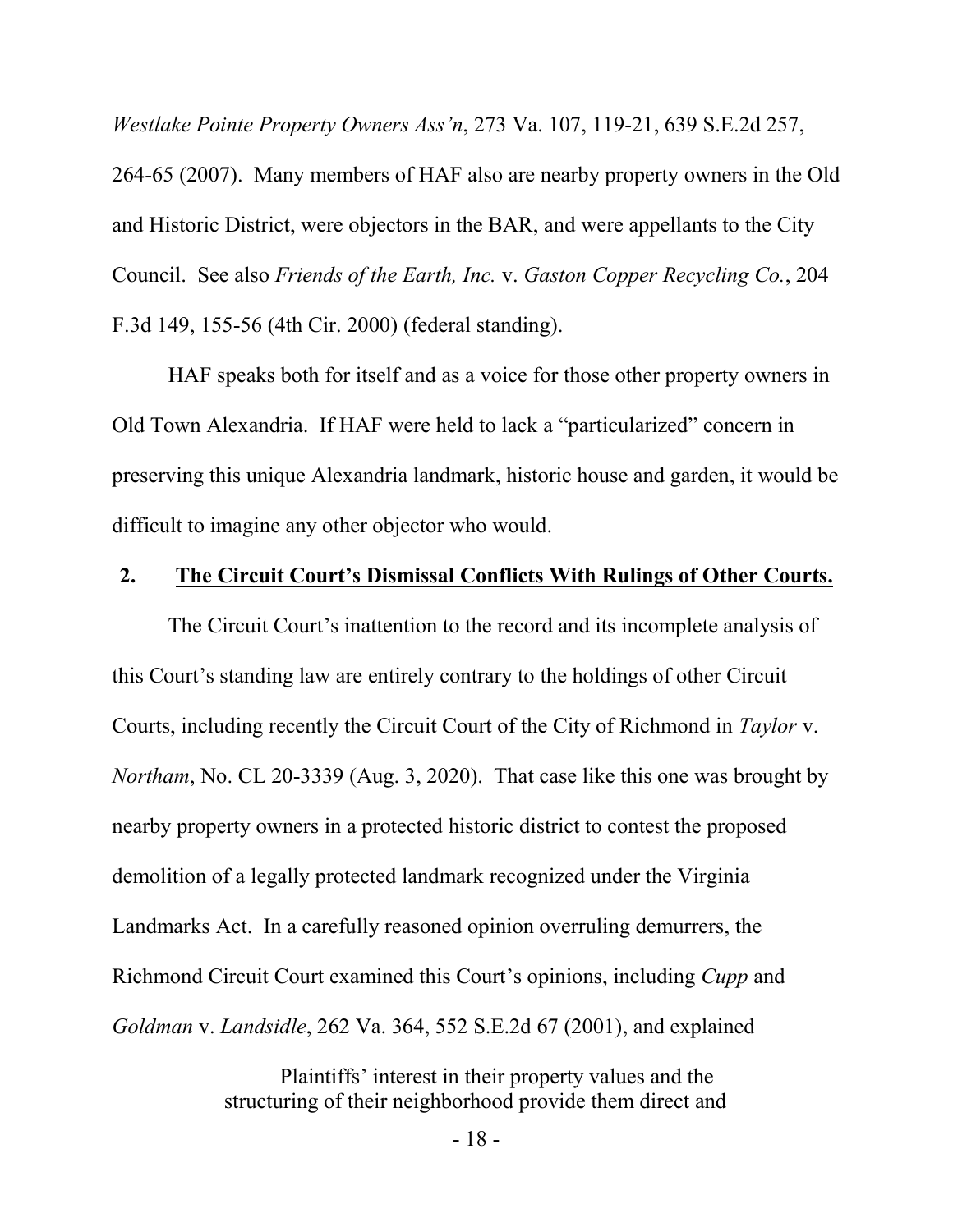pecuniary interests in the outcome of this litigation separate from those of the general public. Additionally, in *Philip Morris USA Inc.* v. *Chesapeake Bay Found., Inc*., 273 Va. 564, 643 S.E.2d 219 (2007), the Supreme Court found that plaintiffs adequately allege injury in fact when they aver that they used the affected area and are persons for whom the aesthetic and recreational values of the area will be lessened by the challenged activity. [Quotation marks omitted.]

Other Virginia courts have been no less emphatic. "[A]esthetic, artistic, recreational, historical, or similar losses constitute harm that is relevant in determining standing." *Payne* v. *City of Charlottesville*, 97 Va. Cir. 51, 61, (2017). "[A]esthetic and environmental well-being . . . are important ingredients of the quality of life in our society, and the fact that particular environmental interests are shared by the many rather than the few does not make them less deserving of legal protection . . . ." *Chesapeake Bay Foundation, Inc.* v. *Commonwealth ex rel. Va. State Water Control Bd.*, 52 Va. App. 807, 822, 667 S.E.2d 844, 852 (2008), quoting *Sierra Club* v. *Morton*, 405 U.S. 727, 734 (1972).

### **B. The Circuit Court Erroneously Dismissed on Demurrer Without Leave To Amend.**

#### **1. Dismissal on Demurrer Based on Standing Allegations Is Not Favored.**

"[I]t is unnecessary for the pleader to descend into statements giving details of proof in order to withstand demurrer," and "when it is drafted so that the defendant cannot mistake the true nature of the claim, the trial court should overrule the demurrer." *CaterCorp, Inc.* v. *Catering Concepts, Inc.*, 246 Va. 22,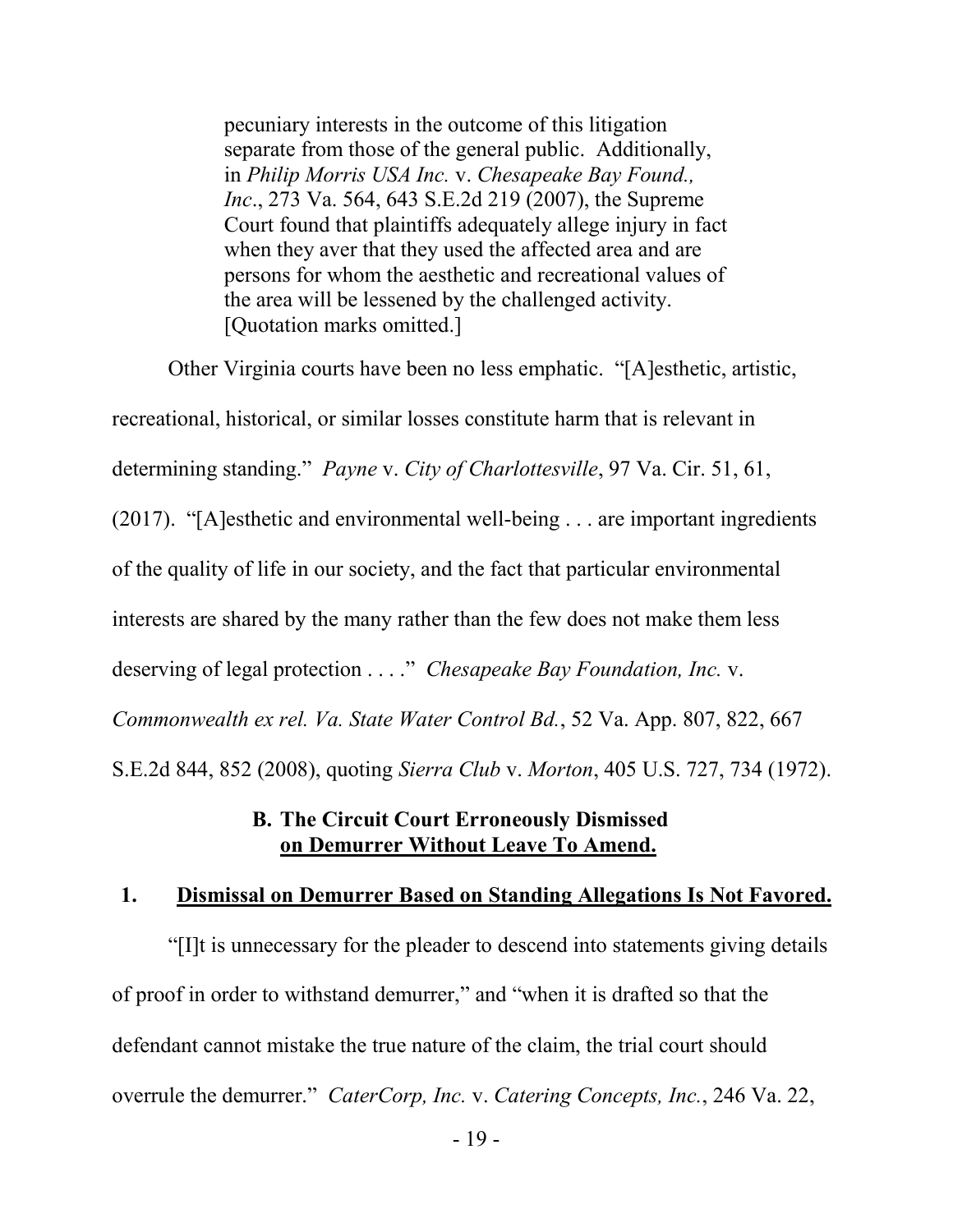24, 431 S.E.2d 277, 279 (1993), quoting in part *Alexander* v. *Kuykendall*, 192 Va. 8, 14-15, 63 S.E.2d 746, 749-50 (1951), and *Hunter* v. *Burroughs*, 123 Va. 113, 129, 96 S.E. 360, 365 (1918). "[T]he trial court errs in sustaining a demurrer if a bill of complaint, considered in the light most favorable to the plaintiff, states a cause of action." *W.S. Carnes, Inc.* v. *Board of Supervisors*, 252 Va. 377, 384, 478 S.E.2d 295, 300 (1996). *Cf.* also *Howell* v. *McAuliffe*, 292 Va. 320, 361, 788 S.E.2d 706, 730 (Mims, J. dissenting) ("It is Conceivable that Standing Could be Established upon a More Developed Record.").

#### **2. The Circuit Court Abused Its Discretion in Denying Leave To Amend.**

After the Circuit Court held the allegations of standing insufficient as a matter of law, HAF moved for leave to amend, J.A. 260, which the court denied summarily, J.A. 261, 274. HAF then further objected in writing "that the Court dismissed this matter with prejudice which denied the Plaintiffs the chance to cure any defects in alleging standing," which the court again denied. J.A. 277.

This Court's Rule 1:8 admonishes that "Leave to amend shall be liberally granted in furtherance of the ends of justice." This Court has held on many occasions that denial of leave to amend after dismissal on demurrer can be reversible abuse of discretion.

That is particularly pertinent when, as here, "nothing in the record suggests that the defendants would have been prejudiced" by allowing the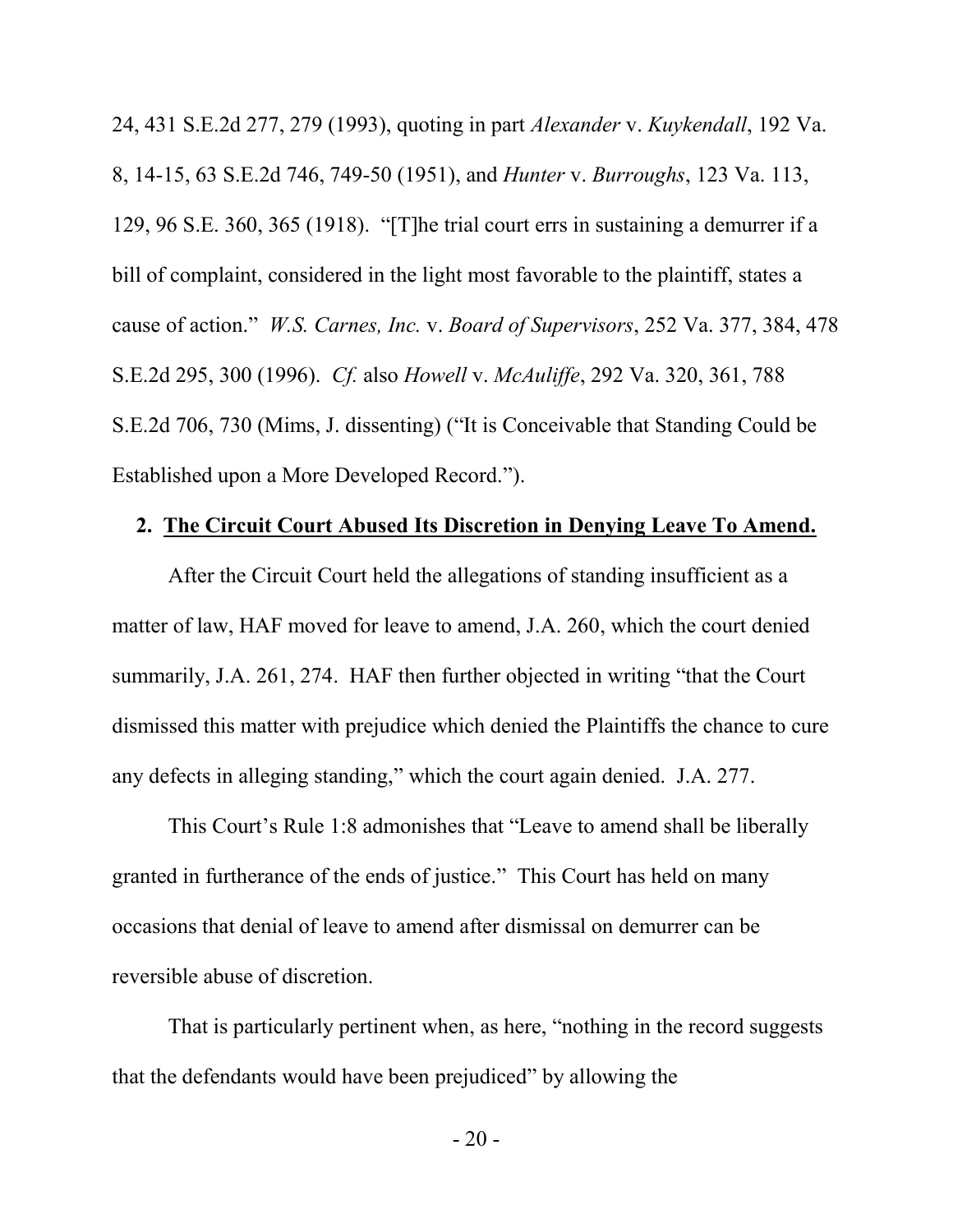amendment. *Mortarino* v. *Consultant Engrg. Svces,. Inc.*, 251 Va. 289, 295-96, 467 S.E.2d 778, 782 (1996), quoting *Kole* v. C*ity of Chesapeake*, 247 Va. 51, 57, 439 S.E.2d 405, 409 (1994). *Accord*, *Peterson* v. *Castano*, 260 Va. 299, 302-03, 534 S.E.2d 736, 738-39 (2000) (abuse of discretion to deny leave to amend when required by justice and no prejudice to other party). See also *XL Specialty Ins. Co.* v. *Commonwealth Dept. of Treas.*, 47 Va. App. 424, 427, 624 S.E.2d 658, 664 (2006)("Where granting a motion for leave to amend would not prejudice the other party, an amendment should be allowed.").

Indeed, in *Friends*, in affirming dismissal, this Court took pains twice to point out that the plaintiffs there had "declined the opportunity to amend their pleadings," and "were given leave to amend but decided against amendment." 286 Va. at 44, 50, 743 S.E.2d at 134, 138.

Here the Circuit Court gave no explanation for its ruling, throwing HAF out of court with prejudice and no opportunity to cure. Exactly to the contrary is *Payne*, *supra*, which held, relying on this Court's precedents, that although property owners in one of their counts inadequately described a monument, nevertheless they would be allowed to amend "since it is a matter of pleading and notice, and the defect is one that is amenable to being cured" and it "does not prejudice the defendants to allow Plaintiffs to file an amended complaint." 97 Va. Cir. at  $*10$ .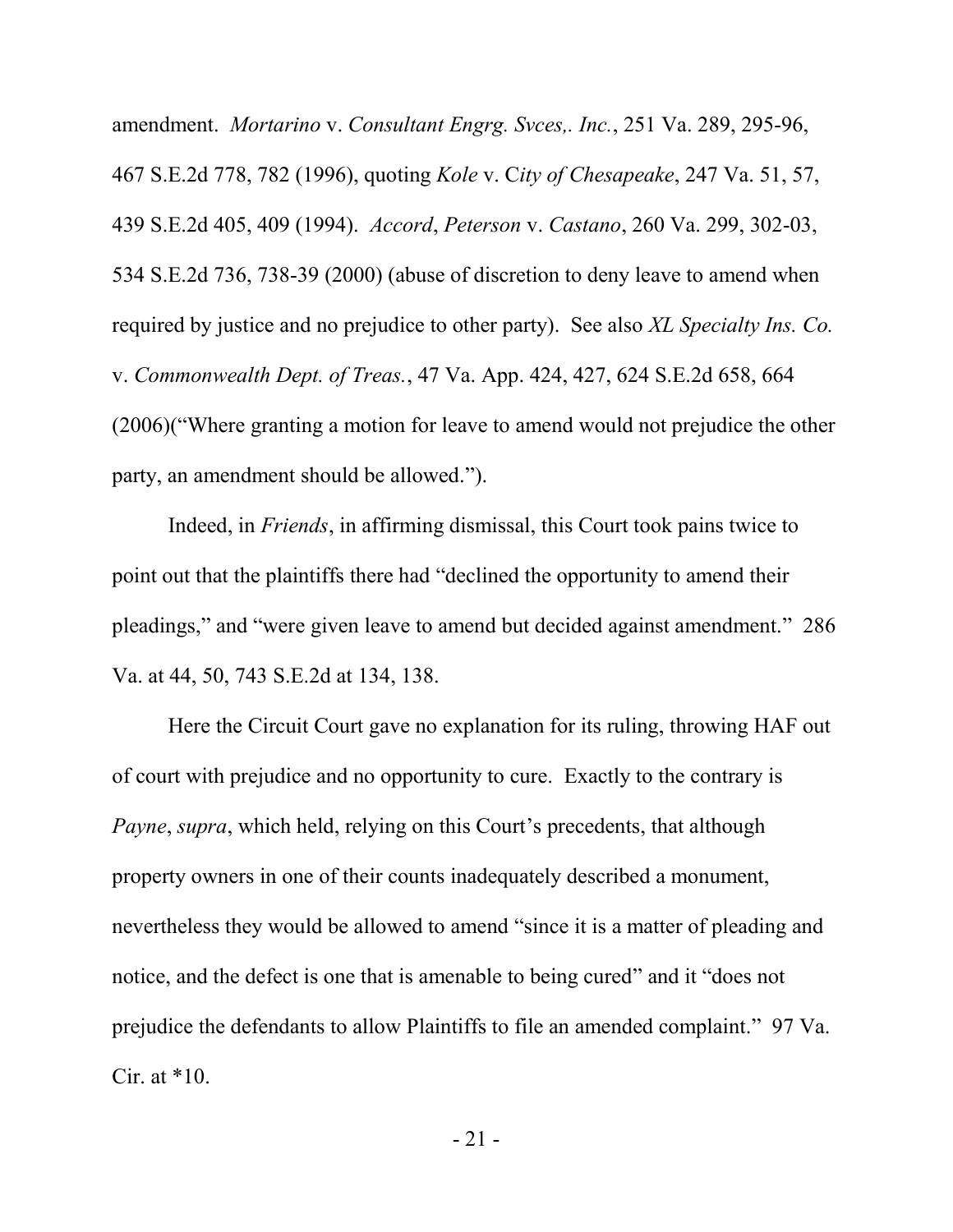#### **II. THE CIRCUIT COURT ALLOWED NONCOMPLIANCE WITH STATUTORY MANDATES.**

The Circuit Court allowed the local authorities to run roughshod over explicit requirements and prohibitions enacted in Virginia law and the City's own Code.

#### **A. The Circuit Court Disregarded Requirements** of the Alexandria Code.

The same chapter of the Alexandria Code that establishes the Old and Historic District also provides that permits to demolish or for construction may be granted only if they satisfy precisely enumerated criteria. Section 10-105 of the Code lists ten of these, and no others. This Court has explained in many decisions that in granting exceptions to land-use restrictions, city or county bodies must adhere to the standards enumerated in the authority granted them, or their actions become arbitrary, capricious and contrary to law. *Newberry Station Homeowners Ass'n* v. *Board of Supervisors*, 285 Va. 604, 621, 740 S.E.2d 548, 557 (2013).

The Circuit Court recognized that HAF had alleged that the City Council, like the BAR, had approved demolition of part of the house, and new construction obliterating the garden, without meaningfully considering some of the factors mandated in § 10-105 of the Code, and also had looked to other factors that the Code did not authorize, J.A. 214, including reliance on evidence improperly withheld from HAF and other objectors in violation of fundamental due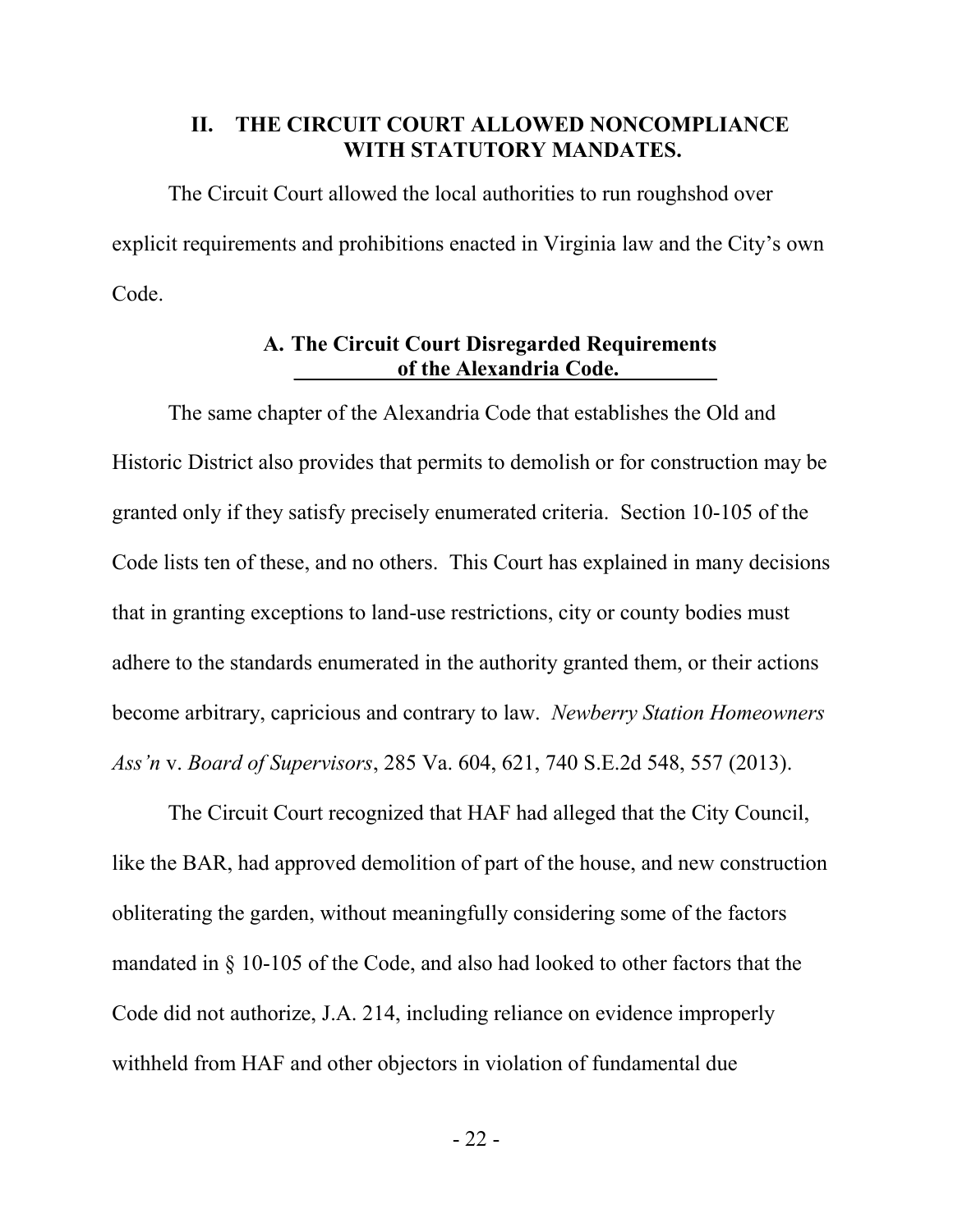process. Yet the Circuit Court ruled that such specific requirements and violations did not matter. It ruled that for its review the only test to be applied was whether the City's action appeared "fairly debatable"—a measure that it considered satisfied by the large volume of the record, a record it made no attempt to analyze. J.A. 260. Moreover, rather than the customary practice of hearing evidence in order to decide such a question, the court instead dismissed HAF's complaint on demurrer.

### **1. Failure To Apply Mandatory Factors.**

This Court has explained that in deciding applications for exceptions to zoning and similar laws, when a city or county body has been delegated legislative authority, that delegation comes accompanied by standards by which the authority must be exercised. Thus, for example, "when a legislative act is undertaken in violation of an existing ordinance, the board's action is arbitrary and capricious, and not fairly debatable, thereby rendering the legislative act void and of no effect." *Newberry Station,* 285 Va. at 621, 740 S.E.2d at 557, quoting in part *Renkey* v. *County Bd.*, 272 Va. 369, 376, 634 S.E.2d 352, 356 (2006) (quotation marks and brackets omitted). They must act "in accordance with the policies and standards specified in the legislative delegation of power." If they do not, then "the official, agency, or board has acted arbitrarily or capriciously." *Ames* v. *Town of Painter*, 239 Va. 343, 349, 389 S.E.2d 702, 705 (1990).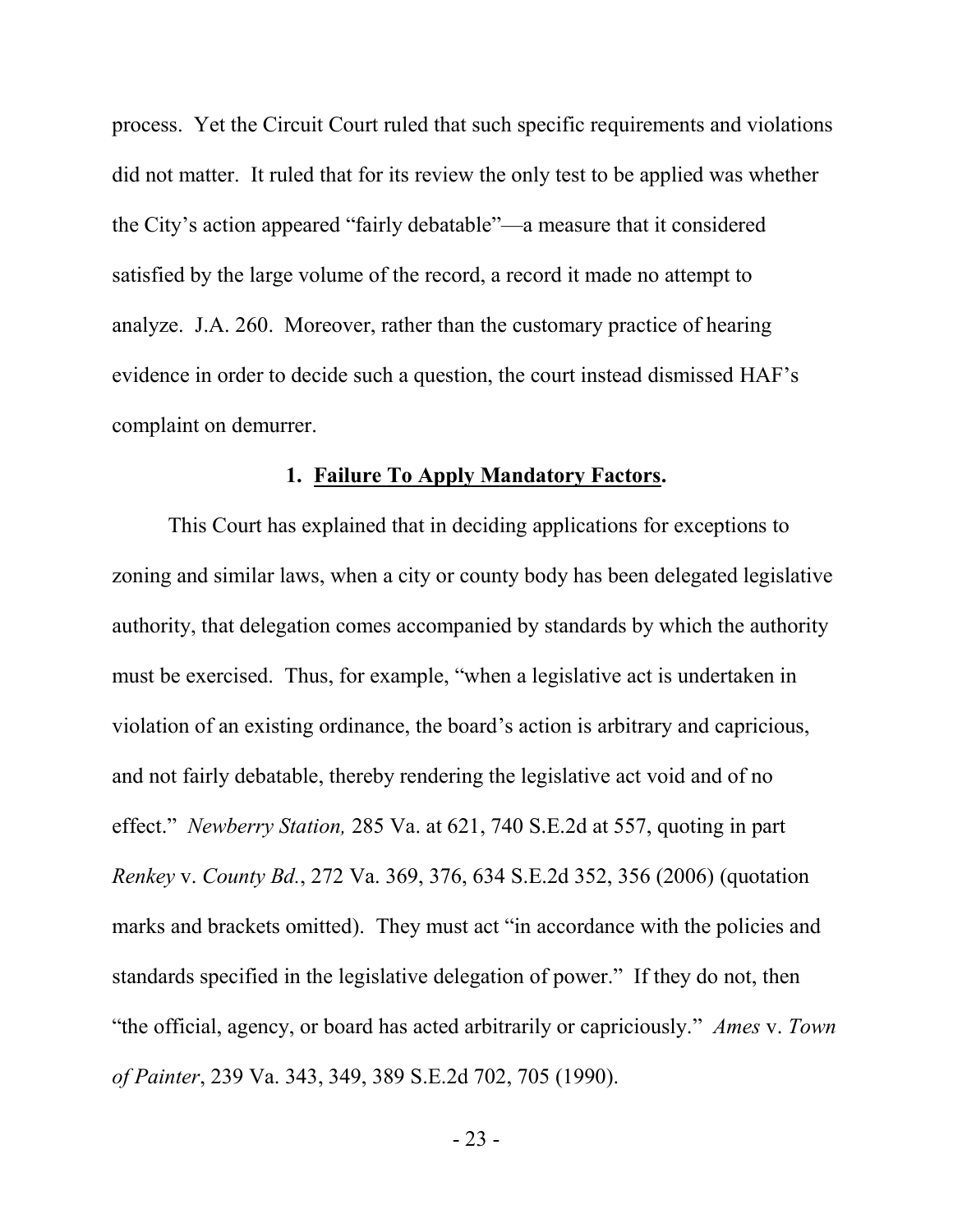Section 10-105 directs that "the city council on appeal shall consider the following features and factors," specifying ten of them. The court recognized that, although the prescribed factors were recited in a staff report, HAF "are trying to say that they did it in a cursory fashion or just sort of the bare requirements." J.A. 203. The City responded that "if that's their allegation, a cursory review might be all that you need." J.A. 215. And indeed a cursory review—for example, of the historic significance of the house and its owner—was all that it got.

### **2. Reliance on Impermissible Factors.**

The Alexandria Code directs that the city "shall limit its review" of applications to ten factors it enumerates. Code  $\S$  10-105(A)(1). The Circuit Court recognized "that the BAR and then the city council, when it affirmed, expressly relied upon factors not contained within the zoning ordinance. I mean, that's what the complaint alleges." J.A. 214; see J.A. 11.

For a glaring example, the Council approved tearing down the house's rare curved wall because it was difficult to maintain. Initially the staff had advised that "the form is very unusual in Alexandria," and had recommended that "this early feature can be maintained albeit with some difficulty, and that it is such a unique and character defining historic form that it should not be removed." J.A. 36; J.A. 10. But in its later report to the Council, the staff abruptly reversed its own recommendation, concluding that because, *inter alia*, "it has caused and will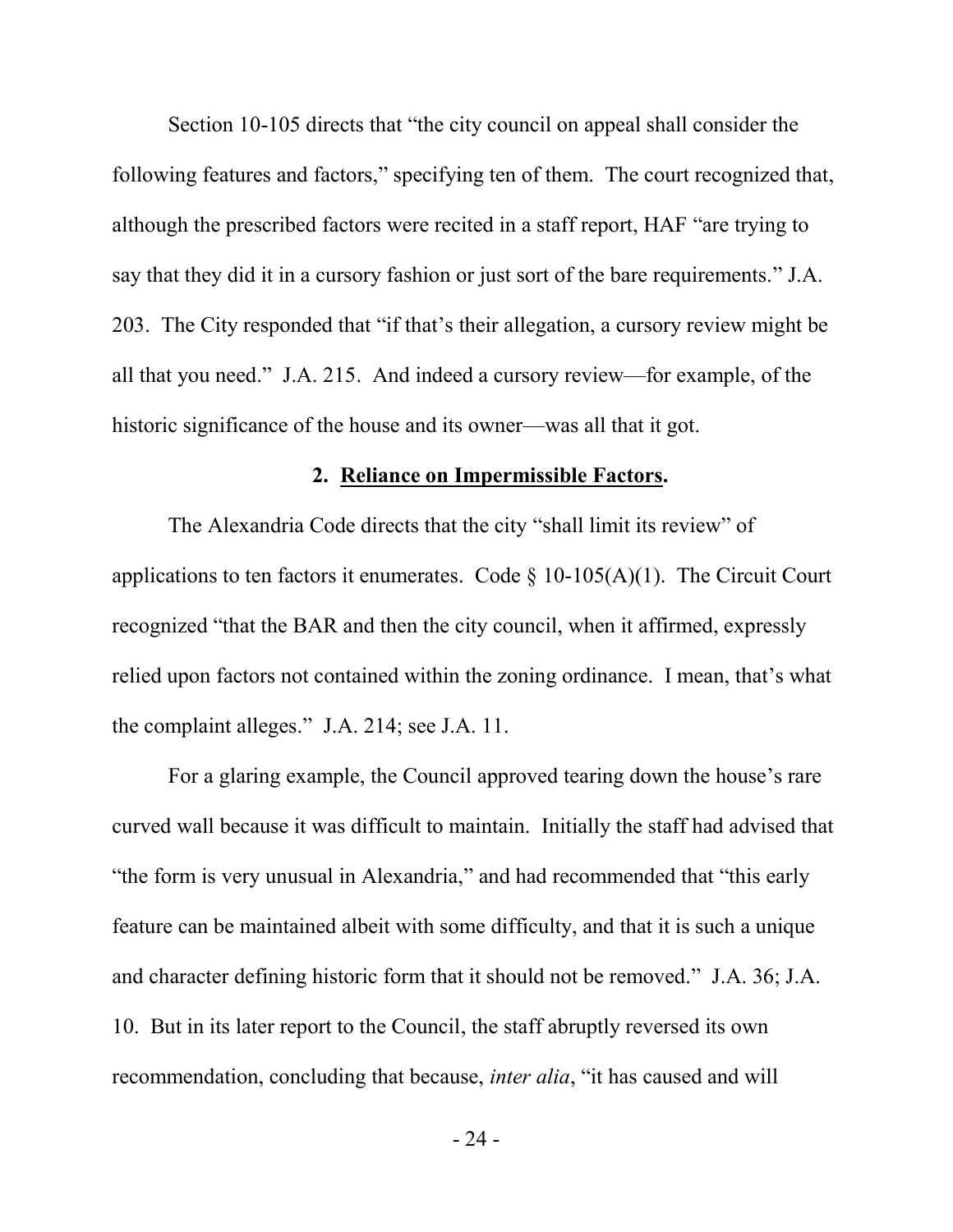continue to create maintenance issues," therefore "removal of this element will not be detrimental to the public interest." J.A. 107. The Council agreed.

"Maintenance issues" of old houses, however, are distinctly *not* an allowable factor for demolition under § 10-105 of the Code. J.A. 11. If they were, as many property owners pointed out at the hearing, half the remaining old houses in Alexandria would have been torn down long ago. On the contrary, Alexandria by a law titled "Required Maintenance" commands that "[a]ll buildings and structures within the Old and Historic Alexandria District shall be maintained in good repair, structurally sound ...." Code  $\S$  10-110(A). See also Code  $\S$  10-103(B).

This Court long has held that reliance on factors unauthorized by the applicable zoning law renders a decision arbitrary, capricious and contrary to law. *E.g.*, *Board of County Supervisors* v. *Davis*, 200 Va. 316, 323, 106 S.E.2d 152, 157-58 (1958) (zoning decision "was based upon improper factors . . . and was therefore arbitrary, unreasonable and invalid"). "[A] local governing body acts arbitrarily and capriciously when it acts outside the scope of the authority conferred by the zoning ordinance, and the resulting action is void . . . ." *Newberry Station*, 285 Va. at 622-23, 740 S.E.2d at 558, citing *Renkey*, *supra*. See also *Board of Supervisors* v. *McDonald's Corp.*, 261 Va. 583, 591, 544 S.E.2d 334, 339 (2001) (decision is arbitrary if it considers improper factors).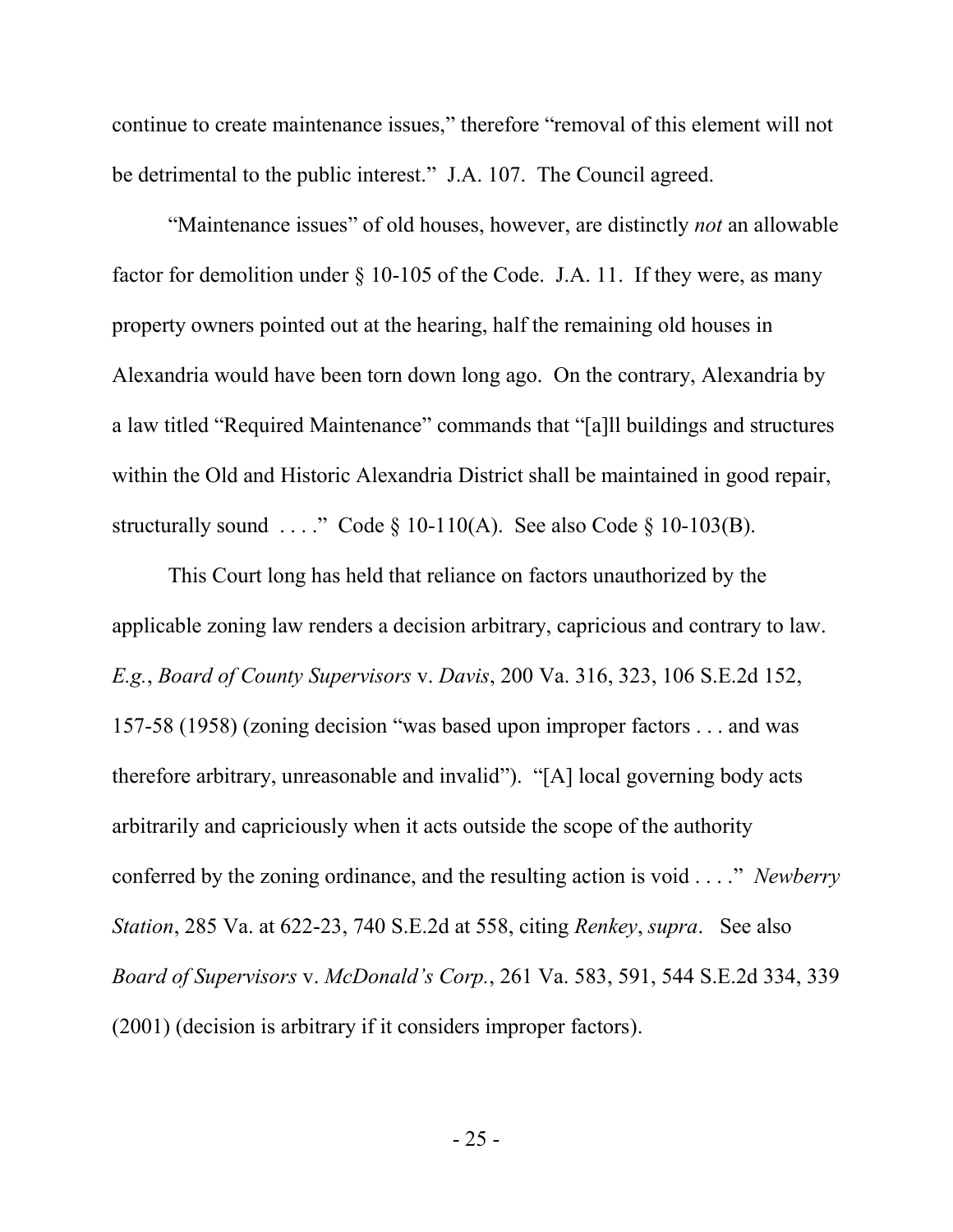*A fortiori* is that so when, as here, it was alleged that the improper factors were adopted by a procedure inconsistent with due process of law. J.A. 11-13. During the hearing the City Council, over objection, gave much attention and extended discussion to a letter the new owners had provided *ex parte* to all the Council members, but not to HAF or any of the other opponents of the proposal. That one-page letter, from the owner of a local masonry company, asserted that the curved wall impeded access, and that the proposed demolition would ease future maintenance. J.A. 112. The letter made no mention of a substantial expert opinion filed more than a month before—but excluded from the staff report to the Council—from a licensed professional engineer specializing in old houses, with extensive documentary references. That submission opined that access was quite feasible, and that continued reasonable repairs would "preserve this significant and rare historic addition to the main house for future generations" —as it had been already for at least 150 years. See J.A. 88.

HAF complained in the Circuit Court that the masonry company's

letter was discussed at length by the City Council and was expressly relied upon as justification for demolishing the curved hyphen. This letter was not made available to the public until after the hearing was concluded and the Council's vote was taken—despite repeated requests by HAF that all materials submitted to the council for consideration be made publicly available.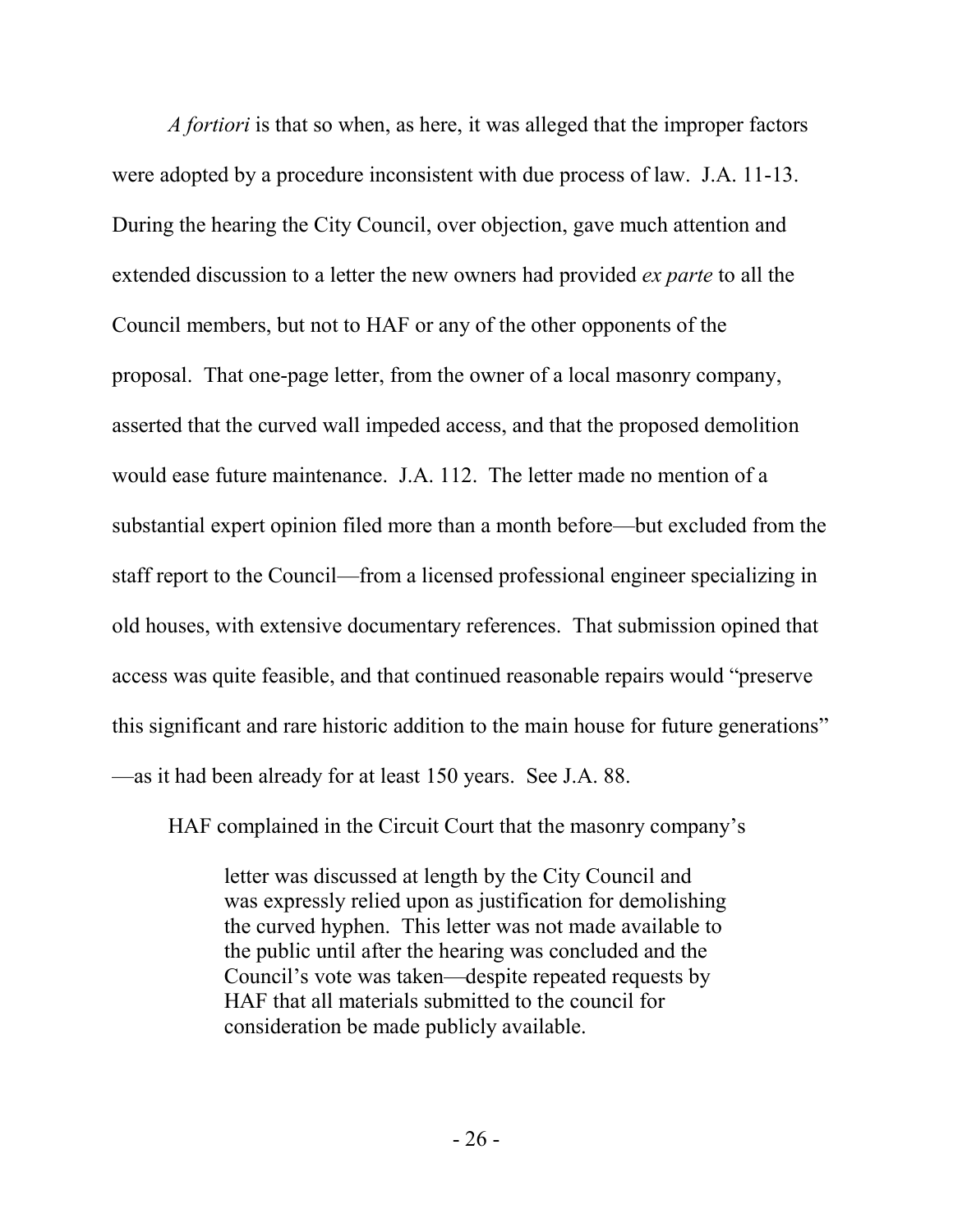J.A. 12. HAF alleged that "Permitting expert testimony from only one party while intentionally keeping the contents of the expert's testimony hidden violates" both "Procedural due process" and "Virginia law as well as rendering the decision arbitrary." J.A. 13. In other respects as well, it alleged, ordinary procedures were altered to benefit the applicants. *E.g.*, J.A. 12-13.

The Circuit Court acknowledged that HAF raised a "perhaps, procedural due process concern," but "There's no specific due process claim, I don't think." J.A. 216. Somehow the Circuit Court believed it could finesse the issue even though HAF had expressly alleged that the action was not only "arbitrary," J.A. 12, but specifically violated "[p]rocedural due process," J.A. 13. The court explained that such a violation could be ignored because "we're talking hundreds of pages versus potentially one thing." J.A. 217.

And it was not just "one thing." Irregularities and departures from normal Council procedure were rampant. At the last minute the public hearing was rescheduled from its usual Saturday morning, when more citizens can attend, to a Tuesday evening. The case was not called until 9:00 p.m., lasting until after 1:00 a.m. The staff report included letters filed in support of the applicants, but omitted the vast bulk of written testimony from persons opposed to the proposal, although these had been filed well in advance of the report, most of them more than a month before. Those submissions included a dozen of the most substantive, documented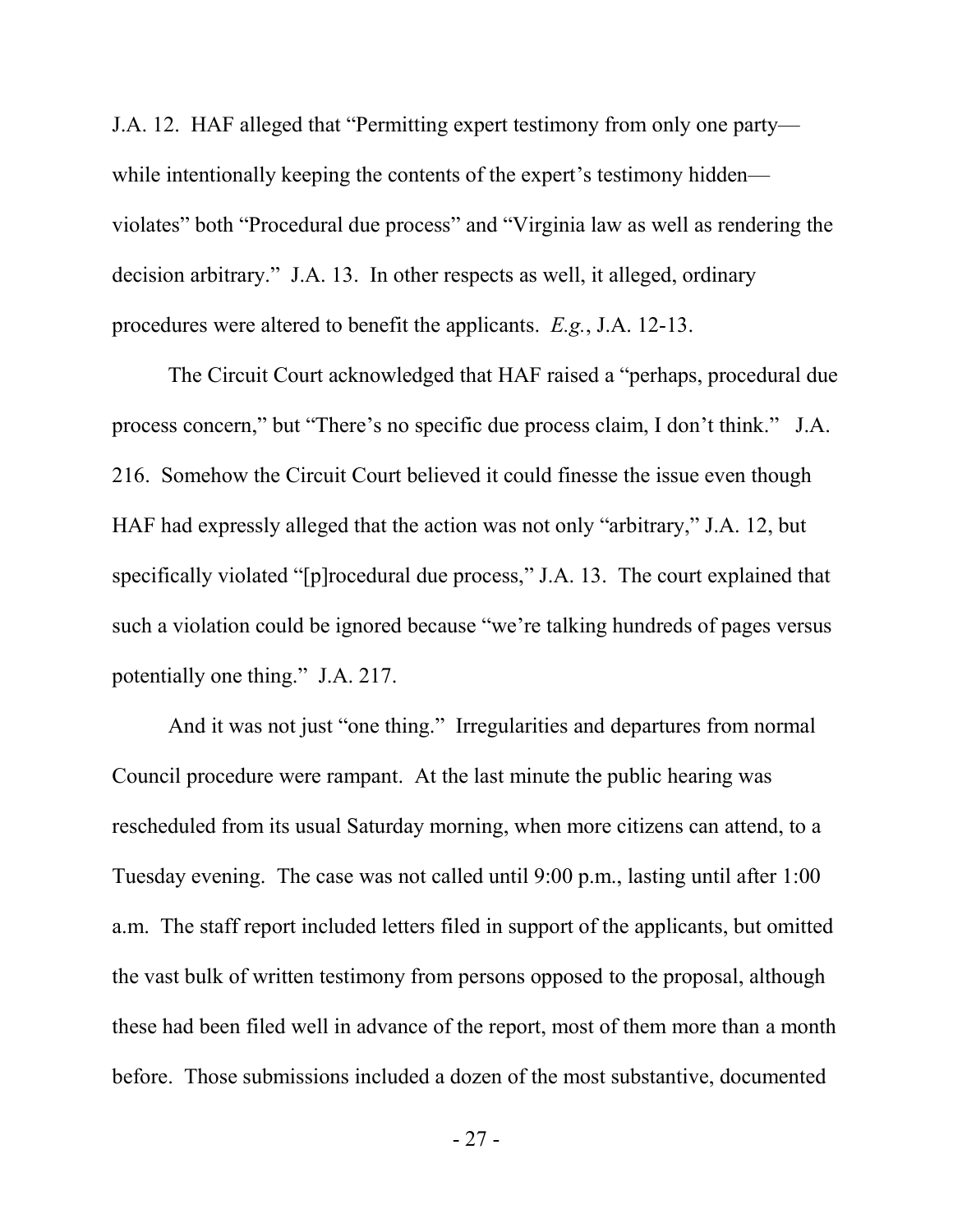with multiple exhibits. See J.A. 88-89. A Council member stated that Council members themselves had been provided this excluded material only a few hours before the late-night hearing. At that hearing the same objectors whose extensive written testimony had been omitted were nevertheless strictly limited to three minutes each for oral presentation.

#### **3. Refusal To Consider Landmark Designation.**

The Historic Landmark section of the Virginia Historic Resources Act, Va. Code § 10.1-2204, directs the Commonwealth to "[d]esignate historic landmarks, including buildings, structures, districts, objects and sites," according to detailed criteria. The Hugo L. Black house and garden was one of the first to receive such a Landmark designation, with the enthusiastic endorsement of the Historic Resources staff, the Attorney General, and Governor Mills E. Godwin, Jr. The statute provides that, although Landmark designation by "itself shall not regulate the action of local governments," nevertheless such "an act of official recognition [is] designed"

> to encourage local governments and property owners to take the designated property's historic, architectural, archaeological, and cultural significance into account in their planning . . . and their decision making.

Va. Code § 10.1-2204(B). And the Alexandria City Code itself mandates among the factors to be given weight "[t]he extent to which the building or structure will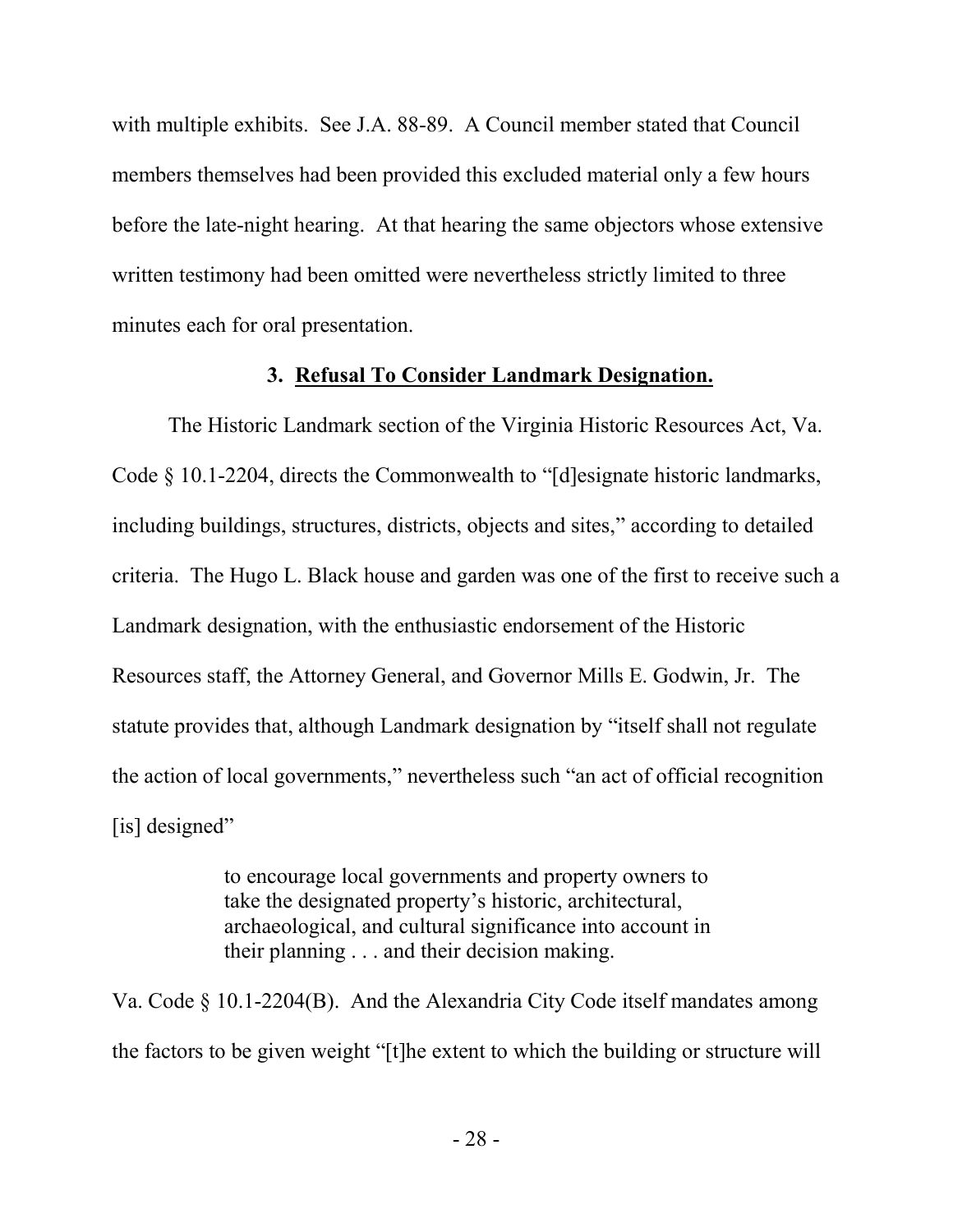preserve or protect historic places and areas of historic interest in the city." Code  $§$  10-105(g).

This Court, specifically discussing the Landmark statute and also the Open-Space Land Act, has emphasized that "These statutes evince a strong public policy in favor of land conservation and preservation of historic sites and buildings." *United States* v. *Blackman*, 270 Va. 68, 79, 613 S.E.2d, 442, 447 (2005) (citing also Virginia Constitution, art. 11).

For all that those statutory provisions meant to the Alexandria decisionmakers, those words might as well never have been written. Not only did the Council explicitly refuse to take the Virginia statutes into account; they even went out of their way to emphasize on the record that they rejected giving Va. Code § 10.1-2204 a particle of consideration, stating that it had "no regulatory bearing." J.A. 107. And on appeal, the Circuit Court never acknowledged the Alexandria Code's own provision, § 1-200(F), that requires respect to such Virginia law. See p. 36, *infra*. The court simply ruled that "the landmark historic designation is not a factor that the City was required at all to consider." J.A. 230. The more faithful reconciliation of the Virginia law is that local jurisdictions are to consider the Landmark designation, even though they are not bound by it (unless required by their own ordinances). Particularly because it tracks so closely with the City Code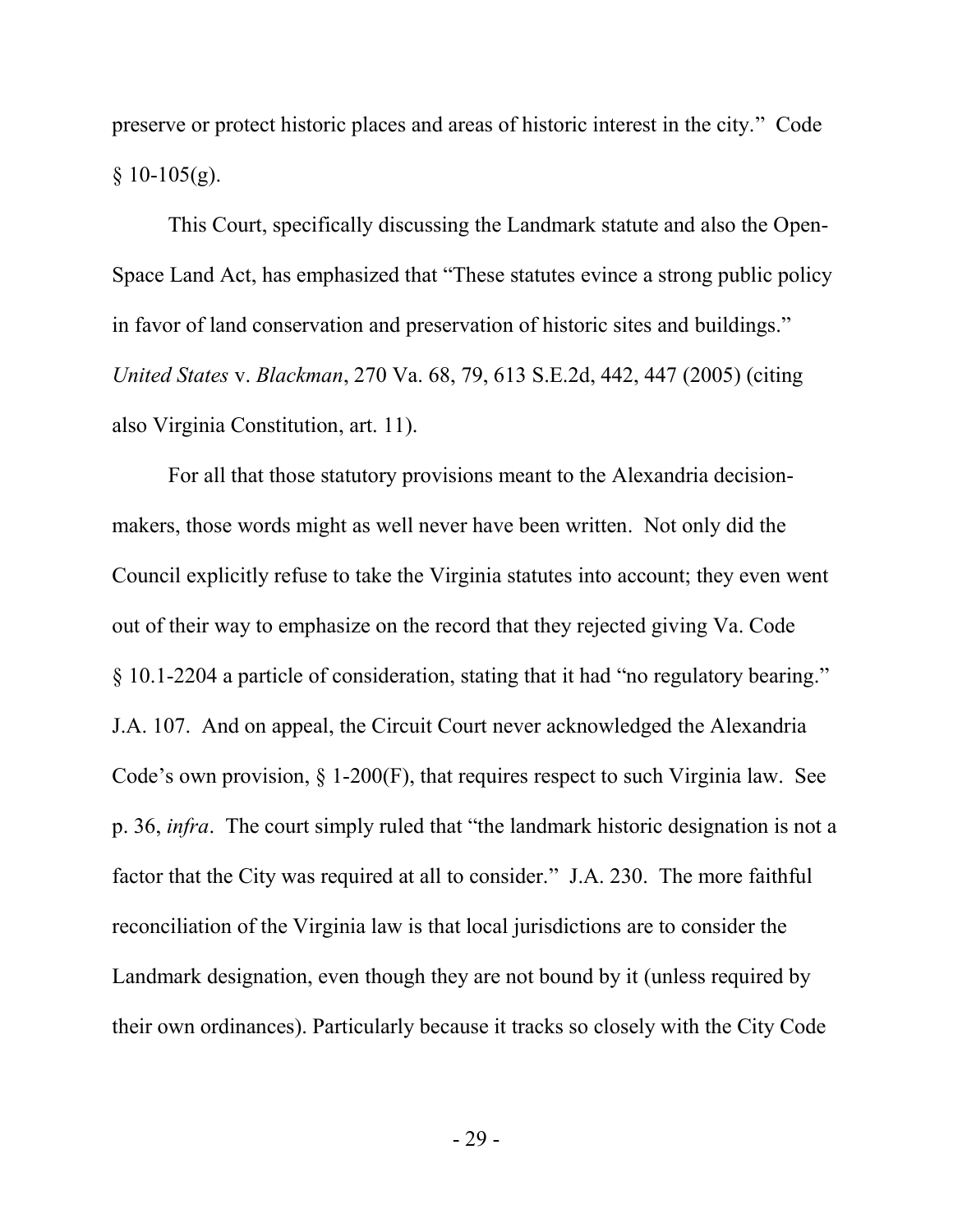provision, designation under § 2204 must be given attention. It cannot be contemptuously tossed aside as the City officials did here.

#### **4. Misunderstanding of "Fairly Debatable."**

Brushing aside all the statutory violations listed above, the Circuit Court mistakenly believed that all it needed to terminate the case was to rule that the City's action was "fairly debatable." J.A. 260. That is incorrect. If local authorities fail to comply with requirements of the zoning law, or state law, or due process, then for any of those reasons standing alone it is arbitrary and unlawful and cannot stand. See, e.g., *Renkey*, 285 Va. at 376, 634 S.E.2d at 356.

Just as mistakenly, the Circuit Court entirely misconceived what review for "fairly debatable," even if it were applicable, means. Having observed that "we're talking hundreds of pages," J.A. 217, the court simply ruled as a matter of law that:

> clearly, based on the volume of information that was before the city council when it made its decision . . . it can't seriously be argued that this matter was not fairly debatable.

J.A. 260. Without even a semblance of analysis, the court thereupon decided the merits and ended the case.

Surely it is not the law of Virginia that pointing to a large and unexamined pile of paper can satisfy the requirement of judicial review. In the first place, "fairly debatable" is not a merely quantitative test, to be satisfied simply by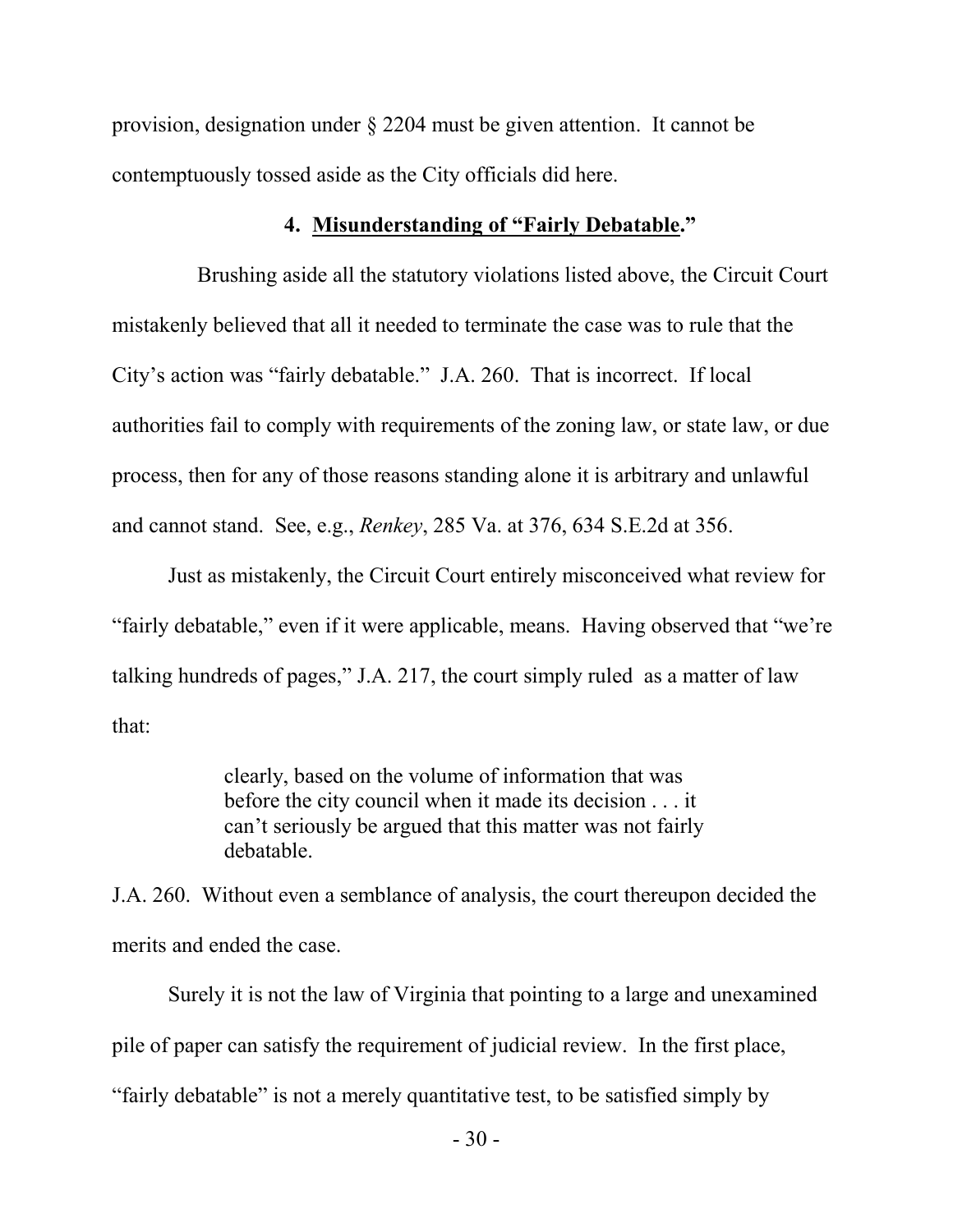volume. Not surprisingly, the decisions of this Court do not allow such casual rejection of an important claim. Evidence to counter an allegation of arbitrary decision-making "must meet not only a quantitative but also a qualitative test; it must be evidence which is not only substantial but relevant and material as well." *Board of Supervisors* v. *Williams*, 216 Va. 49, 58, 216 S.E.2d 33, 40 (1975). To make such an evaluation of the evidence is not accomplished by a hasty glance on demurrer. A demurrer "tests the legal sufficiency of facts alleged in pleadings, not the strength of proof." *Abi-Najm* v. *Concord Condominium, LLC*, 280 Va. 350, 357, 699 S.E.2d 483, 486 (2010), quoting *Glazebrook* v. *Board of Supervisors*, 266 Va. 550, 554, 587 S.E.2d 589, 591 (2003); *accord*, *e.g.*, *Hubbard* v. *Dresser, Inc.*, 271 Va. 117, 119, 624 S.E.2d 1, 2 (2006); *Lewis* v. *Kei*, 281 Va. 715, 719, 708 S.E.2d 884, 887 (2011); *Schilling* v. *Schilling*, 280 Va. 146, 148, 695 S.E.2d 181, 183 (2010).

"A demurrer does not permit the trial court to evaluate and decide the merits . . . ." *Concerned Taxpayers* v. *County of Brunswick*, 249 Va. 320, 327, 455 S.E.2d 712, 716 (1995). "The trial court is not permitted on demurrer to evaluate and decide the merits of the allegations set forth in a bill of complaint, but only may determine whether the factual allegations of the bill of complaint are sufficient to state a cause of action." *Riverview Farm Assocs. Va. Gen. Pshp.* v.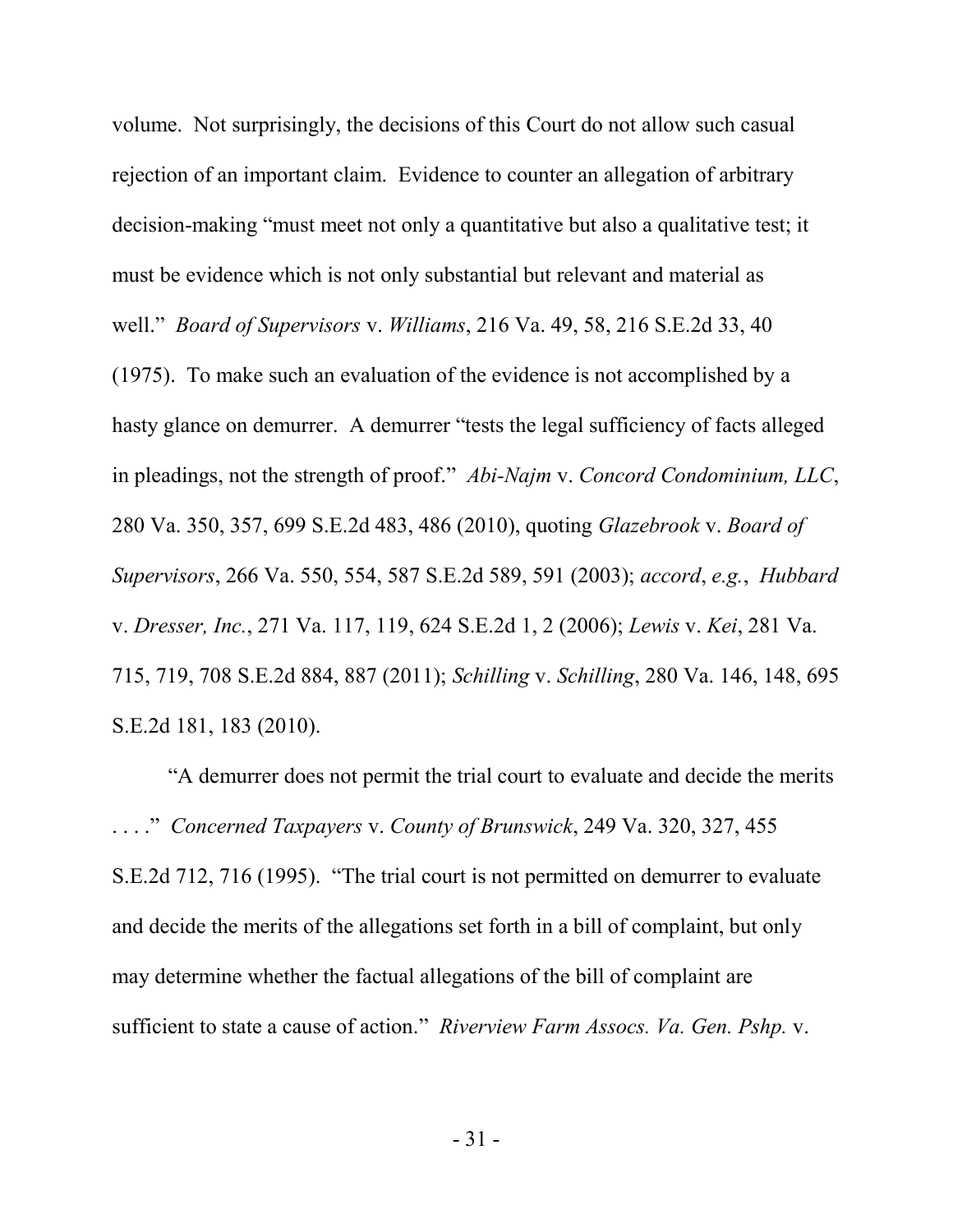*Board of Supervisors*, 259 Va. 419, 427, 528 S.E.2d 99, 103 (2000). Yet here the trial court did exactly that, deciding the merits without even a pretense of analysis.

"At the demurrer stage, it is not the function of the trial court to decide the merits of the allegations, but only to determine whether the factual allegations pled and the reasonable inferences drawn therefrom are sufficient to state a cause of action." *Anthony* v. *Verizon Va., Inc.*, 288 Va. 20, 29, 758 S.E.2d 527, 531 (2014), quoting *Friends*, 286 Va. at 44, 743 S.E.2d at 135. "A demurrer cannot be used to decide on the merits." *Assurance Data, Inc.* v. *Malyevac*, 286 Va. 139, 145, 747 S.E. 2d 804, 806 (2013) (emphasis in original). Parties objecting to the action of a local body

> are entitled to present such evidence to challenge the presumptive reasonableness of the legislative action. Until it has heard evidence in this case, the trial court cannot determine whether the Board's decision is "fairly debatable."

*Id.*, 249 Va. at 328, 455 S.E.2d at 716. "A demurrer, unlike a motion for summary judgment, does not allow the court to evaluate and decide the merits of a claim; it only tests the sufficiency of factual allegations . . . ." *Fun* v. *Virginia Military Institute*, 245 Va. 249, 252, 427 S.E.2d 181, 183 (1993). *Id.*, 286 Va. at 139, 747 S.E.2d at 806. Moreover, allegations are to be interpreted, along with all facts and inferences fairly drawn from them, in the light most favorable to the pleader. *Coutlakis* v. *CSX Transp., Inc.*, 293 Va. 212, 216, 796 S.E.2d 556, 559 (2017). To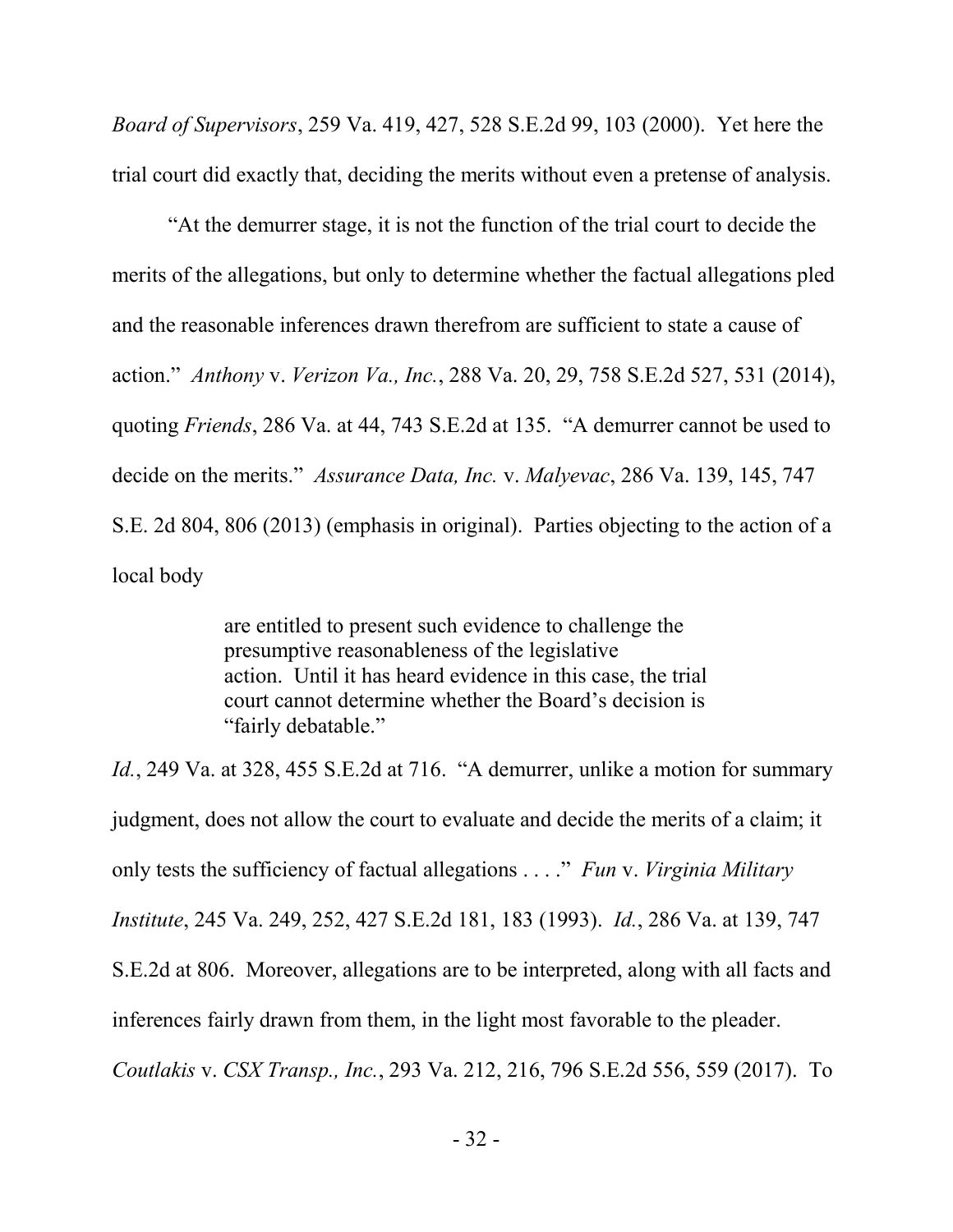successfully rebut a grant of demurrer, an appellant "need show only that the court erred, not that the plaintiff would have prevailed on the merits of the case." *Tronfeld* v. *Nationwide Mut. Ins. Co.*, 272 Va. 709, 713, 636 S.E.2d 447, 449 (2006).

And the result of hearing the evidence as to "fairly debatable" would by no means be a foregone conclusion. *Cf.*, *e.g.*, *City of Richmond* v. *Randall*, 215 Va. 506, 512, 211 S.E.2d 56, 60 (1975) ("City's evidence was insufficient to make the reasonableness of that denial fairly debatable"); *Ames* v. *Town of Painter*, 239 Va. at 350, 389 S.E.2d 705-06 (same); *Board of County Supervisors* v. *Carper*, 200 Va. 553, 107 S.E.2d 390 (1959) (same). The party challenging dismissal on demurrer "need show only that the trial court erred in finding that the pleading failed to state a cause of action, and not that the plaintiff would have prevailed on the merits of the issue." *Thompson ex rel. Thompson* v. *Skate America, Inc.*, 261 Va. 121, 128, 540 S.E.2d 123, 127 (2001).

The swift dismissal of this case in spite of the violations alleged, and without meaningful examination of the record, stands in glaring contrast to the manner in which such challenges to deviations from land-use laws normally are decided. In such situations, the trial court tests such allegations by hearing evidence. *E.g.*, *Covel* v. *Town of Vienna*, 280 Va. 151, 156, 694 S.E.2d 609, 613 (three-day bench trial); *Board of Supervisors* v. *Southland Corp.*, 224 Va. 514, 297 S.E. 2d 718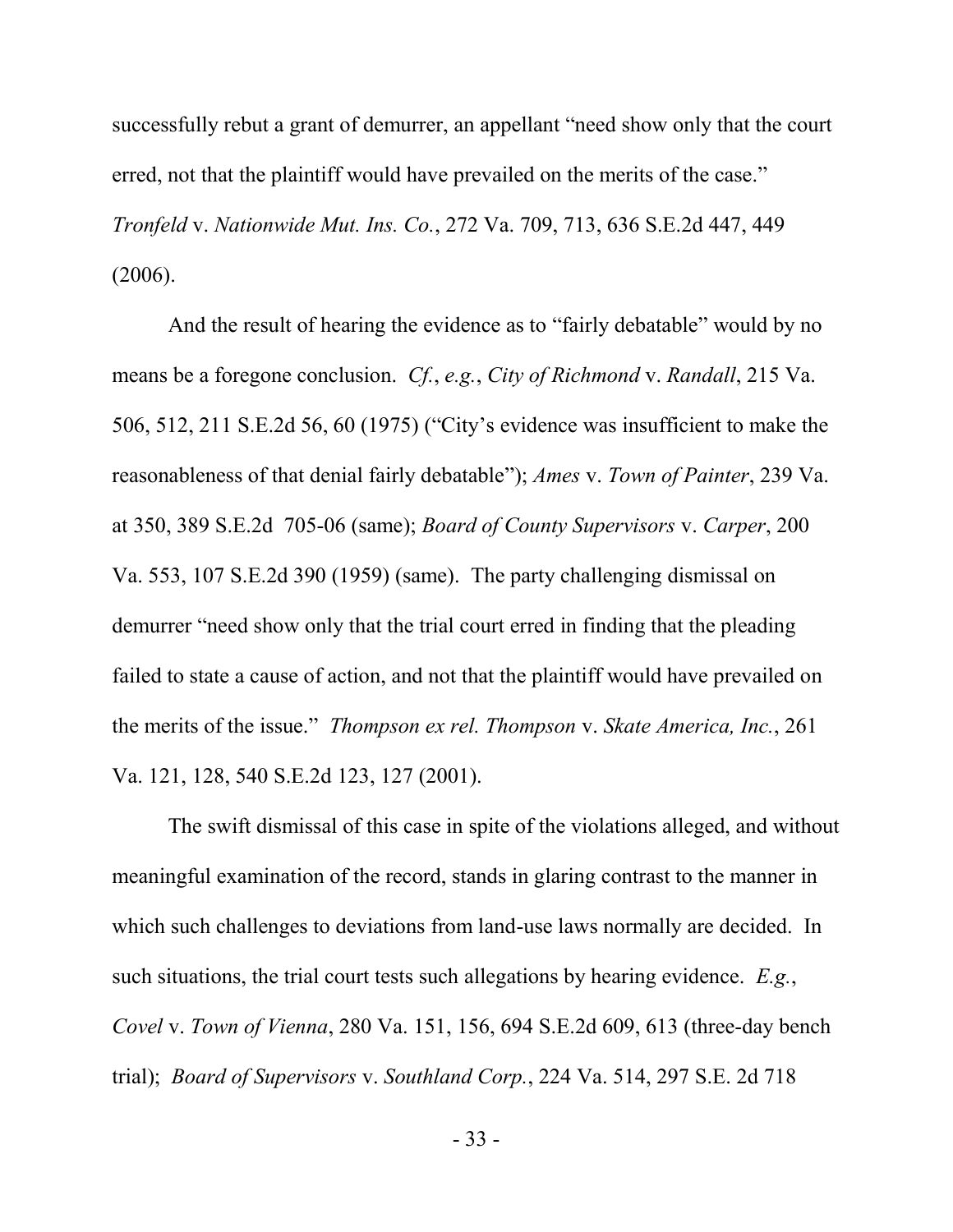(1982) (bench trial); *Board of Supervisors* v. *Fralin and Waldron, Inc.*, 222 Va. 218, 278 S.E.2d 859 (1981) (same); *Williams*, *supra* (same). Cases in which an evidentiary hearing was forgone typically were decided by consent and, even then, not as a simple pleading matter. *E.g.*, *Newberry Station*, 285 Va. at 611, 740 S.E.2d at 55l (cross-motions for summary judgment); *Renkey*, 272 Va. at 372, 634 S.E.2d at 354 (same).

In instances when, as here, a circuit court has departed from normal practice and attempted to cut off a complaint at the opening gun, this Court more than once has disapproved and cautioned against prematurely "short-circuiting" the process of judicial review. The extinction of the present case at the threshold is a classic example "in which a trial court incorrectly has short-circuited litigation pretrial and has decided the dispute without permitting the parties to reach a trial on the merits." *Renner* v. *Stafford*, 245 Va. 351, 352, 429 S.E.2d 218, 219 (1993). See also *Dodge* v. *Trustees*, 276 Va. 1, 6-7, 661 S.E.2d 801, 804 (2008) (Lemons, J., dissenting) (collecting cases in which "we have often warned our trial courts about granting motions that 'short-circuit' the legal process").

### **B. The Court Ignored the Plain Command of the Open-Space Land Act.**

The proposal to expand the Hugo L. Black house with three modern buildings covering the garden was contrary to law for all the reasons summarized in the previous section. That garden, because it is covered by a statutorily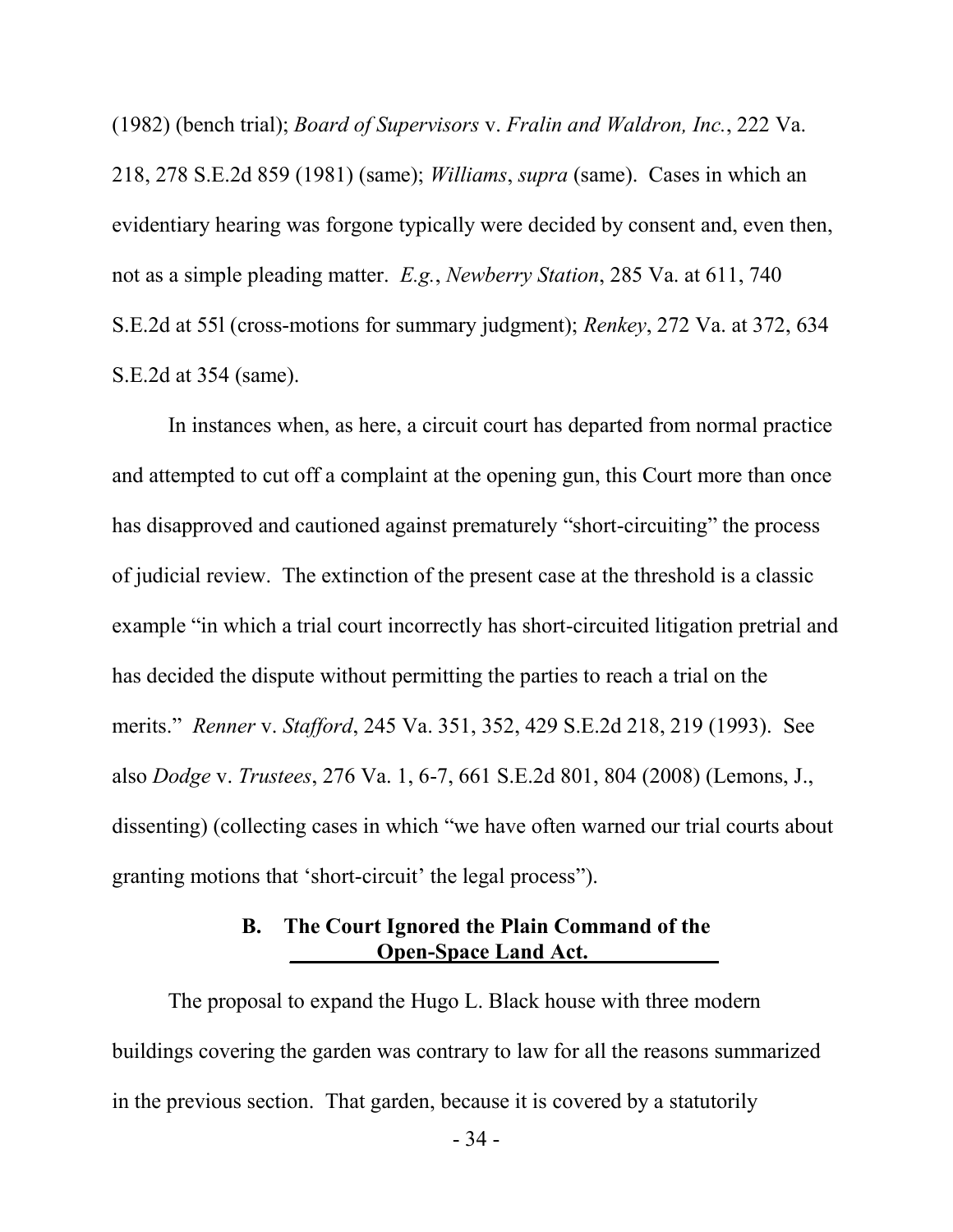recognized easement, is protected also by the Virginia Open-Space Land Act, enacted by the General Assembly in 1966, and withdrawn thereby from City control as to protected urban land. The Act, Va. Code § 10.1-1704, enacted "to preserve permanent open-space land in urban areas," 1966 Acts ch. 461, § 1, unequivocally states that

> *No open-space land* . . .which has been *designated as open-space land under the authority of this chapter, shall be converted or diverted* from open-space land use unless . . . determined by the public body to be (a) essential to the orderly development and growth of the locality and (b) in accordance with the official comprehensive plan for the locality . . . and there is substituted other real property . . . . of at least equal fair market value . . . . of greater value as permanent openspace land . . . . and of equivalent usefulness and location.

(Emphasis supplied.) The Act defines "Public body" to include "any county or municipality." Sec. 10.1-1700. It further commands that in the face of any other law, the provisions of this chapter shall be controlling." Sec. 10-1705.

There is no question that the garden, since the 1969 determination of the Commonwealth, J.A. 17, 57, has been "designated as open-space land under the authority of this chapter." Sec. 10.1-1704. It also is undisputed that none of the findings to permit it to be "converted or diverted from open-space land use" was (or indeed could have been) made here. There also is no question that three levels of Virginia law confirm that the Open-Space Land Act governs: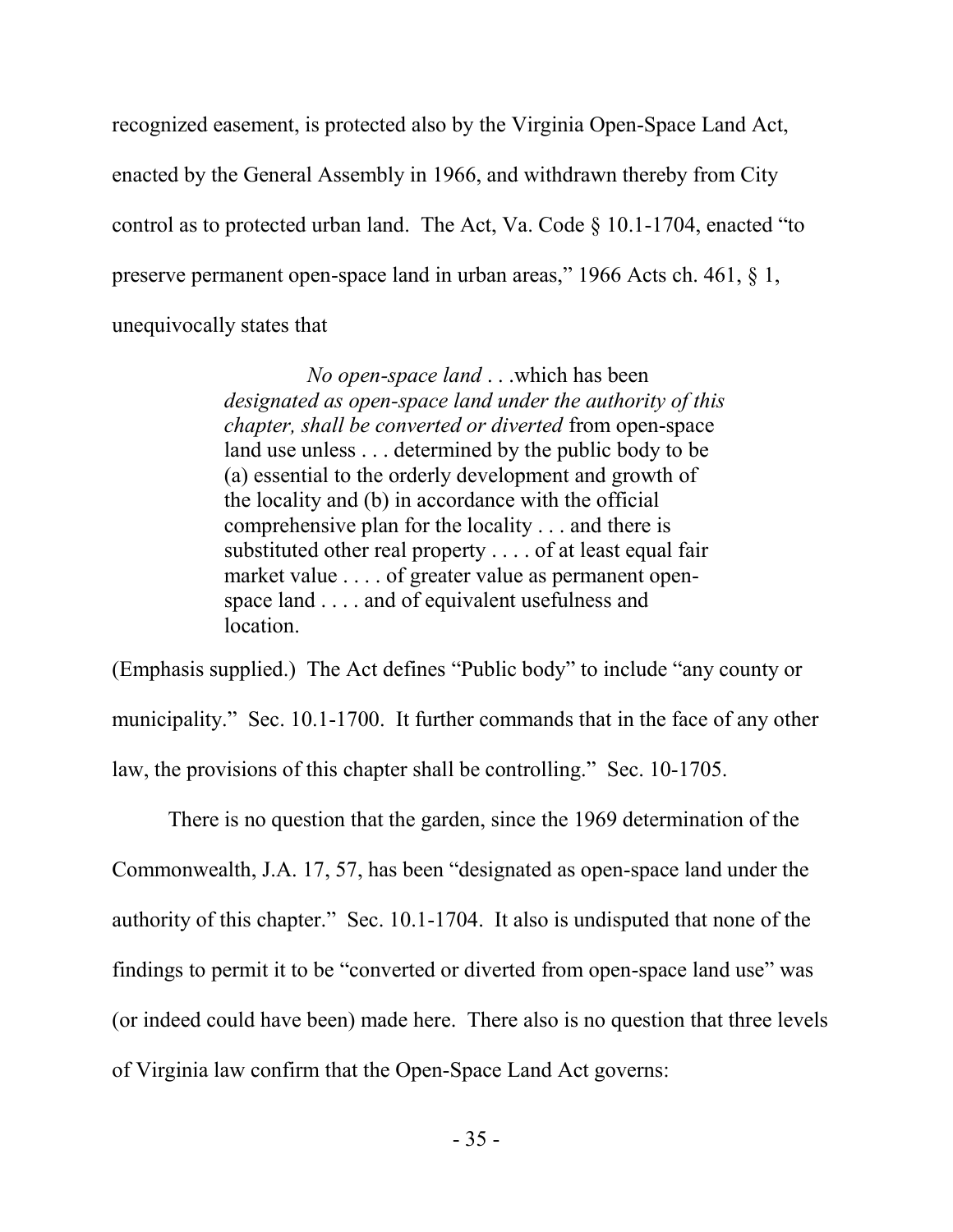1. Virginia's Supremacy Clause, Va. Code § 1-248, provides that:

 The Constitution and laws of the United States and of the Commonwealth shall be supreme. Any ordinance, resolution bylaw, rule, regulation, or order of any governing body or any corporation, board, or number of persons shall not be inconsistent with the Constitution and laws of the United States or of the Commonwealth.

2. The Open-Space Land Act itself in Va. Code § 10.1-1705

unequivocally directs that:

 Insofar as the provisions of this chapter are inconsistent with the provisions of any other law, the provisions of this chapter shall be controlling.

3. And the Alexandria Code in § 1-200 (F) leaves no doubt that

 Whenever any provision of any state or federal statute or other city ordinance or regulation imposes a greater requirement or a higher standard than is required by this ordinance, the provision of such state or federal statute or other city ordinance or regulation shall govern.

The City Council acted under a stunning misapprehension of the law. The

Council members apparently believed that they were being asked by HAF to enforce an easement. But HAF sought nothing of the kind. HAF urged, rather, that they simply obey the plain command of Va. Code  $\S$  10.1-1704, which prohibits any "conversion or diversion" of land that has become "open-space land" upon being tendered and accepted by the Commonwealth, as occurred here in 1969. The City is not allowed to authorize a "conversion or diversion" of land that has been removed from the City's power by the Act. It was the 1969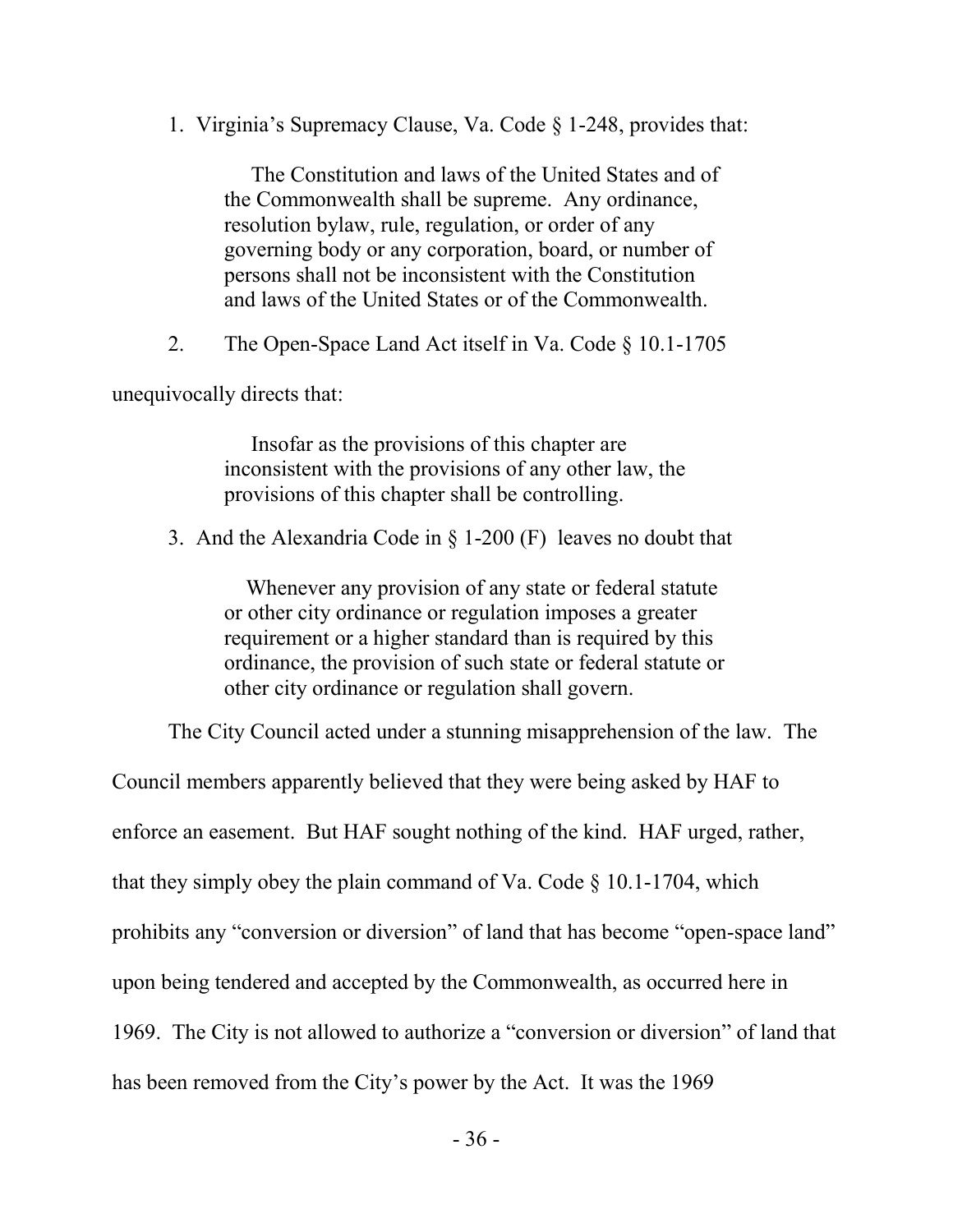transformation into "open-space land" that permanently altered the Black garden's status and brought it under § 1704. At issue is not enforcement of an easement. It is obedience to plain state law.

In the face of the clear Virginia statutory directive, as well as the implementing provision of the Alexandria Code, the Circuit Court nevertheless ruled that "the Open Space Land Act are not criteria the City was required to consider." J.A. 259.

To any reader who believes that enacted text has force, that simply cannot be so. And nothing in this Court's decisions lends support. On the contrary, this Court had explained that "[t]hese statutes evince a strong public policy in favor of land conservation and preservation of historic sites and buildings" and "this public policy was expressly embodied in Article XI of the Constitution of Virginia." *United States* v. *Blackman*, 270 Va. 68, 79, 613 S.E.2d 442, 447 (2005). The flouting here of plain statutory language is irreconcilable with Virginia's constitutional injunction that "it shall be the policy of the Commonwealth to conserve . . . its historic sites and buildings," Va. Const., art. 11, § 1, and its confirmation that in statutes like the Open-Space Land Act "the General Assembly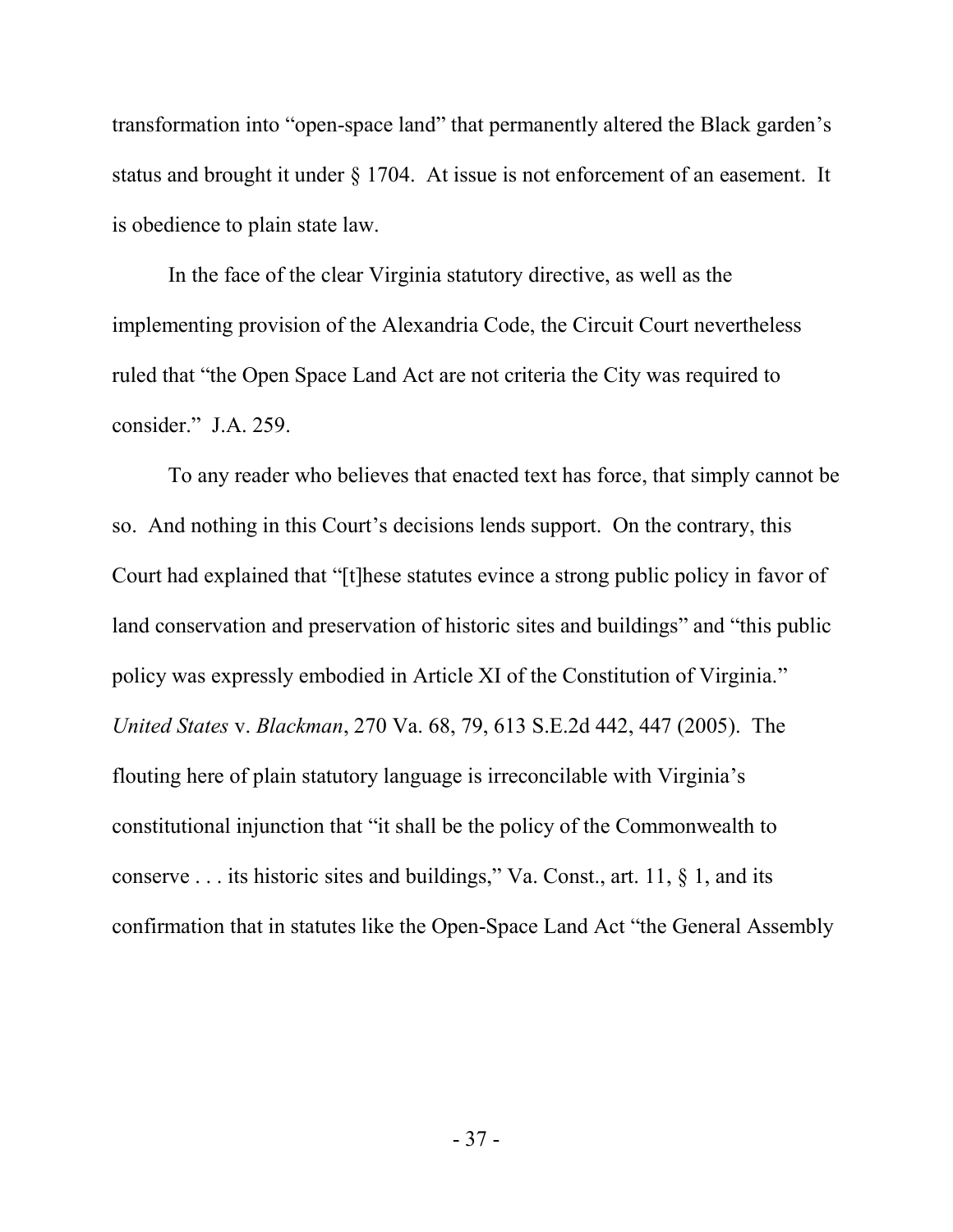may undertake . . . the acquisition and protection of historical sites and buildings." *Id.*, art. 11, § 2.<sup>5</sup>

That clear directive also means that at the very least, in matters of statutory interpretation, if meaning is in doubt, it should be resolved to favor preservation. Moreover, Virginia traditionally has been a Dillon Rule state: it does not allow localities free rein to operate without clear authorization in state policy—much less in defiance of it. *City of Virginia Beach* v. *Hay*, 258 Va. 217, 221, 518 S.E.2d 314, 316 (1999).

## **III. THE DISMISSAL WOULD END MEANINGFUL REVIEW \_\_\_UNDER HISTORIC-PRESERVATION STATUTES.\_\_\_**

Allowing plaintiffs their day in court is particularly essential when the issue is enforcement of historic-preservation laws, in which the consequences often are irrevocable. A Virginia historic resource, once altered or destroyed, is gone forever.

Not only would the Circuit Court's standing ruling render "particularized harm" an insuperable barrier to judicial review of land-use decisions. Besides that, if the destruction of the Hugo L. Black house and garden were to be simply

 $\overline{\phantom{a}}$ 

<sup>&</sup>lt;sup>5</sup> The General Assembly has implemented Article 11's constitutional policy in other statutes as well. *E.g.*, Virginia Conservation Easement Act, Va. Code §§ 10.1-1009 to -1016; Virginia Outdoors Foundation, Va. Code §§ 10.1-1800 to 1804; Virginia Land Conservation Incentives Act, Va. Code §§ 58.1-510 to -513.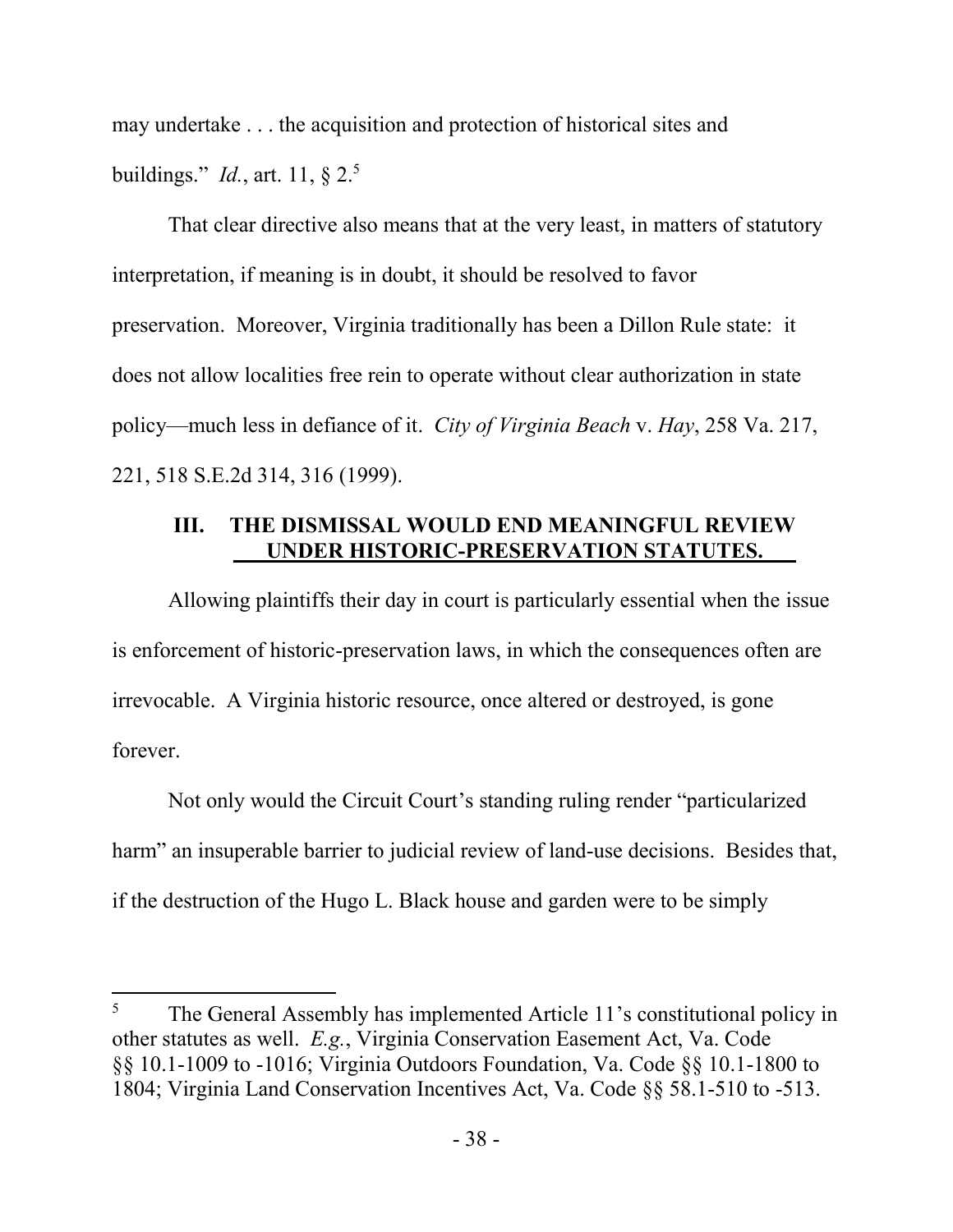shrugged off on a pleading, without taking evidence, and in spite of all the legal red lights that the court ran through here, then the future of historic preservation and conservation in Virginia—in spite of the admonition of the Constitution would be bleak, indeed.

#### **CONCLUSION**

For the reasons stated, the judgment of the Circuit Court should be reversed.

ARD (VSB 08606) School of Law University of Virginia 580 Massie Road Charlottesville, Virginia 22903 (434) 466-6979 (434) 924-7536 (fax) dhoward@law.virginia.edu

Respectfully submitted,

pour et un

JOHN G. KESTER 313 North Saint Asaph Street Alexandria, Virginia 22314 (703) 548-7163 (202) 434-5029 (fax) jgkester@gmail.com

George L. Saunders, fr.

Suite 2000 120 North LaSalle Street Chicago, Illinois 60602 (312) 444-9656 (312) 277-5205 (fax) tsaunders@saunders-lawfirm.com

*Attorneys Pro Se*